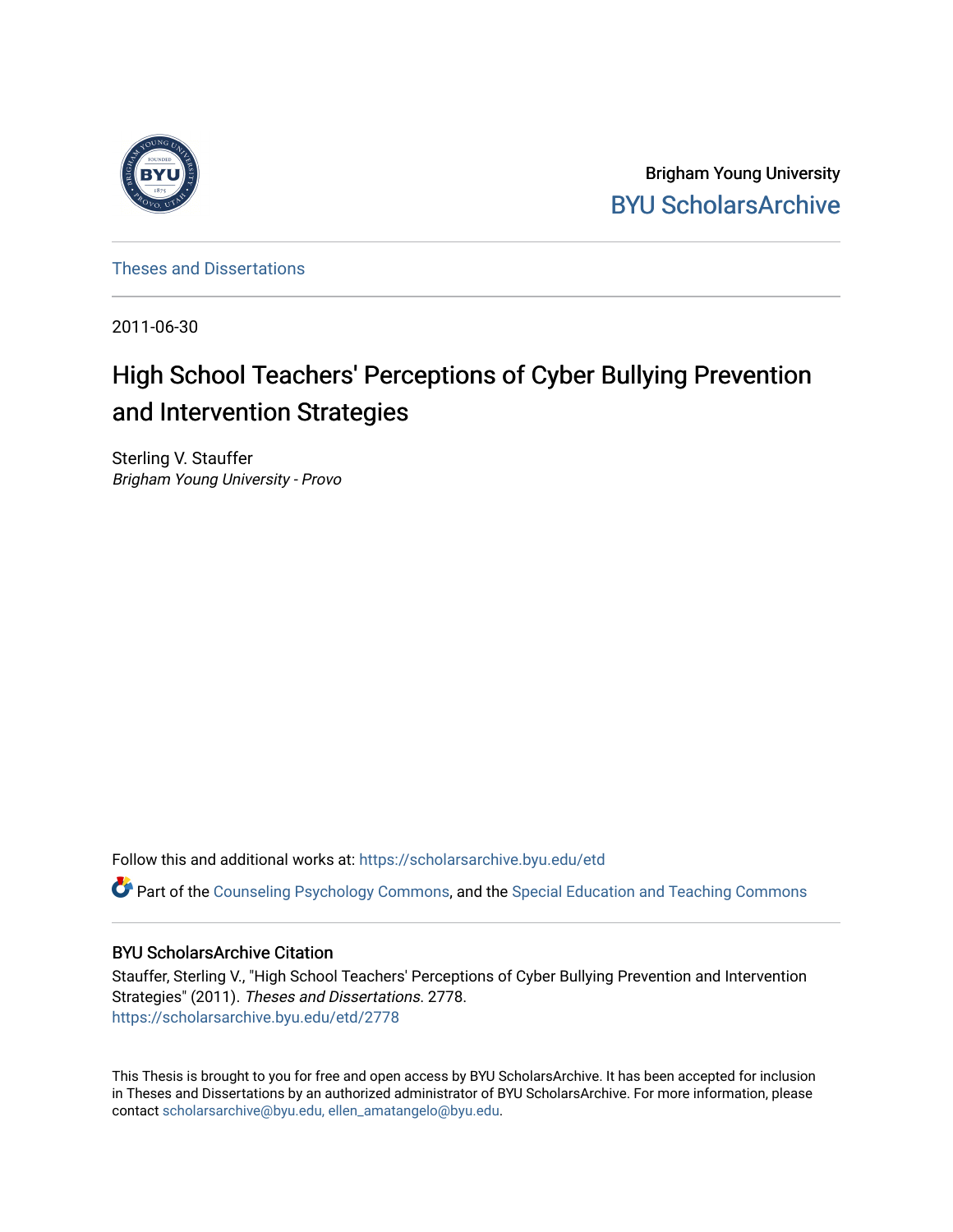High School Teachers' Perceptions of Cyber Bullying

Prevention and Intervention Strategies

Sterling Stauffer

A thesis submitted to the faculty of Brigham Young University in partial fulfillment of the requirements for the degree of

Educational Specialist

Melissa Allen Heath, Chair Sarah Coyne Scott Ferrin

Department of Counseling Psychology and Special Education

Brigham Young University

August 2011

Copyright © 2011 Sterling Stauffer

All Rights Reserved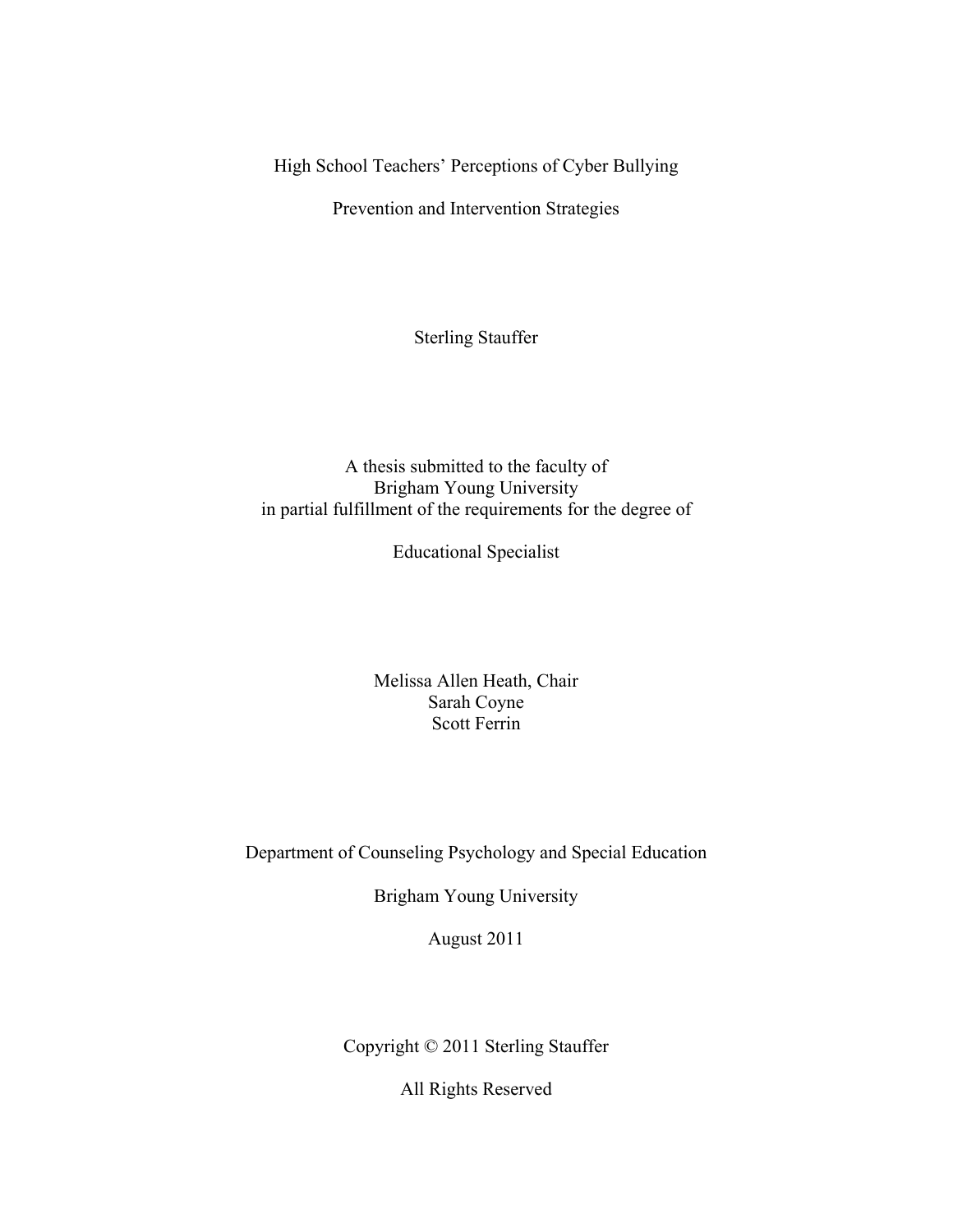### **ABSTRACT**

### High School Teachers' Perceptions of Cyber Bullying Prevention and Intervention Strategies

Sterling Stauffer Department of Counseling Psychology and Special Education, BYU Educational Specialist in School Psychology

 Results from recent meta-analyses have indicated that bully prevention programs tend to produce little discernable change in student behavior. Possible reasons include a lack of teacher buy-in and teachers' questioning about the effectiveness of such programs. Teacher buy-in is an essential ingredient when implementing and maintaining effective school-based interventions, including bully prevention programs.

In order to examine teachers' perceptions, a questionnaire was administered to 66 high school teachers in a western U.S. urban high school. The questionnaire examined teachers' attitudes regarding the impact of cyber bullying on students; which intervening strategies teachers were likely to use when dealing with cyber bullying; and which prevention strategies would be most helpful in preventing cyber bullying at school.

Descriptive statistics and effect sizes (Cohen's *d* effect size) were used to describe teachers' perceptions. Based on participants' responses, about 25% of teachers indicated that cyber bullying does not have long lasting negative effects, and that cyber bullying prepares students for life. When addressing cyber bullying, teachers were most likely to report incidents to administrators, talk to the cyber bully, and talk to the victim. Approximately 42% of teachers indicated that a formal bully prevention program that addressed cyber bullying should be implemented. Of proposed strategies to decrease cyber bullying, teachers perceived the following strategies as most helpful: increased parental involvement, warning students about consequences for cyber bullying, and increased consequences for cyber bullying.

Administrators are encouraged to survey and consider teachers' perceptions before implementing formal bully prevention programs that target cyber bullying. Additionally, strategies should be considered to foster greater teacher buy-in, thus improving intervention fidelity and ultimately creating a unified effort focused on decreasing student cyber bullying.

Keywords: cyber bullying, teacher buy-in, perceptions, prevention, intervention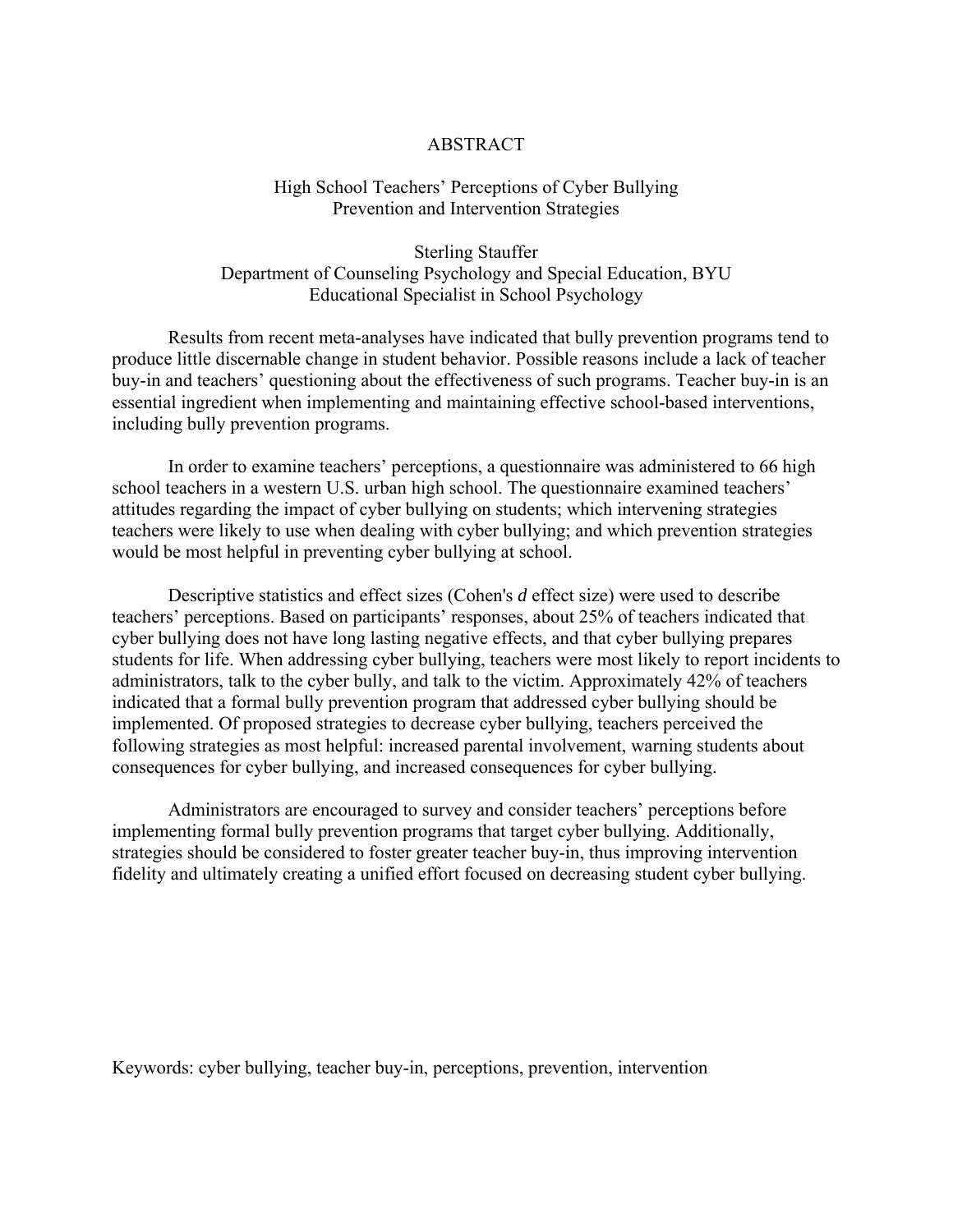### ACKNOWLEDGMENTS

 I would like to give special recognition and thanks to Melissa Allen Heath, without whom I'm convinced this research would never have been completed. For the endless revisions, rewrites, encouragement, support, and 1:00 a.m. emails, she has my profound gratitude. I also want to acknowledge and thank Sarah Coyne and Scott Ferrin for their appreciated input and support.

 Greg Hudnall and Cathy Bledsoe also deserve much credit for their contributions in helping with both the design and implementation of this study. I would also like to thank the participants of this study who took the time to offer their opinions and ideas.

 My wife, Michelle, deserves recognition as well for her insights and contributions at various points throughout this process. Her love and support have been invaluable to me over the past years. For her I will be forever thankful.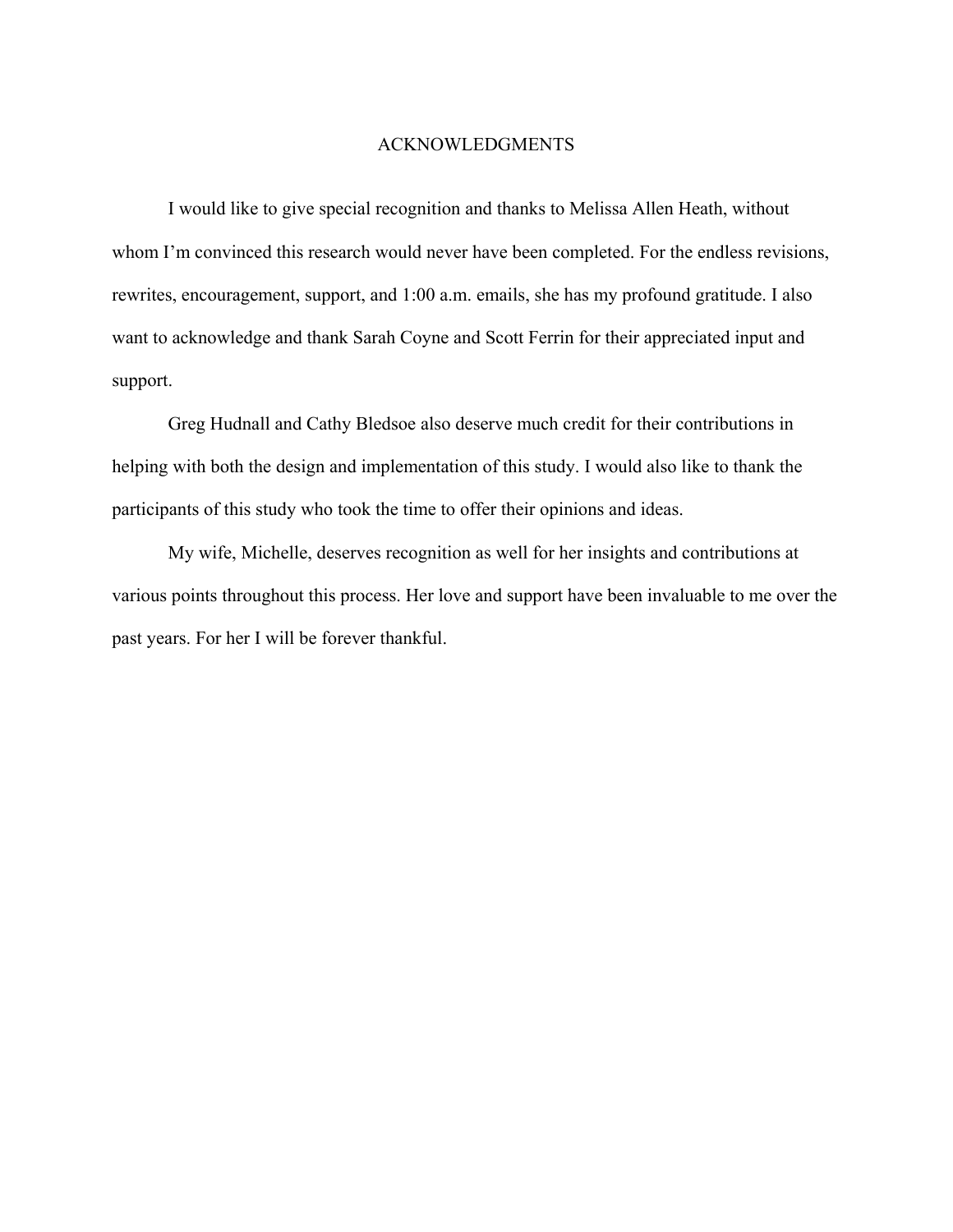| 9  |
|----|
|    |
|    |
|    |
|    |
|    |
|    |
|    |
|    |
|    |
| 20 |
|    |
| 48 |
| 56 |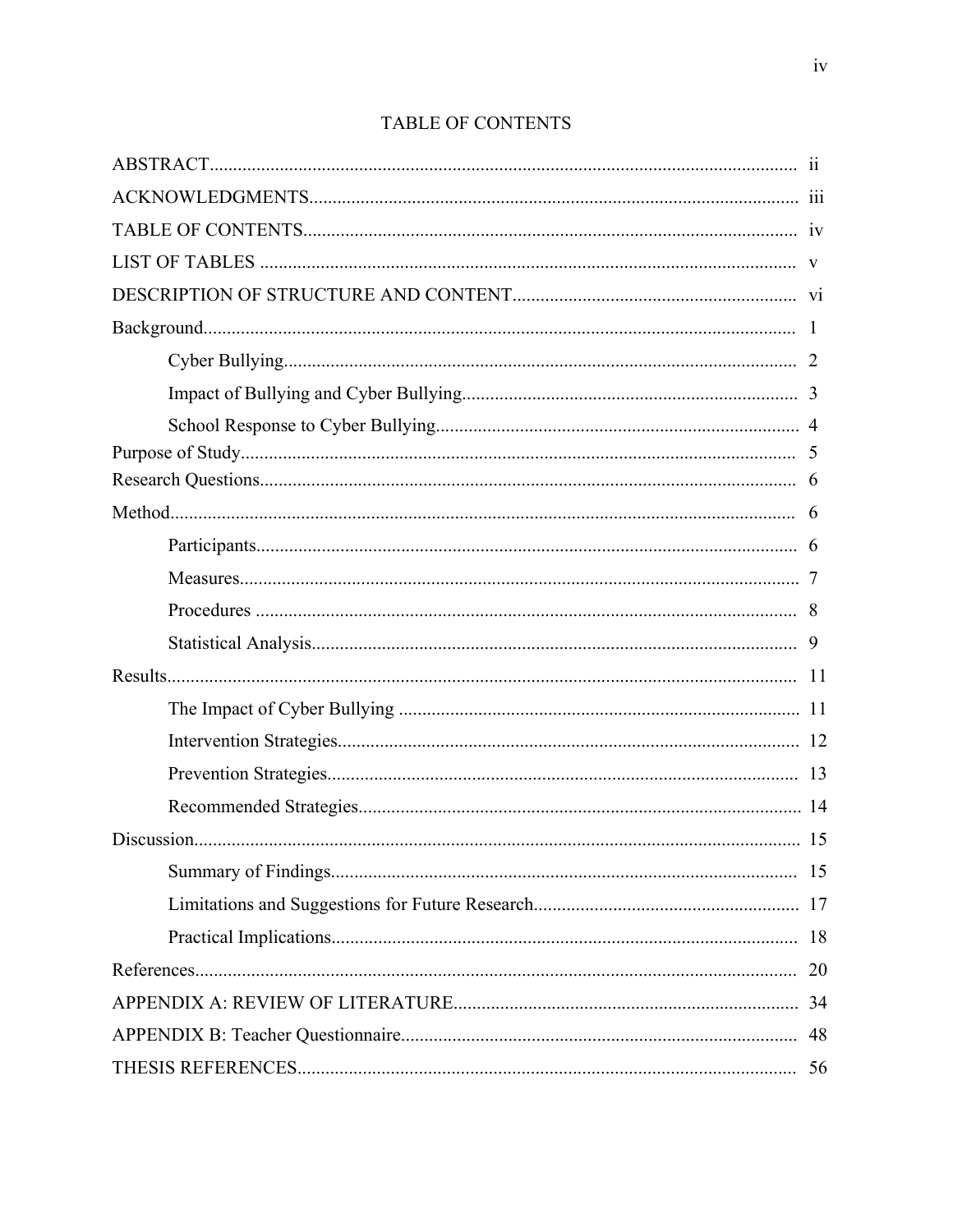### LIST OF TABLES

| 1.             |                                                                               | 25 |
|----------------|-------------------------------------------------------------------------------|----|
| 2.             |                                                                               |    |
| 3.             | Cyber Bullying's Impact on Students: Descriptive Statistics Summarizing       | 28 |
| 4.             | Likelihood of Teachers Using Intervening Strategies to Address Cyber Bullying | 29 |
| 5 <sub>1</sub> | Likelihood of Teachers Using Intervening Strategies to Address Cyber Bullying | 30 |
| 6.             | Teachers' Likelihood to Respond to Cyber Bullying at School Versus Away From  | 31 |
| 7.             | Average Cohen's d Effect Size of Teachers' Perceptions of Bully Prevention    | 32 |
| 8.             |                                                                               | 33 |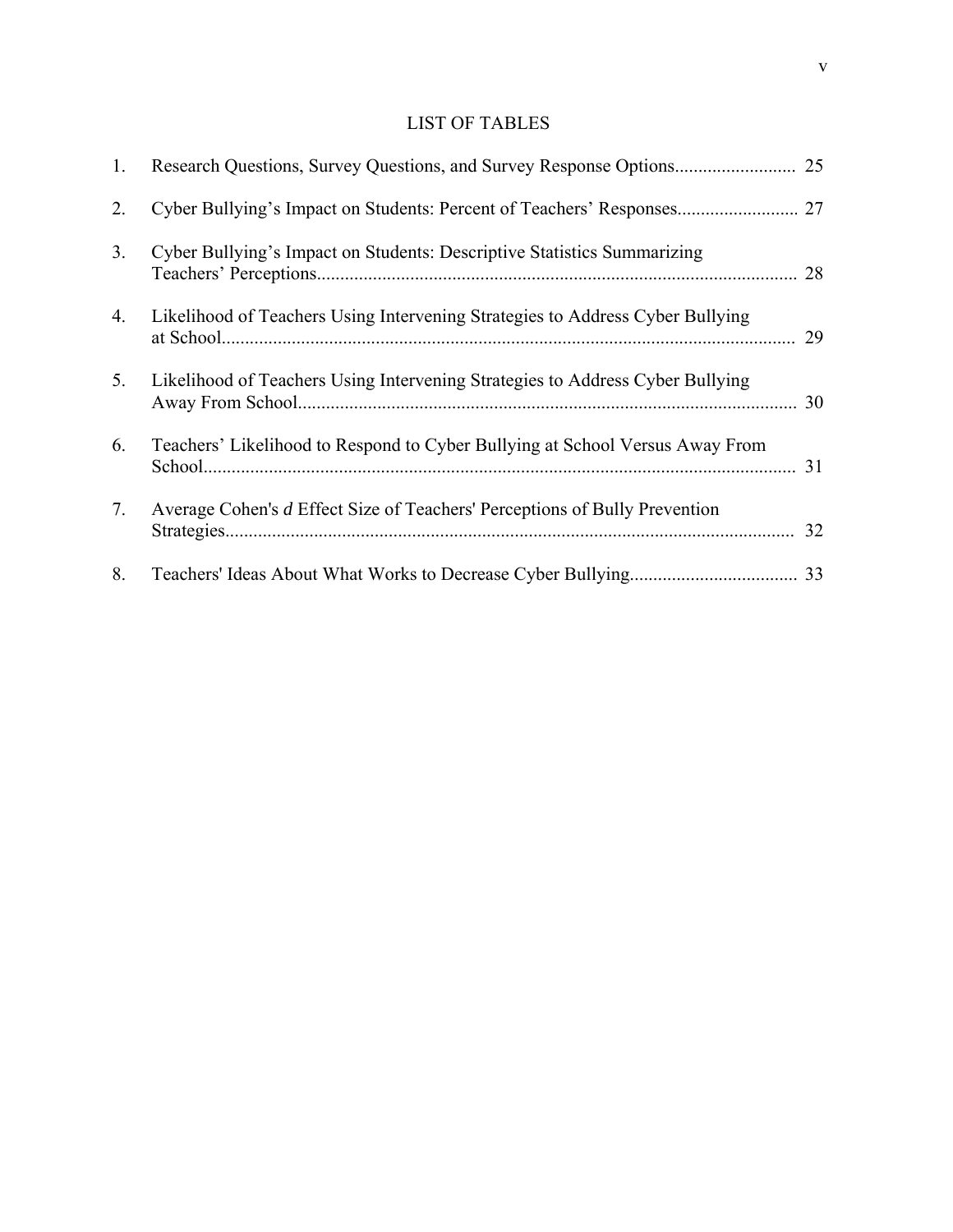### DESCRIPTION OF THESIS STRUCTURE

Following the introductory pages (title page, acknowledgments, abstract, table of contents, and list of tables), this thesis is segmented into two major sections: (a) the article ready for submission to a journal (pp. 1–34) and (b) the review of the literature (pp. 35–48).

This thesis contains two reference lists. The first reference list (p. 21) contains the references included in the journal-ready article. The second reference list (p. 57) includes all citations used in both the journal-ready article and the section titled "Review of the Literature" (p. 35).

This thesis is prepared in a "submission ready" journal format. A more extensive literature review is included in Appendix A. The Questionnaire that was utilized in this study is included in Appendix B.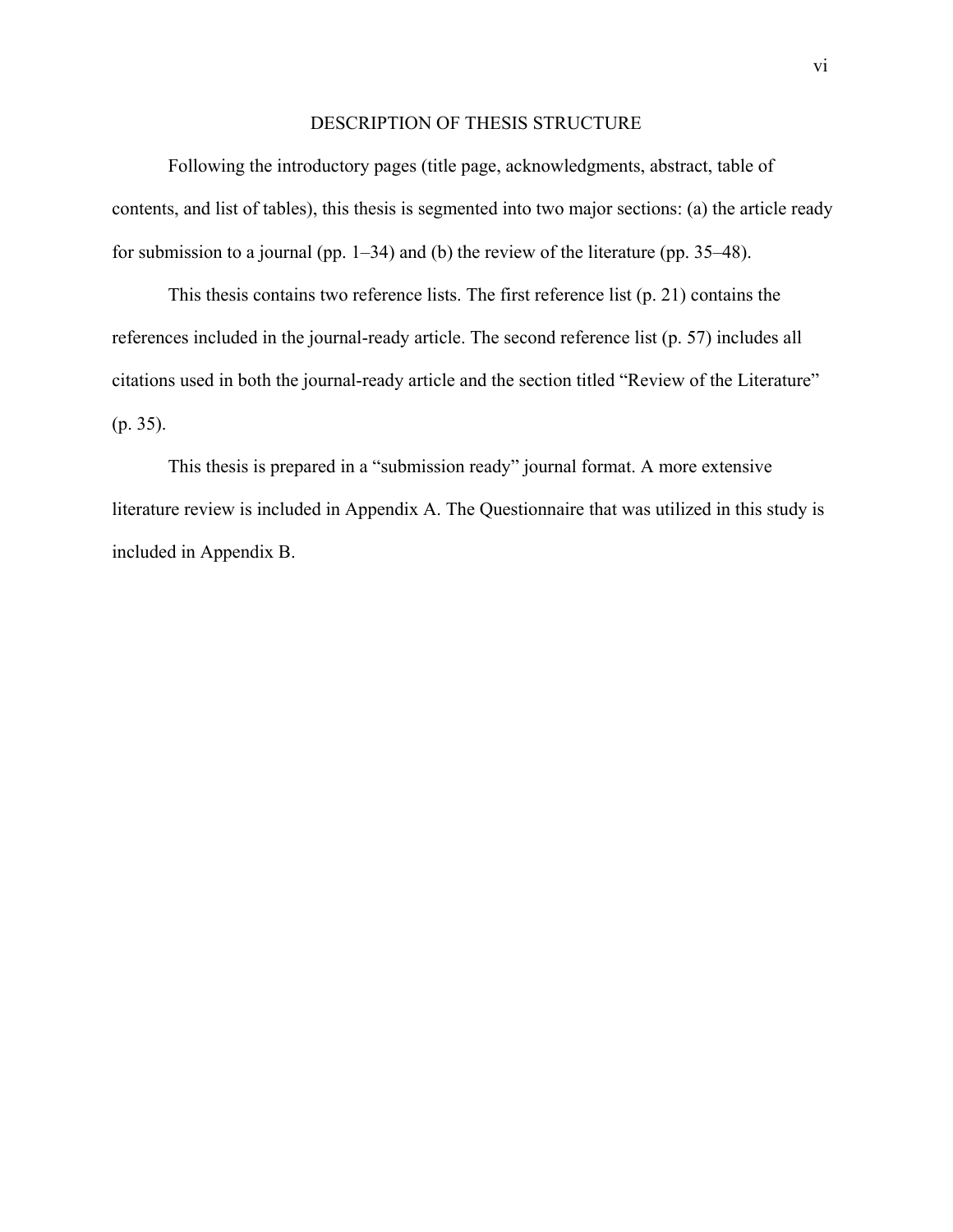#### **Background**

 Holly Grogan was said by her family to be "a wonderful daughter and sister" (Bird, 2009). Her friend described her as having the biggest smile in the world. Tragically, on September 16, 2009, Holly was pronounced dead, a victim of cyber bullying. Holly ended her life by jumping from a 30-foot bridge near Gloucester (UK). Schoolmates had reportedly posted a string of mean-spirited messages on her Internet Facebook page. To distance herself from hateful comments and hoping for a fresh start, Holly moved and switched schools. However, moving did not stop the bullying. A close friend of Holly's told reporters that girls from the old school spread rumors to the new school and the tormenting continued.

Holly Grogan's name joins the growing list of victims who completed suicide to escape relentless cyber bullying. Holly Grogan, Megan Meier, Ryan Halligan, and others have been spotlighted in the media for their tragic experiences involving cyber bullying. However, cyber bullying affects more than the few cases reported in the news.

Beginning with his research in Europe in the 1970s, Dan Olweus brought attention to what was then an unexplored childhood phenomena, bullying. Though bullying prevention in the United States has only been a major area of research since the 1990s, Olweus' work created a wealth of information, building the foundation for what we know about bullying (Berger, 2007). Bullying is defined as intentional aggressive behavior involving an imbalance of power perpetrated repeatedly over time (Olweus, 1993). The imbalance of power may be social or physical. With studies suggesting that 20 to 25% of children have experienced either physical or emotional bullying in the United States, this is clearly an issue that cannot be ignored by parents or school personnel (Finkelhor, Ormrod, Turner, & Hamby, 2005; Nansel et al., 2001). In the school setting, teachers, in particular, are in a position of authority, responsible for monitoring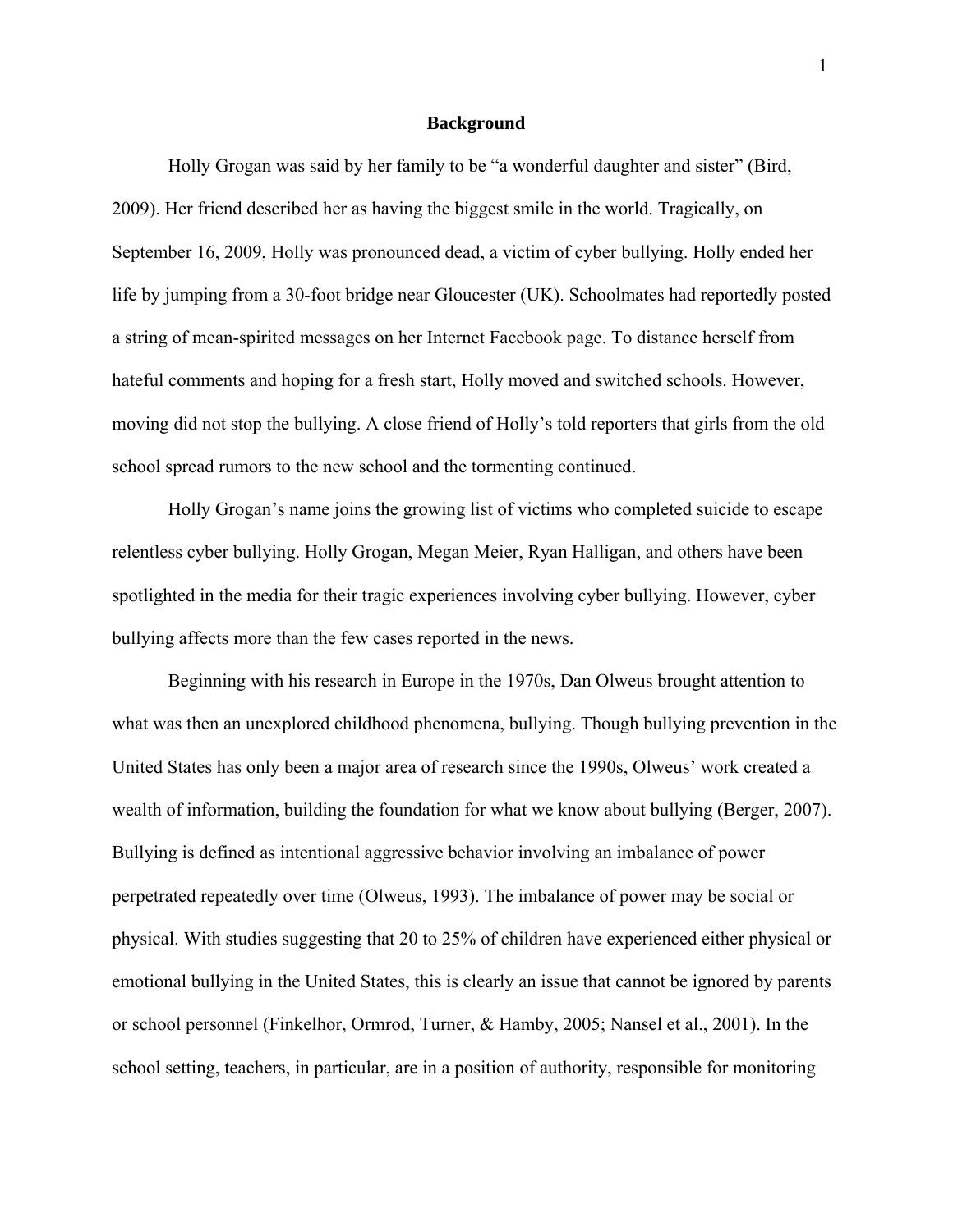student behavior, setting classroom rules, reinforcing positive behavior, and imposing disciplinary consequences for inappropriate behavior. For this reason, an understanding of teachers' perceptions is critical in effectively implementing any school-based program that impacts students.

### **Cyber Bullying**

Due to advancing communication technologies increasingly available to today's youth, a new type of bullying has emerged. Technologies such as the internet, social networking sites, cell phones, texting, and e-mail allow communication to occur at a frequency and speed not previously possible. Adapting to these new modes of communication, cyber bullying has emerged as a new and real danger to students. As Kowalski, Limber, and Agatston (2008) stated in their book titled *Cyber Bullying,*

 Ten years ago, this book wouldn't have been written because no one would have needed it. A decade ago, technology had not advanced to the point where cyber bullying was even an issue . . . . unfortunately, kids are keeping pace with the changes much more readily than adults. (pp. 41–42)

Self-reported rates of adolescent students who are cyber bullied range from 10% of students in the United Kingdom (Smith et al., 2008) to 25% of students in Canada (Li, 2006, 2007). Although research-based rates vary as they do for traditional bullying, most researchers agree that incidents of cyber bullying appear to be on the rise. In schools around the world, cyber bullying negatively impacts students and poses a challenge for school administrators, teachers, and staff (Hinduja & Patchin, 2010; Kowalski et al., 2008). In particular, schools report difficulty in preparing policy and discipline that identifies cyber bullying and outlines effective responses to cyber bullying (Willard, 2007a, 2007b).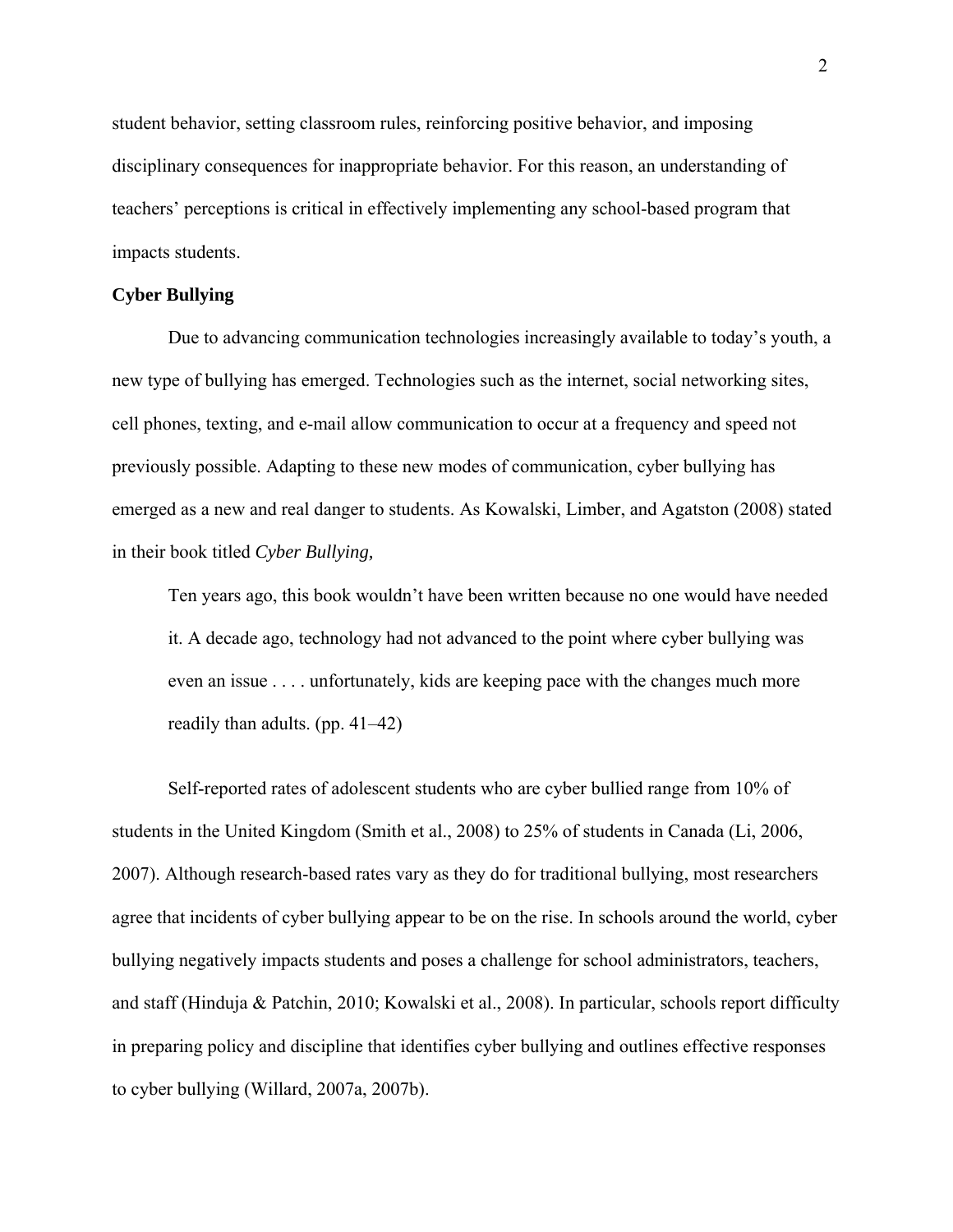Though many believe traditional bullying to be the realm of boys while cyber bullying is mainly ruled by girls, studies demonstrate conflicting evidence. While some studies indicate girls are more involved in cyber bullying both as bullies and victims (Kowalski & Limber, 2007), others report opposite findings (Li, 2006; Slonje & Smith, 2008). An interesting issue with cyber bullying is that as many as 50% of victims may not know the identity of their cyber bully, including their gender (Kowalski & Limber, 2007; Vandebosch & Van Cleemput, 2007).

Little information exists on the relationship between age and involvement in cyber bullying either as a bully or a victim. While some research suggests that cyber bullying is more common among middle school–aged children than high school students (Slonje & Smith, 2008), others point to rising involvement in cyber bullying through middle school (Kowalski & Limber, 2007) with highest prevalence rates among 15–17 year olds (Ybarra & Mitchell, 2004b). Although consensus among researchers remains conflicted on the relationship between age and involvement in cyber bullying, it is clear that older students have greater access to technology, including cell phones and the internet, and tend to use it more often (Lenhart, 2009; Lenhart, Madden, & Hitlin, 2005).

### **Impact of Bullying and Cyber Bullying**

Numerous studies document bullying's negative impact on students, including reduced academic achievement (Nansel et al., 2001; Rigby, 2003; Smith & Brain, 2000; Ybarra & Mitchell, 2004a), anxiety and depression (Rigby, 2003; Ybarra & Mitchell, 2004a), and school avoidance, particularly for victims (Rigby, 2003; Smith & Brain, 2000; Ybarra & Mitchell, 2004a). Although research on the effects of cyber bullying is less extensive than that of traditional bullying, researchers believe the effects of cyber bullying may be similar to or potentially more harmful than traditional bullying (Ybarra & Mitchell, 2004b). Researchers have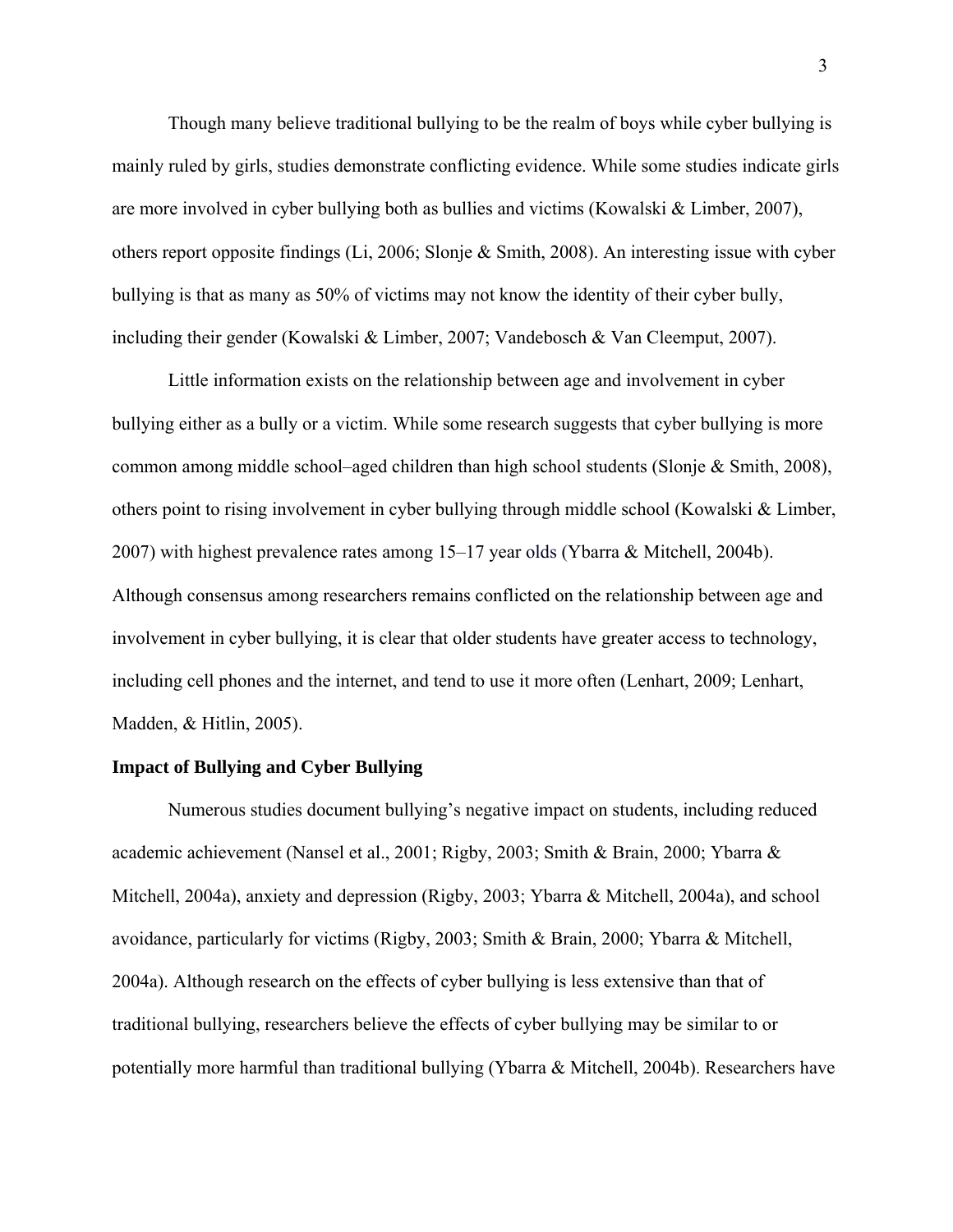reported effects ranging from depression and fear (Kowalski et al., 2008; Raskauskas & Stoltz, 2007) to anger and frustration (Hinduja & Patchin, 2007, 2010) and, sadly in some cases, suicide (Hinduja & Patchin, 2010; Kowalski et al., 2008).

### **School Response to Cyber Bullying**

Due to the negative impact of cyber bullying on students, schools must take action to reduce incidents both inside and outside of school. This becomes a particularly sensitive issue when cyber bullying takes place outside of school yet impacts students across all settings. School administrators must proceed with caution, however, when disciplining for speech that occurs outside of the classroom, ensuring first amendment rights are protected (Willard, 2007a). Because of potential legal issues, it is in both the schools' and the students' best interest to carefully draft and implement preemptive policies and prevention programs aimed at reducing if not eliminating cyber bullying.

Because cyber bullying is a relatively new phenomenon, school administrators may be tempted to simply implement an existing anti-bullying program. However, a recent meta-analytic review by Ferguson, Miguel, Kilburn, and Sanchez (2007) indicated that current anti-bullying programs tend to produce few discernible results over time in student behavior. This study and others indicate the challenge schools face in implementing programs that ultimately reduce bullying (Merrell, Gueldner, Ross, & Isava, 2008; Smith, Schneider, Smith, & Ananiadou, 2004). These authors conclude that it is not enough to simply implement a prepackaged program purported to produce results. Rather, in advance of implementing intervention, discussion should occur on how to adapt anti-bullying programs to meet the specific needs and attitudes of the entire school community. Limber (2004) notes that traditional anti-bullying prevention programs may not be effective because parents and educators have lingering doubts about the need for and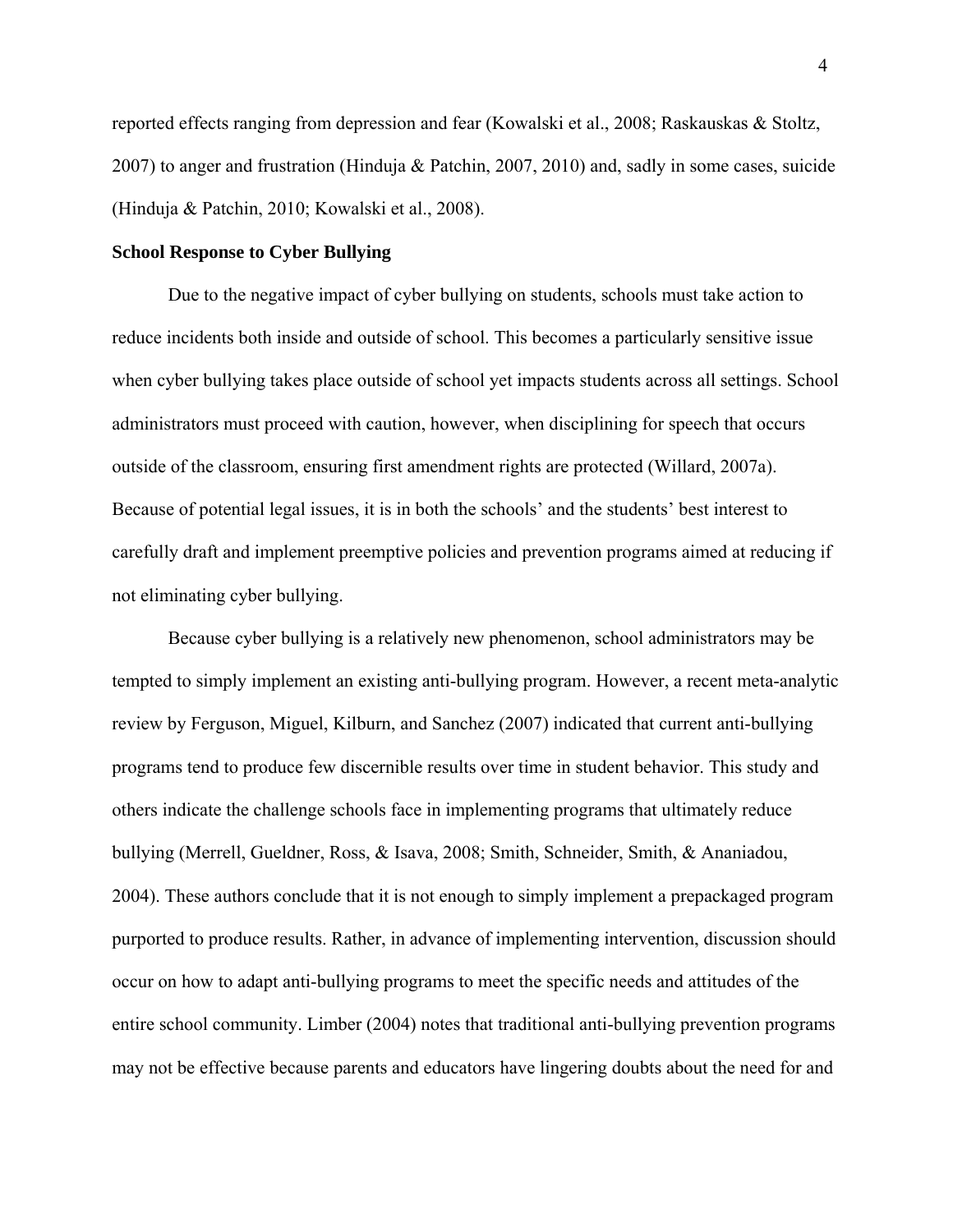the questionable effectiveness of anti-bullying programs (p. 358). If teachers do not perceive bullying as a problem, school's time and money are wasted when implementing bully prevention programs and associated staff training.

The power of teacher buy-in cannot be underestimated, given the strong research base underlying the importance of teachers supporting interventions that impact students' academic and emotional growth (Biggs, Vernberg, Twemlow, Fonagy, & Dill, 2008; Forman, Olin, Hoagwood, Crowe, & Saka, 2009; LaRusso, Romer, & Selman, 2007). A better approach would be to first gain the support of teachers by educating them about the need for bullying and cyber bullying prevention programs (Hirschstein, Edstrom, Frey, Snell, & McKenzie, 2007; Payne, Gottfredson, & Gottfredson, 2006).

### **Purpose of Study**

As Sassu (2006) suggests, it is insufficient to merely look at an individual's responses to bullying: One must consider the relationship between perceptions and attitudes that underlie individual responses. If the adults in the schools do not see cyber bullying as a problem, or as one worthy of addressing, interventions are not likely to see positive effects. For this reason, the issue of evaluating attitudes and perceptions of those most likely to be involved in the day-to-day problems with cyber bullying—teachers—becomes essential.

 Despite recognizing the importance of teachers in prevention of traditional bullying, little research has been conducted to explore their perspectives (Sassu, 2006). While studies show that students see cyber bullying as being just as damaging as traditional bullying (Slonje & Smith, 2008; Smith et al., 2008), there is an evident lack of research examining teachers' views of cyber bullying. This gap must be addressed in order to know how to more effectively deal with cyber bullying in schools.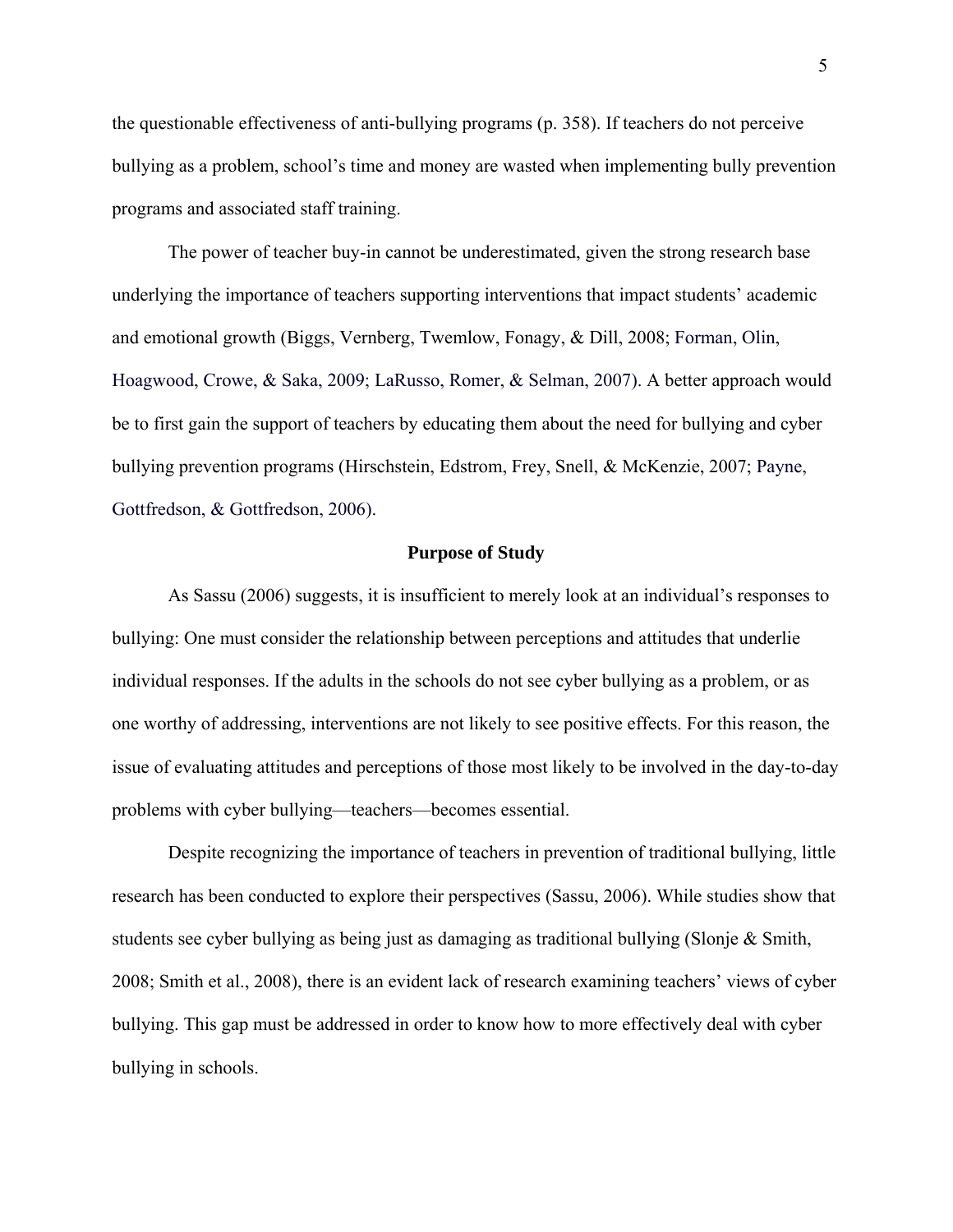As noted previously, schools may be held legally accountable for failing to respond appropriately to cyber bullying (Kowalski et al., 2008; Willard, 2007a). With this in mind, it is important that teachers, school administrators, and other staff members be prepared to appropriately address cases of cyber bullying when brought to their attention.

 This study is only a first step in examining current beliefs and attitudes held by teachers. It is assumed that with a greater understanding of existing attitudes and perceptions, interventions and preventions that are sensitive to these elements will be more effective in receiving support from those whose support is critical. The end goal would be to find strategies to help lower instances of cyber bullying both inside school and outside of school. However, before determining how we get there, it is helpful to first determine where we are. That determination is the main focus of this study.

### **Research Questions**

- 1. What are teachers' general attitudes regarding the impact of cyber bullying on students?
- 2. When addressing cyber bullying, which intervening strategies are teachers most likely to use?
- 3. Based on teacher perceptions, how effective are specific prevention strategies in decreasing cyber bullying?

### **Method**

### **Participants**

Research was conducted in an urban high school in the Western United States. Of the 105 potential high school teachers who were invited to participate, 66 teachers completed an online survey (63% participation rate). Of these participants, 59% were male and 41% were female. Thirty-nine percent of participants reported their highest level of education as a bachelor's degree; 53% reported a master's degree; 1 teacher (2%) reported a specialist degree; 1 (2%)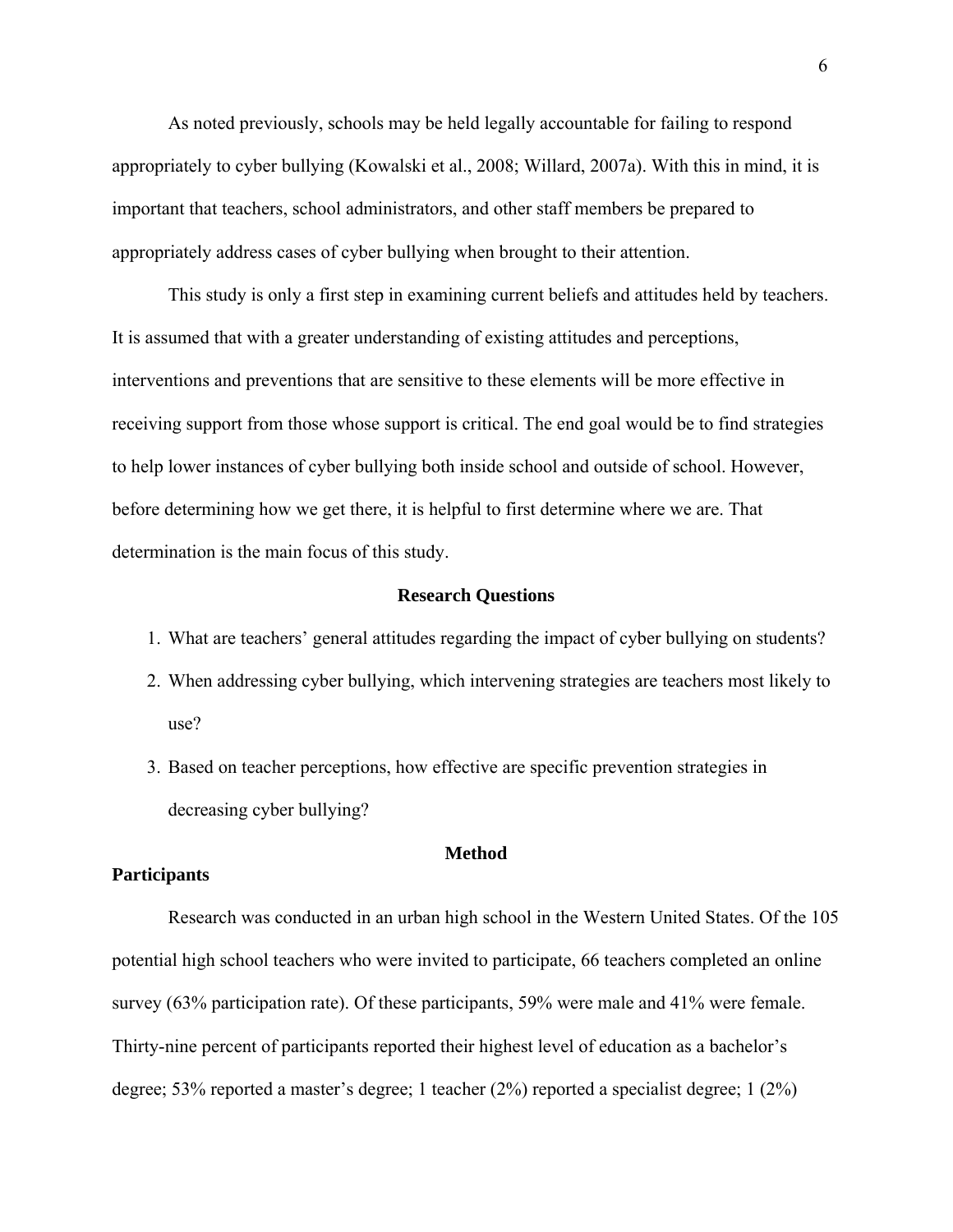reported a doctorate, and 2 (4%) responded "other." As reflected in their responses, several teachers worked with students in both general education and special education. Ninety-one percent of participants reported working with students in general education classrooms; 27% reported working in special education classrooms, and 8% reported working in "Youth in Custody" programs. On average, participants taught for 15.5 years (*SD* = 9.27), with an average of 11.5 years  $(SD = 8.34)$  in the current school district.

During the year in which the study was conducted, the high school served over 1,800 students from grades 9–12. The participating school's ethnic makeup was: undeclared (0.32%), Native American (1.18%), Black (1.34%), Asian (1.77%), Pacific Islander (2.42%), Hispanic (25.18%), and White (67.76%).

Approximately 35% of students attending the school qualified for free lunch; 11% qualified for reduced lunch, totaling 46% of students receiving free or reduced-price lunch (FRPL). Nationally, schools with 76–100% of students receiving FRPL are considered high poverty schools and those with 0–25% of students receiving FRPL are considered low poverty schools (U.S. National Center for Education Statistics [NCES], 2010). Economically, the participating school's population was in the middle portion of all schools nationwide (not considered a high or low poverty school).

#### **Measures**

 A questionnaire was designed by a school district administrator and the primary author. The questionnaire was refined based on feedback from a small group of school psychology graduate students, a school psychology professor, and a public school teacher. The measure was part of a larger study conducted by the school district to determine teachers' overall perceptions and attitudes in regards to bullying, with cyber bullying as a targeted subset of bullying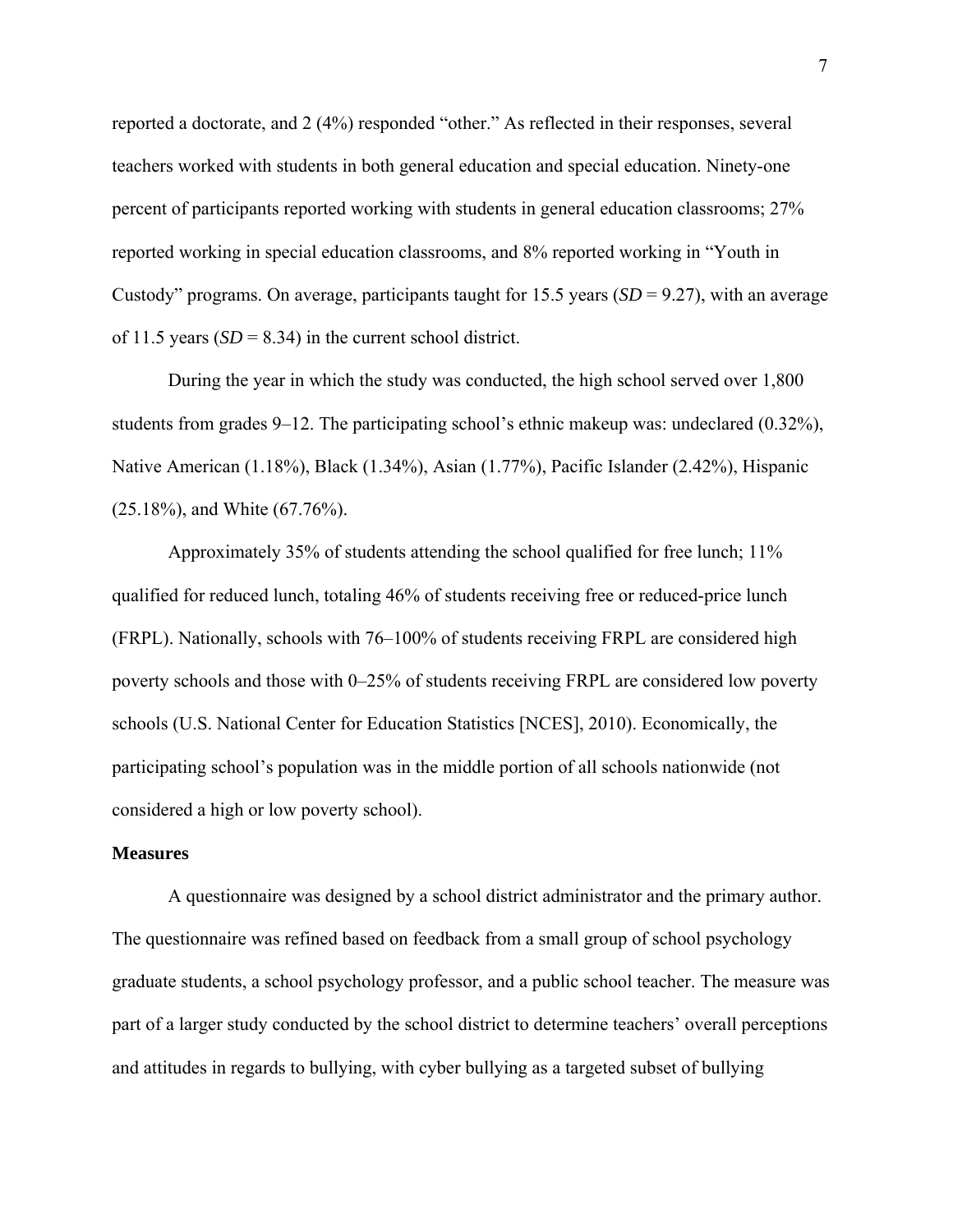behaviors. The questionnaire evaluated several facets of cyber bullying, including teachers' perceptions of the severity of cyber bullying in schools, the effect of cyber bullying on victims, where cyber bullying occurs, the perceived need for prevention programs, the effectiveness of prevention strategies, and the likelihood of intervening with a variety of intervention strategies. The majority of questions' response options utilized a five-point Likert scale. The remaining three questions were open ended, exploring teachers' perceptions of difficulties in addressing cyber bullying and teachers' perceptions of what works in decreasing cyber bullying.

 In order to describe participating teachers, six demographic questions were also included. These questions asked participants to designate their gender, number of years working as a teacher, number of years working in current school district, highest level of education, grade level of students taught or supervised, and whether students were identified as general education, special education, and/or youth in custody/adjudicated youth. Research questions, survey questions corresponding to research questions, and response options to the survey questions are included in Table 1. A copy of the questionnaire is available upon request from the primary author.

#### **Procedures**

 The questionnaire was encoded into Qualtrics, an online survey creation and distribution package. The questionnaire was tested for approximate length and encoding errors. An Internet link was then created by Qualtrics and e-mailed by district supervisors to the principal of the participating school. During a school faculty meeting, teachers were encouraged to complete this study's survey, described as a survey on the topic of bullying and cyber bulling. The purpose for the survey was explained to potential participants as helping the school district better define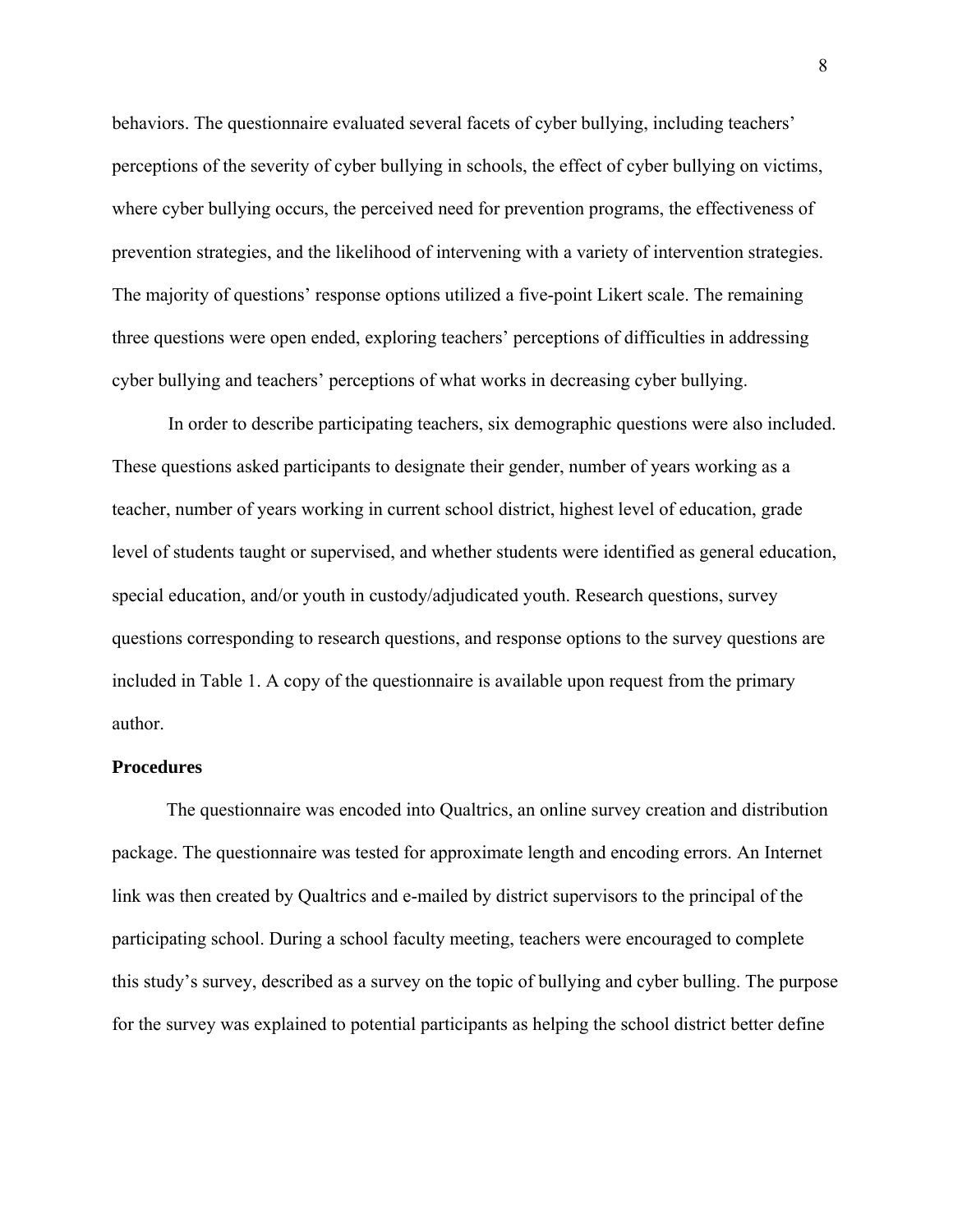what happens in schools in regards to cyber bullying. The participants were also given some general instructions in regard to taking the survey. Teachers were then offered the choice of either taking a 20 minute break or utilizing that time to complete the online survey.

### **Statistical Analysis**

Descriptive statistics (percentages, sum totals, range, means, and standard deviations) were used to summarize quantitative data. In addition to descriptive statistics, questions that examined teachers' perceptions of what would be helpful in reducing cyber bullying and teachers' likely responses to cyber bullying were compared within comparable sections by analyzing effect sizes and comparing mean differences with the overall mean for each grouping of questions (analysis of variance). A conservative level of statistical significance was set for each analysis  $(p < .01)$ .

 Effect size measures the extent to which two or more results vary from each other (Cohen, 1994) and have been recommended by the American Psychological Association (APA) for use in psychological research (Wilkinson & Task Force on Statistical Inference, 1999). Specifically a Cohen's *d* effect size was used in this study's data analysis to describe differences between similar groups of item responses. A Cohen's *d* is calculated by subtracting the mean score of one survey response item from the pooled mean for the group of similar survey responses. This difference is then divided by the average pooled standard deviation for the group of similar survey items. A negative effect size *d* indicates that the mean for a specific survey item was greater than that of the group mean, whereas a positive effect size indicates that the mean for a specific survey item was less than that of the overall group mean.

In the context of this study, a negative effect size indicates a more helpful intervention or prevention strategy (higher mean), with a positive effect size indicating a less helpful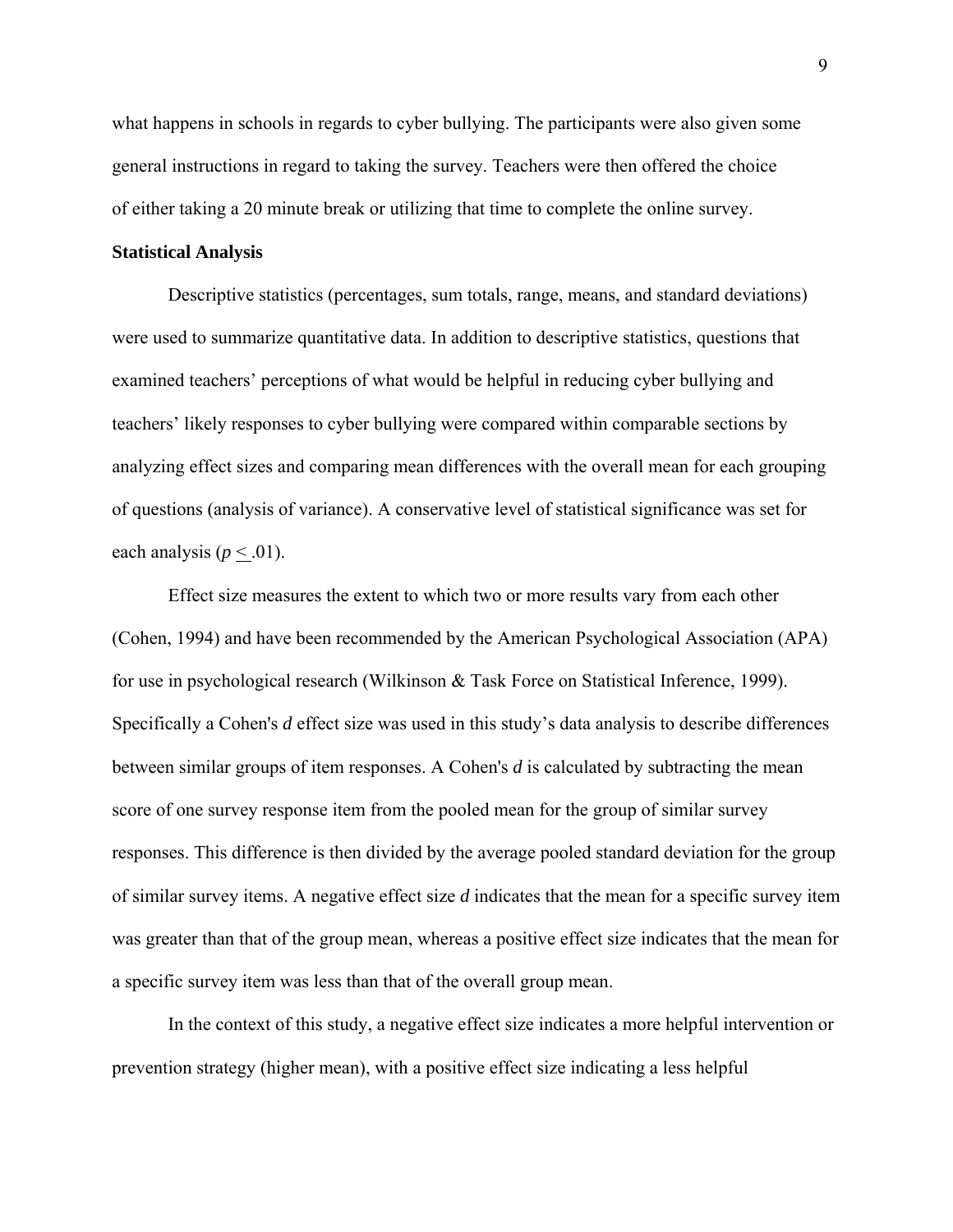intervention or prevention strategy (lower mean). According to Cohen (1988), a resulting *d* of approximately .2 is considered a small effect size (a small difference), while an effect size of approximately .5 is considered a medium effect size (medium difference), and .8 is considered a large effect size (large difference). Though Cohen cautioned that these standard limits should compare data with previous research findings, the lack of similar studies prohibits such comparison in the present study. It should be mentioned that even though results may not meet the small effect size criteria of .2, even small differences (as evidenced in  $\leq$ .2 effects sizes) may be noteworthy, depending on the implication of a small difference. In other words, effect size differences must be interpreted with caution and in the context of what even a small difference may mean for individuals and groups. For a brief review of research-based effect sizes, see Thompson (2007). Additionally, descriptive data should be interpreted based on Likert scale anchor point descriptions (e.g., 0= *Very Unlikely*; 1= *Unlikely*; 2= *Undecided*; 3= *Likely*; 4= *Very Likely*).

Participants' responses to one open-ended survey question were analyzed for common themes relating to this study's research questions. The first author and one co-author discussed participant's comments and identified overarching themes (coding categories). Responses were then independently coded, disagreements discussed and resolved by further discussion, and interrater reliability determined (above 90% agreement across coding categories). Comments were summarized (descriptive statistics included summed totals and percentages). Specific responses that succinctly described points of interest were quoted. Identifying information was removed to ensure participants' confidentiality.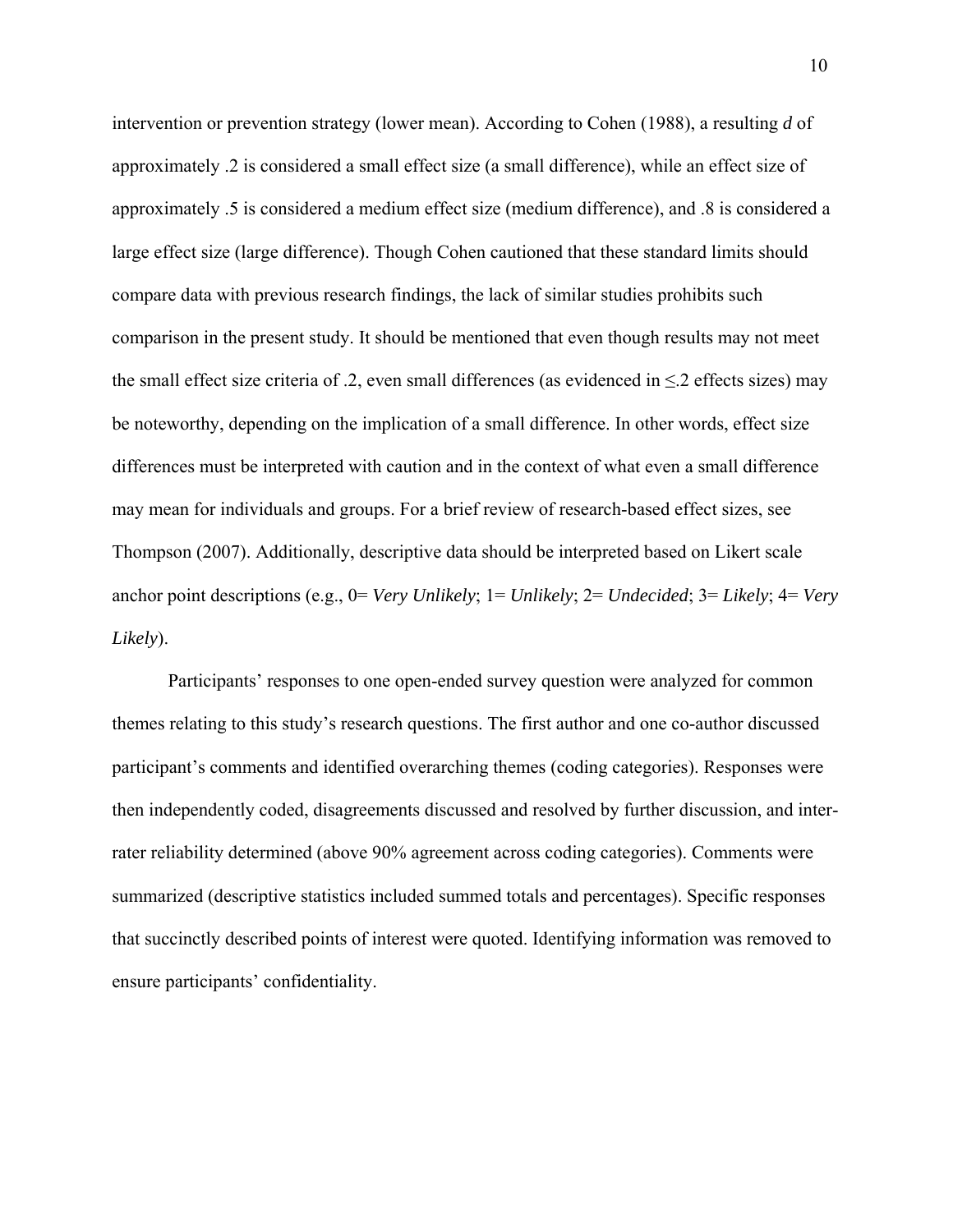#### **Results**

After completing their surveys, teachers' data were summarized and analyzed. Based on the data, the following information is presented to answer this study's research questions.

### **The Impact of Cyber Bullying**

The first research question investigated teachers' general attitudes regarding the impact of cyber bullying on students. In general, participants indicated that cyber bullying does not "toughen kids up," has long lasting negative effects on students, and does not "prepare students for life." Though the majority of teachers' attitudes and perceptions reflect what we would hope to see among teachers, up to one-fourth of teachers did not endorse socially desirable responses. These teachers were either neutral or they strongly agreed with perceptions that countered desired attitudes.

 For example, 18% of participants indicated that they were neutral to or agreed with the statement, "cyber bullying toughens kids up." About 25% of participants reported that they were neutral to or disagreed with the statement, "cyber bullying has long lasting negative effects." The same percentage indicated they were either neutral to or agreed with the statement that cyber bullying "prepares students for life" (see Table 2).

 Table 3 includes descriptive statistics summarizing teachers' perceptions of cyber bullying's impact on students. When asked the extent to which they agreed with the statement, "cyber bullying toughens kids up," the median response was *Strongly Disagree* (*M* = 0.68, Median  $= 0$ ,  $SD = .89$ ). The median response to the statement, "cyber bullying has long lasting negative effects," was *Agree* (*M* = 2.99, Median = 3, *SD* = 1.05). Participants' median response to, "cyber bullying prepares students for life," was *Disagree* (*M* = 0.91, Median = 1, *SD* = .95).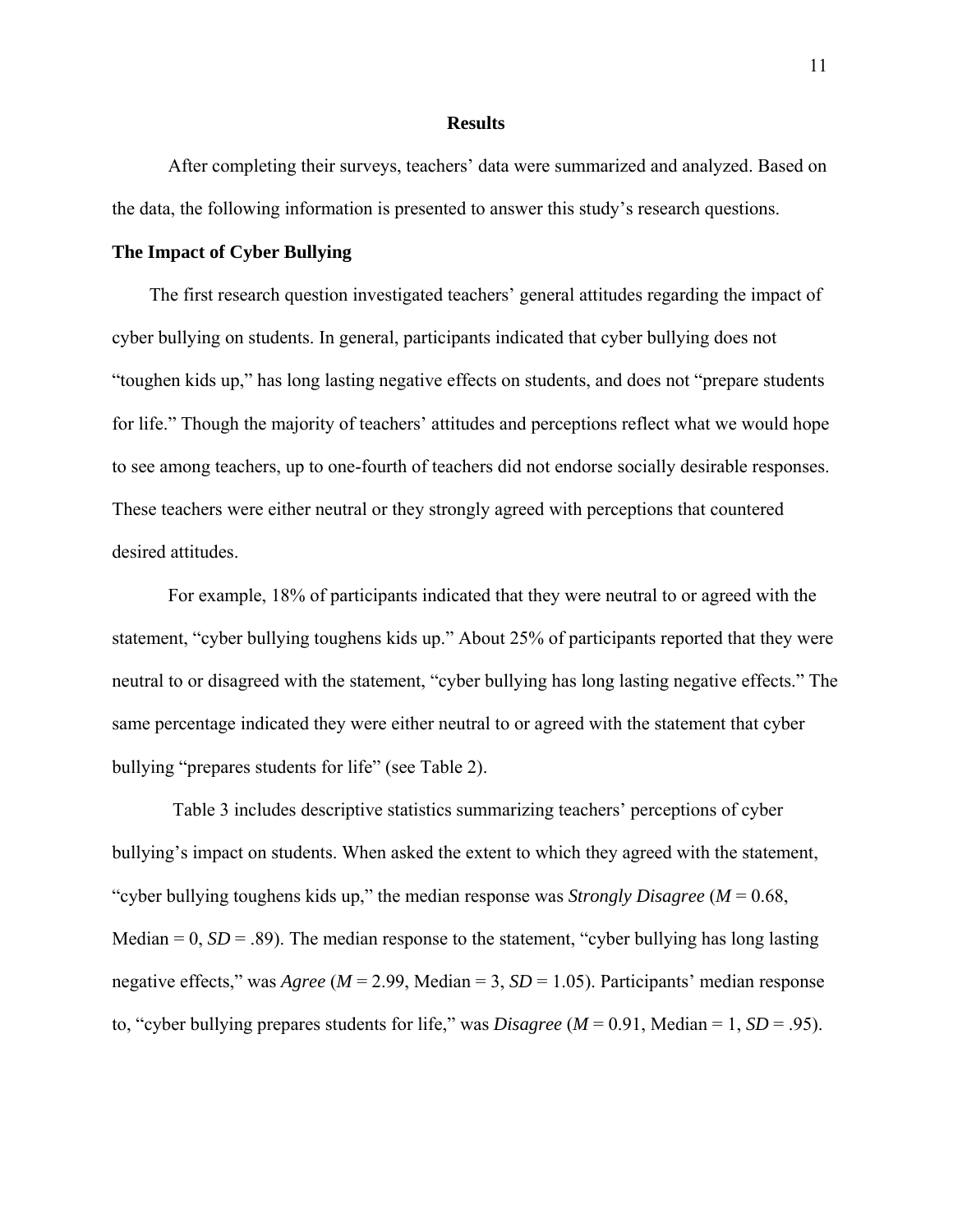When asked if a formal bully prevention program should be implemented in the school, only 9% were not supportive, indicating *definitely not* or *probably not*. Almost half of all teachers (49%) were unsure about implementing a formal bullying program, indicating a program should *maybe* be implemented. The remaining teachers (42%) indicated that a prevention program should *probably* or *definitely* be implemented.

#### **Intervention Strategies**

The second research question investigated the likelihood of teachers intervening with specific strategies to address cyber bullying. Mean scores indicated that teachers were somewhere between *Undecided* and *Likely* to use all of the suggested strategies with the exception of "Do nothing." When aware of cyber bullying occurring *at school*, teachers reported that they were very unlikely  $(d = .93)$  to do nothing. Because none of the options in this cluster of options were strongly endorsed, these results indicate that although teachers are inclined to respond to cyber bullying, they may be unsure as to how they should or would respond. Results summarizing teachers' responses are summarized in Tables 4 (cyber bullying occurring at school) and 5 (cyber bullying occurring away from school).

However, in evaluating which strategies stand out from the others, teachers reported that when aware of cyber bullying occurring at school, they were more likely to report the incident to school administrators. Additionally, teachers were somewhat likely to talk to the cyber bully and the victim. Teachers also indicated they were somewhat likely to take away the cyber bully's privileges. In looking at what teachers *would* do, the strongest effect size was associated with "Report incident to school administrators"  $(d = -0.50)$ . Small effect sizes were found for "Talk" with the cyber bully"  $(d = -0.20)$  and "Talk with the victim"  $(d = -0.31)$ .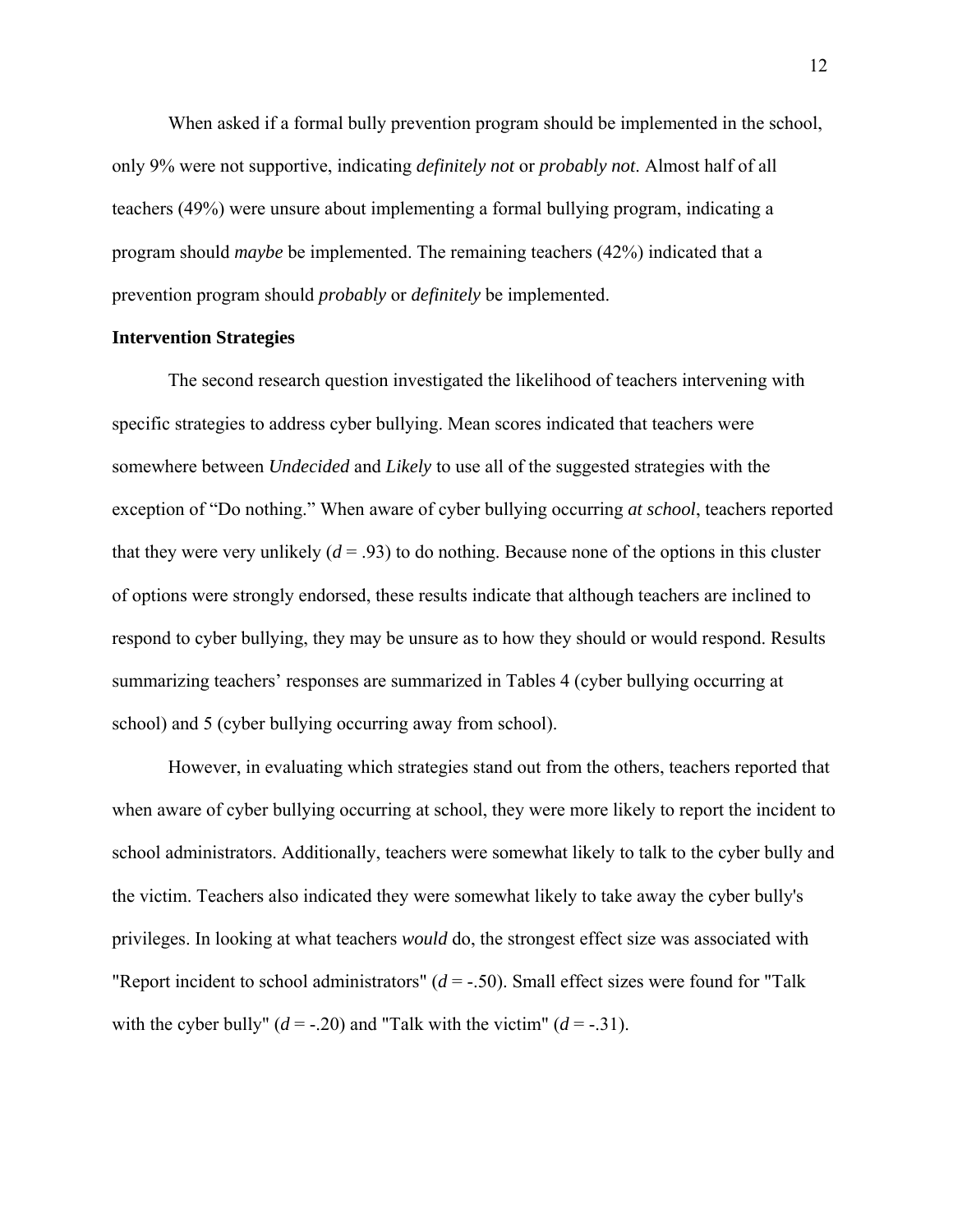Average responses when the cyber bullying occurred away from school indicated that teachers were on average more undecided about their likelihood to use the listed strategies. Teachers reported being somewhat unlikely to "Do nothing"  $(d = .24)$ , indicating they were more likely to ignore the cyber bullying if it occurred *away from school*. In similar contrast, whereas participants were somewhat likely to take away privileges of cyber bullies if it occurred at school, they reported being *somewhat unlikely*  $(d = .24)$  to take away privileges if the incident occurred away from school. In essence, it appears that teachers see themselves as having little or no responsibility to intervene if the cyber bullying occurs away from school. They did report, however, that they would be somewhat likely to "Talk with the victim"  $(d = -19)$ , as well as "Report incident to school administrators"  $(d = -0.29)$ .

In comparing teachers' responses based on cyber bullying occurring either at school or away from school, paired t-tests indicated that teachers were much more likely to endorse responses to cyber bullying at school. The only comparison not reaching statistical significance was "do nothing" ( $p = 0.092$ ). Teachers were the least likely to endorse this response, regardless if the cyber bullying occurred at or away from school. Paired *t*-test results are summarized in Table 6.

#### **Prevention Strategies**

The third research question investigated teachers' perceptions of the effectiveness of specific prevention strategies in decreasing cyber bullying. Table 7 summarizes teachers' responses to this question. When asked to share their ideas about what works to decrease cyber bullying, the majority of teachers' responses dealt with prevention. Participants were asked if they believed a formal bully prevention program should be implemented. In response, 42% of participants reported a need for this type of prevention program. More importantly, however,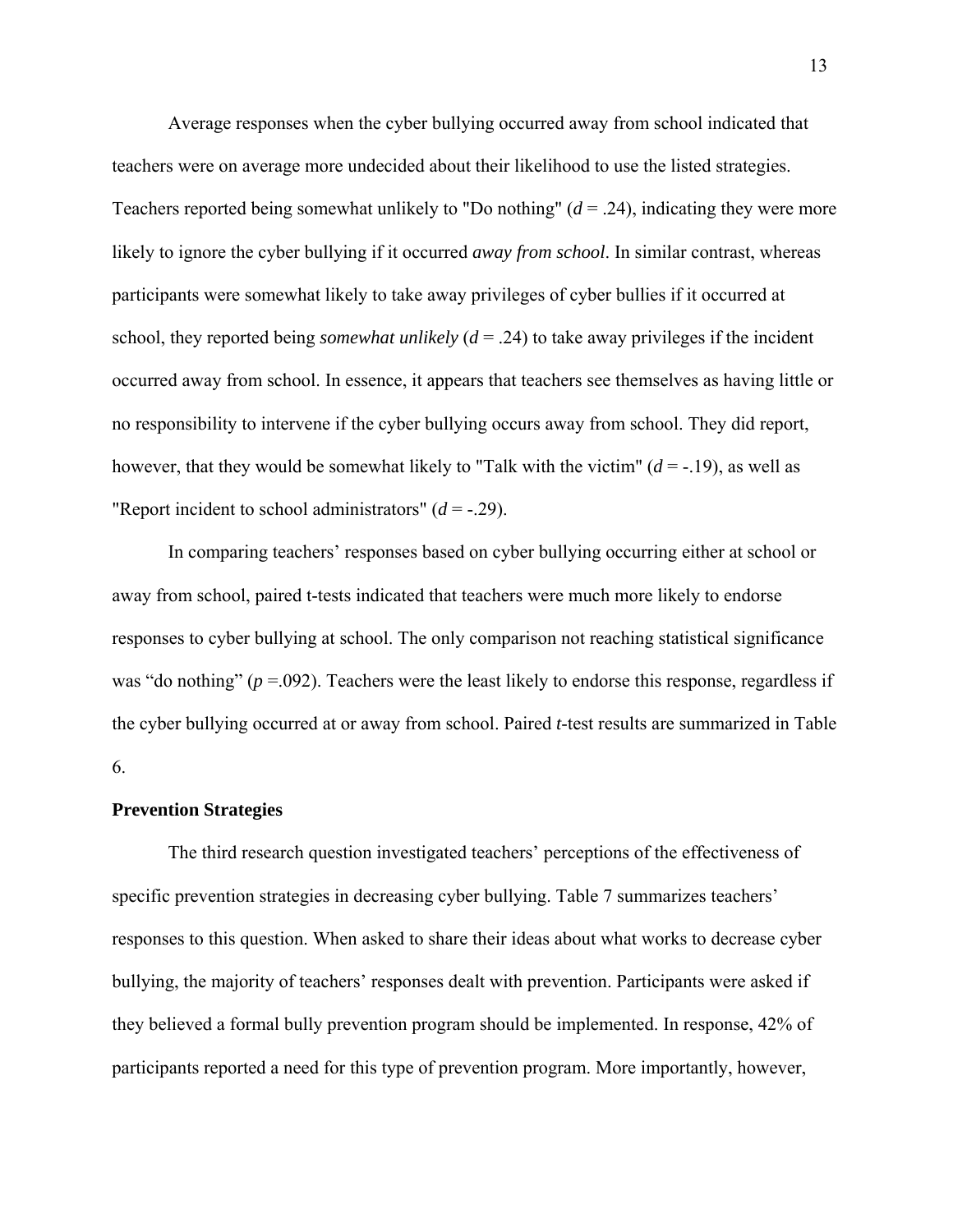49% indicated that they were unsure about implementing a formal program, while the remaining 9% of participants indicated that a formal bully prevention program should *not* be implemented in their school.

There are several ways that this item could be interpreted. Perhaps teachers feel unsure about the effectiveness of bully prevention programs, and are resistant to or unsure about implementing another program. It is also possible that teachers are not aware of bullying or cyber bullying problems at their school, and are not against bully prevention programs in general, but are unsure regarding the actual need for this type of program for their students.

 Teachers were also asked to rate the helpfulness of different bully prevention strategies. The average score on most items indicated that teachers overall felt that all of the items were at least somewhat helpful. However, of the 11 strategies which have been suggested by different researchers either for cyber bully or bully prevention, only 3 had a Cohen's *d* value  $\geq$  2 and were perceived as more helpful when compared to other possible responses. Teachers perceived "Increased parental involvement"  $(d = -.59)$ , "Warn about consequences for cyber bullying"  $(d =$ -.23), and "Increased consequences for cyber bullying" (*d* = -.38) as more helpful in decreasing cyber bullying.

 In rating the helpfulness of different bully prevention strategies, some strategies were seen as less helpful. These included: "School-wide anti-bully assemblies" (*d* = .32), "Establish a school bullying task force to develop anti-bullying policies" (*d* = .22), "Classroom anti-bully lessons" (*d* = .29), and "Professional development teacher seminars" (*d* = .30).

### **Recommended Strategies**

Teachers were given the option of sharing their ideas about what works to decrease cyber bullying. Table 8 summarizes teachers' responses to the following open ended request for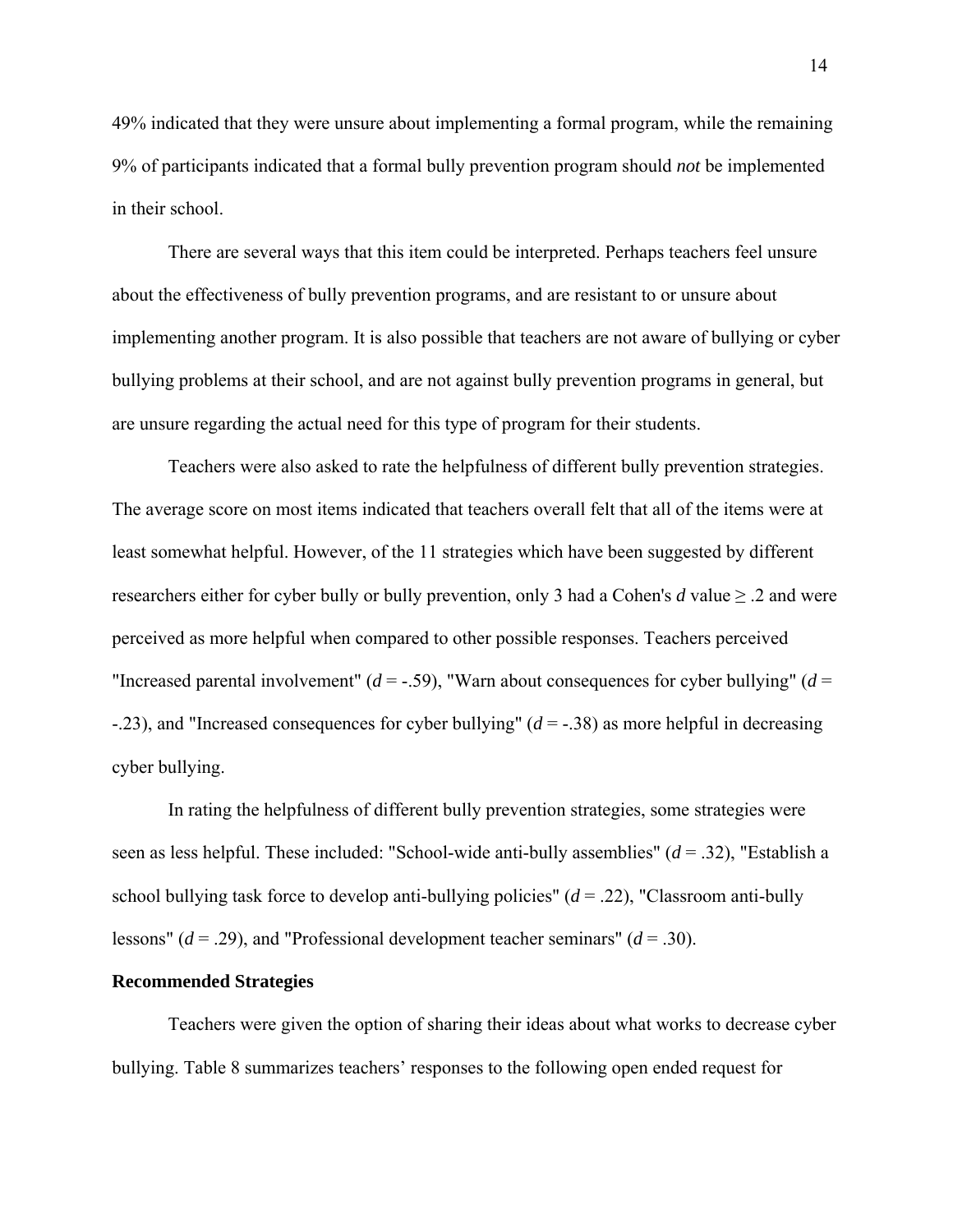additional information: "Share your ideas about what works to decrease cyber bullying." Of the 66 participating high school teachers, 39 (59%) provided a response to the question of what works to reduce cyber bullying. Of these 39 teachers' responses, approximately 30% supported educating students about the consequences of cyber bullying and how students should respond to cyber bullying. Approximately 22% of teachers' responses addressed limiting student access to electronic devices at school and at home. In addition, 7.5% of comments recommended increased parental support as an effective deterrent to cyber bullying. Only 7% of teachers' responses recommended direct school-based interventions. These recommendations were generally vague such as, "Punish cyber bully," or "Strong consequences."

#### **Discussion**

 This study was conducted to describe high school teachers' perceptions of cyber bullying prevention and intervention strategies. More specifically 66 high school teachers responded to questions regarding the impact of cyber bullying on students, intervening strategies teachers would most likely use, and the effectiveness of specific prevention strategies in decreasing cyber bullying. A summary of the findings will be reviewed, followed by limitations of the current study and suggestions for future research, and concluding with recommendations for educators.

#### **Summary of Findings**

The first question of this study investigated teachers' general attitudes regarding the impact of cyber bullying on students. Most teachers indicated that cyber bullying has long lasting negative effects, and that it does not "toughen kids up." However, up to one of every four teachers indicated being neutral about or disagreeing about cyber bullying having long lasting negative effects, as well as being neutral or agreeing that cyber bullying "prepares students for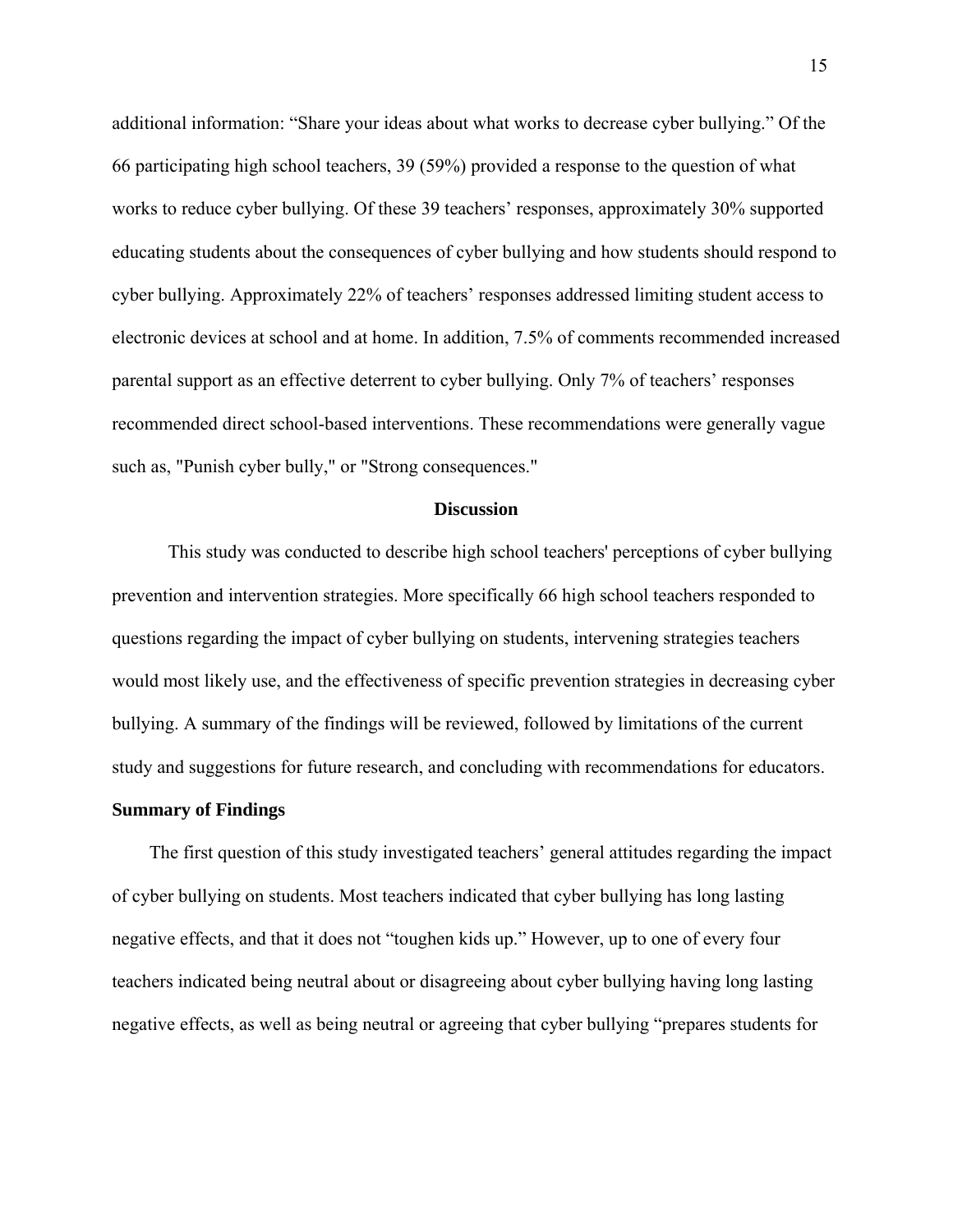life." Nearly 60% of teachers were either unsure about or against implementing a formal bullying prevention program in their school.

 It is possible that some participants simply didn't see bullying as a problem at their school, or they were unsure about the effectiveness of a formal prevention program. It is also possible that teachers see a "formal" prevention program as going too far, or being unnecessary where equal results might be obtained with more "informal" measures. Whatever the case, evaluating teachers' perceptions prior to implementing a school-wide program appears to be an important prerequisite. If over half of the teachers at a given school are unsure about or against implementing a school-wide program, treatment integrity would be jeopardized and potential impact substantially negated.

 The next question investigated the types of strategies teachers use when they witness or are made aware of cyber bullying. When the cyber bullying occurred at school, teachers reported being most likely to report to school administrators. They also indicated being somewhat likely to talk with the cyber bully or the victim and to take away the bully's privileges. When cyber bullying occurs away from school, however, teachers reported being only somewhat likely to talk with the victim or report the incident to administrators. In comparison to other possible intervening strategies, either implemented at school or away from school, teachers did not indicate a propensity to report cyber bullying incidents to parents.

 It is possible that teachers do not see it as their responsibility to intervene in response to cyber bullying other than to report the incident to administrators. This becomes especially apparent when the cyber bullying occurs away from school. Teachers may also be apprehensive about parental retaliation for intervening with behaviors that don't occur specifically at school.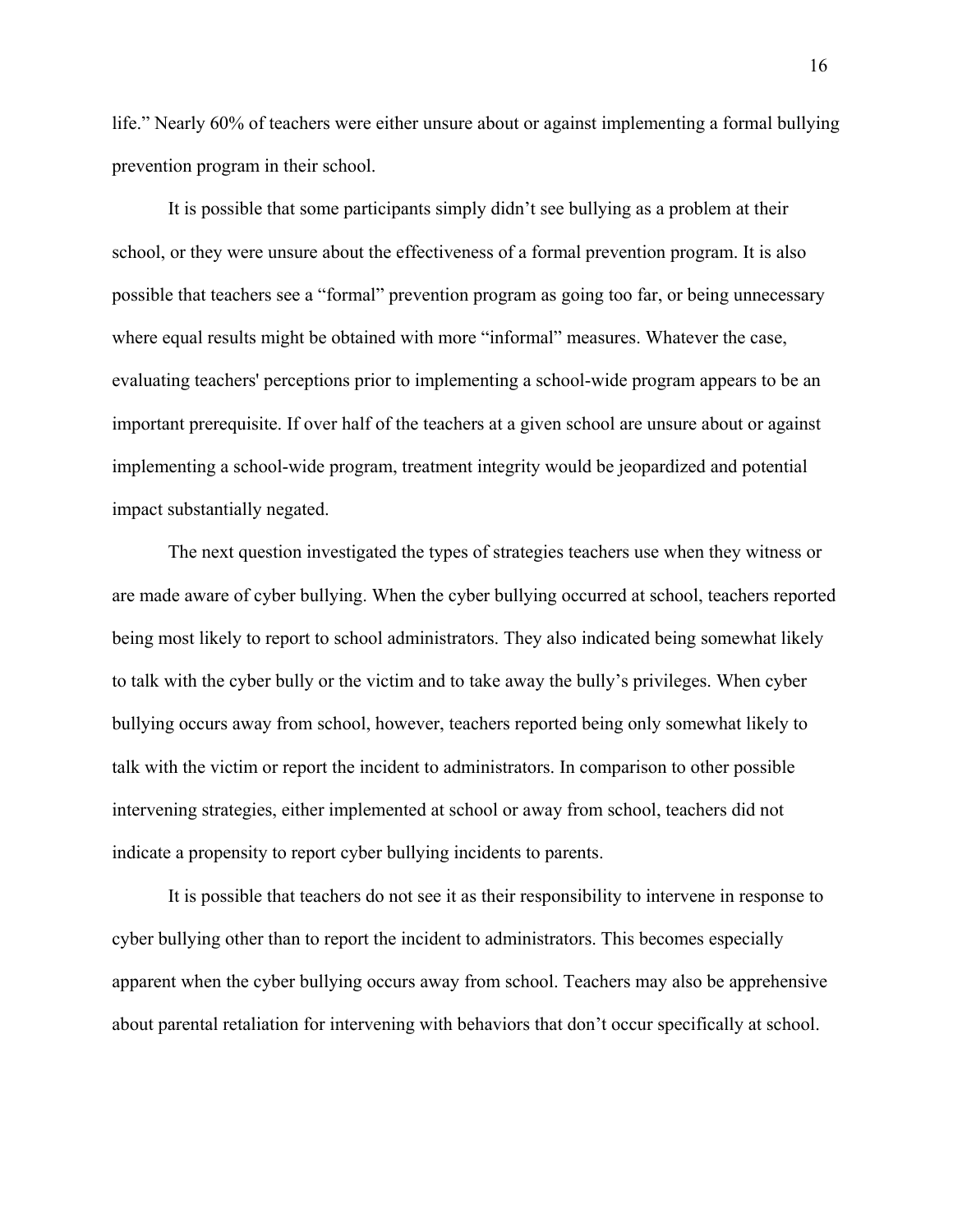The final question assessed which prevention activities or strategies would be most helpful in reducing cyber bullying. Teachers indicated increased parental involvement as the most helpful prevention strategy, followed by "increased consequences for cyber bullying," and "warn about consequences for cyber bullying." They perceived school-wide anti-bully assemblies and classroom anti-bully lessons as being somewhat less helpful than other strategies, perhaps indicating a belief that students should be warned about increased consequences by parents, and not by school teachers and administrators.

### **Limitations and Suggestions for Future Research**

 Because this study was conducted in one high school and with a relatively small number of participants, caution should be used when generalizing findings to other populations and age groups. Similar to this participating school, other schools should conduct their own research study to assess teachers' perceptions of cyber bulling. Findings would be unique to each school's specific population of students and community demographics (i.e., religious, socioeconomic, and racial). Although some findings may be consistent across settings, each school would benefit from conducting their own survey of teachers' perceptions.

 It is possible that teachers may have understood survey item questions differently, or that the wording may have been confusing. For example, when asked "When aware of students' cyber bullying away from school, how likely are you to take the following actions?" teachers may have understood the question to ask what they would do if the cyber bullying occurred away from school, or what they would do if the teachers became aware of the cyber bullying while they were not at school. This possible ambiguity may have lead teachers to answer the question differently, thereby confounding interpretation.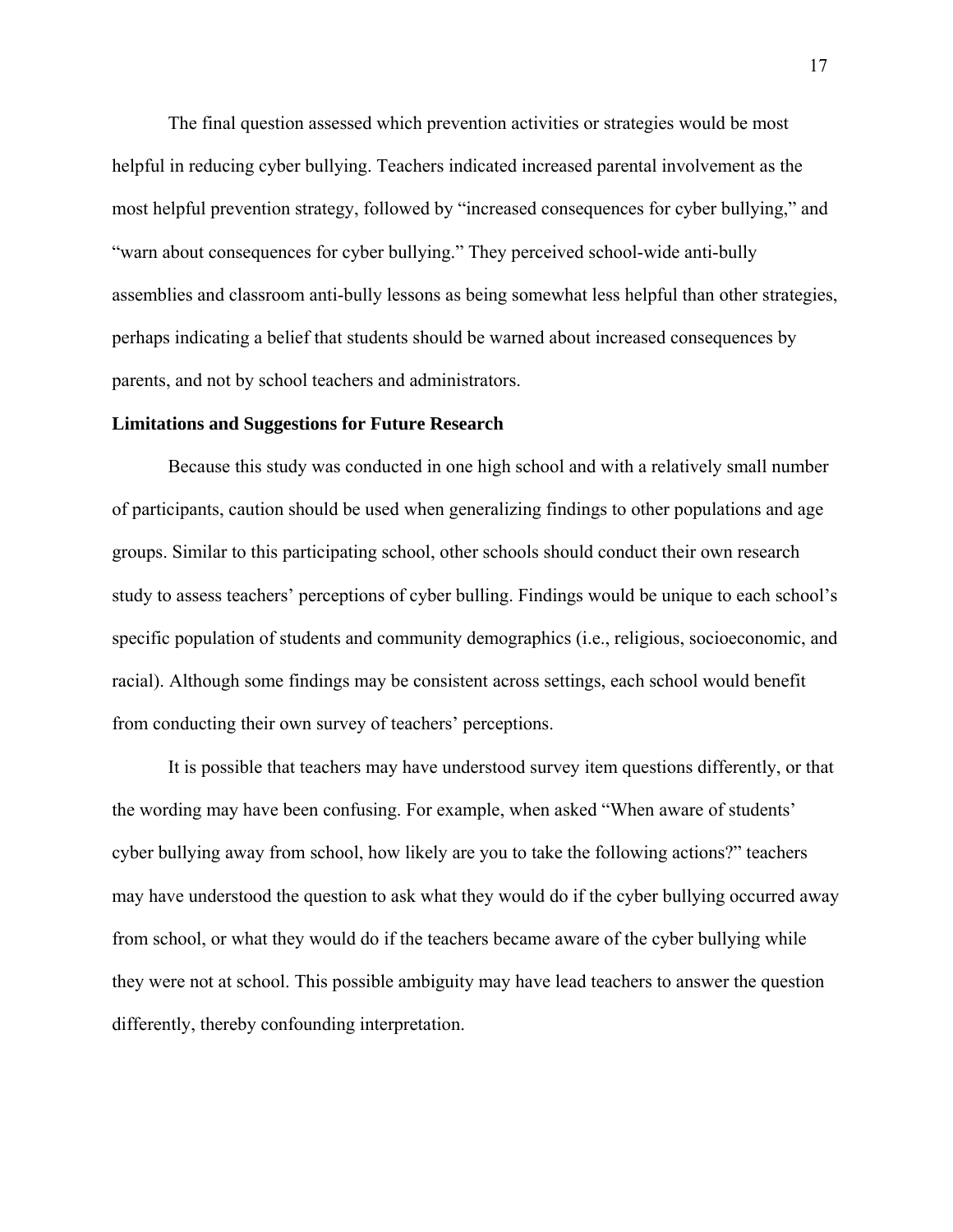Teachers noted that they were likely to report cyber bullying to administrators, but it is unclear what action would then be taken by the administrators. Additional studies examining what happens when incidents of cyber bullying are reported to administrators would help further describe the current situation in schools.

 Additionally, the number of participants prohibited the use of more extensive statistical measures such as MANOVA which could have more extensively investigated research questions and relationships among research variables. Though the current study had a solid participation rate (63%), it is possible that the results were skewed because of a self-selection bias, meaning that teachers who chose to participate may have held different perceptions than those who chose not to participate. No analysis was conducted to determine why some teachers chose not to participate. It is possible that nonparticipants had faced negative or even traumatic experiences in the past involving cyber bullying. Random selection of participants and an analysis of nonparticipants in future studies might minimize these risks.

### **Practical Implications**

Some practical recommendations for guiding educators emerged from this study. The first is that while many participants indicated that cyber bullying was detrimental to students, almost one-fourth of teachers were less convinced of cyber bullying's negative impact on students. In addition, nearly 60% of participants were unsure about the need for a formal bully prevention program. An evaluation of teachers' perceptions would inform administrators about the potential barriers and lack of teacher buy-in prior to implementing a bully prevention program. Teachers' perceptions should be considered when administrators plan and prepare information about bullying and make decisions regarding the type of strategies to address bullying problems.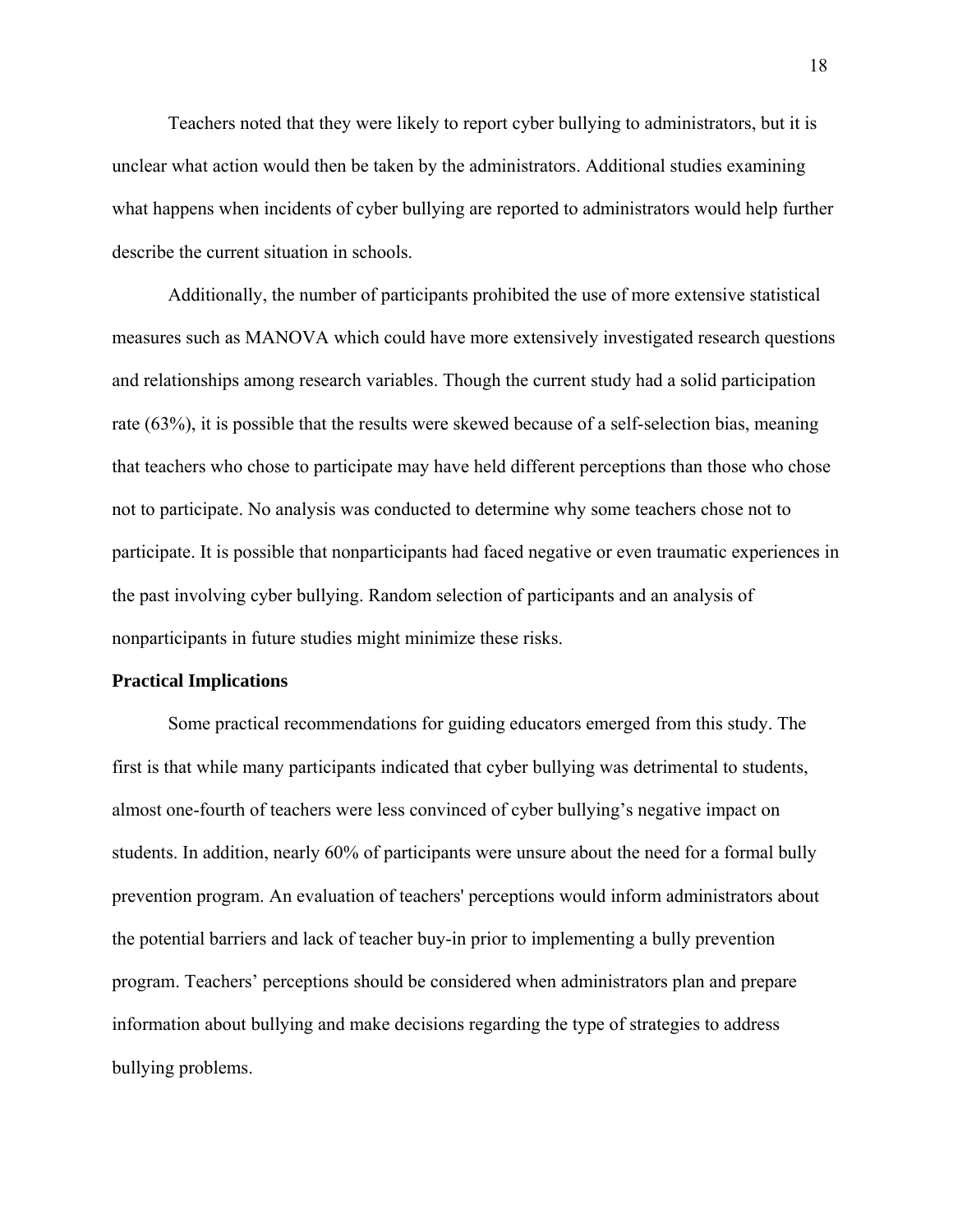Second, while teachers indicated that reporting incidents of cyber bullying to administrators was helpful, participants were not likely to report the incident to parents of the cyber bully or the victim, regardless of where the cyber bullying occurred (home or school). The importance of parental involvement in preventing cyber bullying cannot be ignored. Multiple studies have indicated that students are more likely to cyber bully others when there is a lack of parental monitoring of online activities (Vandebosch & Van Cleemput, 2007; Ybarra & Mitchell, 2004b). If the parents are not aware of the cyber bullying, they are not likely to intervene in meaningful ways to prevent further involvement. All educators need to understand the importance of reporting cases of cyber bullying not only to administrators, but also to parents.

 Third, while teachers indicated that teaching students about the consequences of cyber bullying and strategies to deal with cyber bullies were effective prevention strategies, they did not perceive classroom lessons or assemblies (presumably where these strategies would be taught) as helpful. It is possible that teachers see addressing cyber bullying as "not my responsibility," but as a responsibility of school administrators and parents. Policy makers and administrators should be aware of these perceptions and determine ways to help shift teachers' opinions and better equip teachers to take a more active role in monitoring student cyber bulling and intervening with cyber bullying incidents. In addition, teachers may be more receptive to anti-bullying programs that share responsibility by addressing cyber bullying at both school and community levels, rather than solely in the classroom.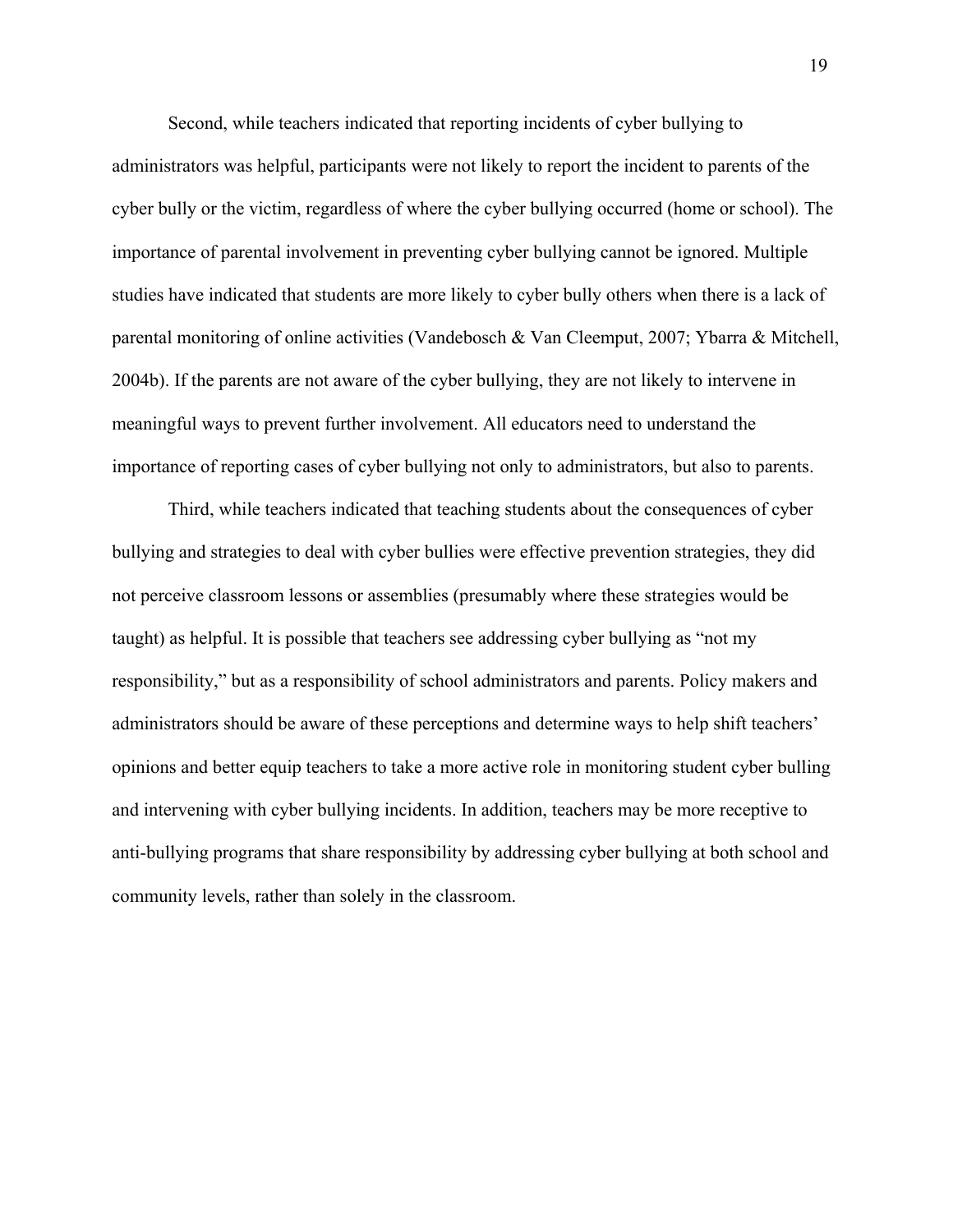### **References**

- Berger, K. S. (2007). Update on bullying at school: Science forgotten? *Developmental Review, 27*(1), 90–126.
- Biggs, B. K., Vernberg, E. M., Twemlow, S. W., Fonagy, P., & Dill, E. J. (2008). Teacher adherence and its relation to teacher attitudes and student outcomes in an elementary school-based violence prevention program. *School Psychology Review, 37*(4), 533–549.
- Bird, S. (2009). Holly Grogan, 15, leapt to her death 'after abuse from Facebook bullies.' *The Times.* Retrieved from http://www.timesonline.co.uk/tol/news/uk/article6841908.ece
- Cohen, J. (1988). *Statistical power analysis for the behavioral sciences* (2nd ed.). Hillsdale, NJ: Erlbaum.
- Cohen, J. (1994). The earth is round (*p* .05). *American Psychologist, 49*, 997–1003.
- Ferguson, C. J., Miguel, C. S., Kilburn, J. C., & Sanchez, P. (2007). The effectiveness of schoolbased anti-bullying programs: A meta-analytic review. *Criminal Justice Review, 32*(4), 401–414.
- Finkelhor, D., Ormrod, R., Turner, H., & Hamby, S. L. (2005). The victimization of children and youth: A comprehensive, national survey. *Child Maltreatment, 10,* 5–25.
- Forman, S. G., Olin, S. S., Hoagwood, K. E., Crowe, M., & Saka, N. (2009). Evidence-based interventions in schools: Developers' views of implementation barriers and facilitators. *School Mental Health, 1*(1), 26–-36.
- Hirschstein, M. K., Edstrom, L.V.S., Frey, K. S., Snell, J. L., & MacKenzie, E. P. (2007). Walking the talk in bullying prevention: Teacher implementation variables related to initial impact of the *Steps to Respect* program. *School Psychology Review, 36*(1), 3–21.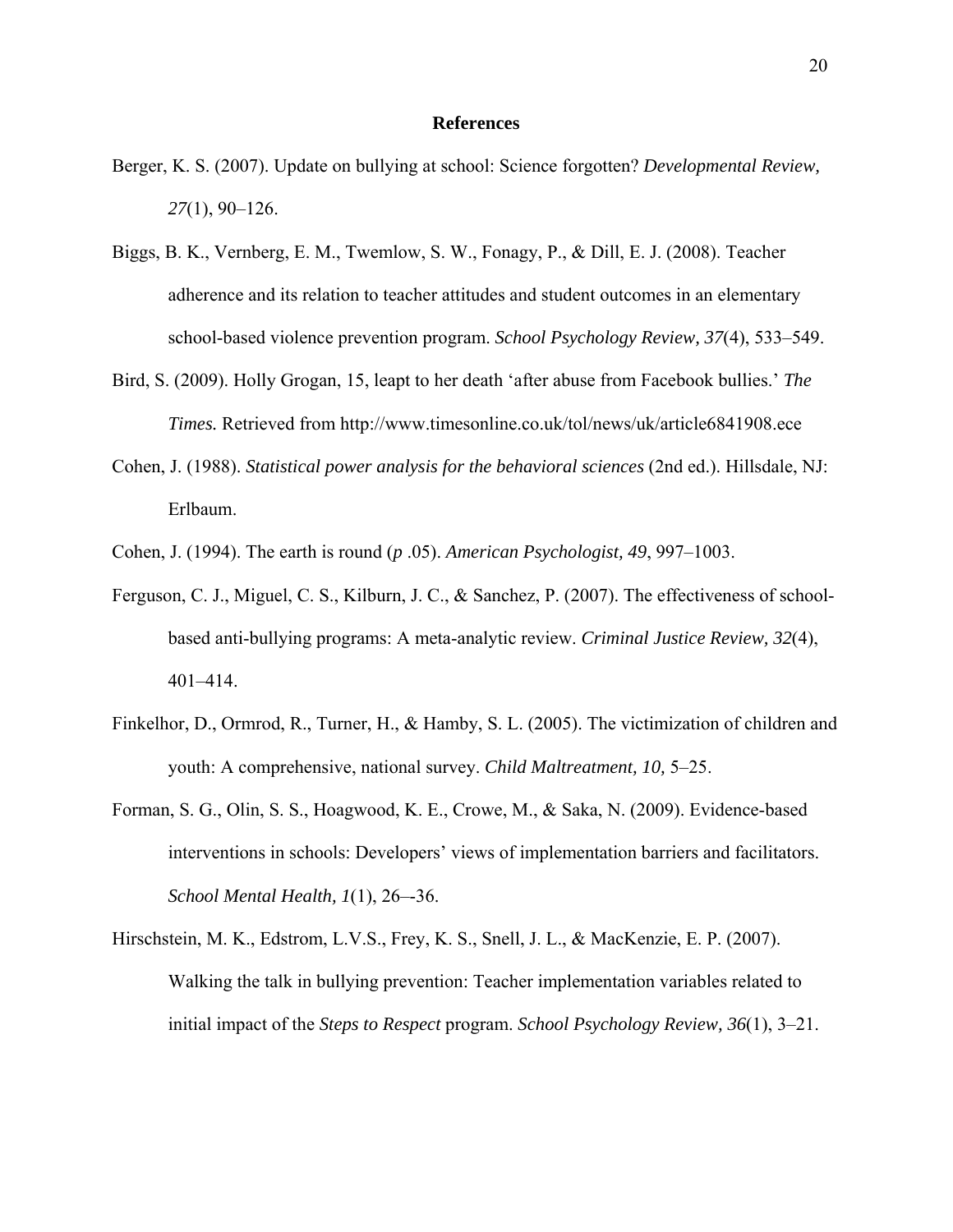- Hinduja, S., & Patchin, J. W. (2007). Offline consequences of online victimization: School violence and delinquency. *Journal of School Violence, 6(*3), 89–112.
- Hinduja, S., & Patchin, J. W. (2010). Bullying, cyberbullying, and suicide. *Archives of Suicide Research, 14*, 206–221.
- Kowalski, R. M., & Limber, S. P. (2007). Electronic bullying among middle school students. *Journal of Adolescent Health, 41*, 22–30.
- Kowalski, R. M., Limber, S. P., & Agatston, P. W. (2008). *Cyber Bullying: Bullying in the digital age.* Malden, MA: Blackwell Publishing.
- LaRusso, M. D., Romer, D., & Selman, R. L. (2007). Teachers as builders of respectful school climates: Implications for adolescent drug use norms and depressive symptoms in high school. *Journal of Youth and Adolescence, 37*(4), 386–398.
- Lenhart, A., Madden, M., & Hitlin, P. (2005). *Teens and technology*. Retrieved from http://www.pewinternet.org/Reports/2005/Teens-and-Technology.aspx
- Lenhart, A. (2009). *Teens and mobile phones over the past five years: PEW Internet looks back*. Retrieved from http://www.pewinternet.org/Reports/2009/14--Teens-and-Mobile-Phones-Data-Memo.aspx
- Limber, S. P. (2004). Implementation of the Olweus Bullying Prevention Program in American schools: Lessons learned from the field. In D. L. Espelage  $\&$  S. M. Swearer (Eds.), *Bullying in American schools: A social-ecological perspective on prevention and intervention* (pp. 351–363)*.* Mahwah, NJ: Lawrence Erlbaum.
- Li, Q. (2006). Cyber bullying in schools: A research of gender differences. *School Psychology International, 27*(2), 157–170.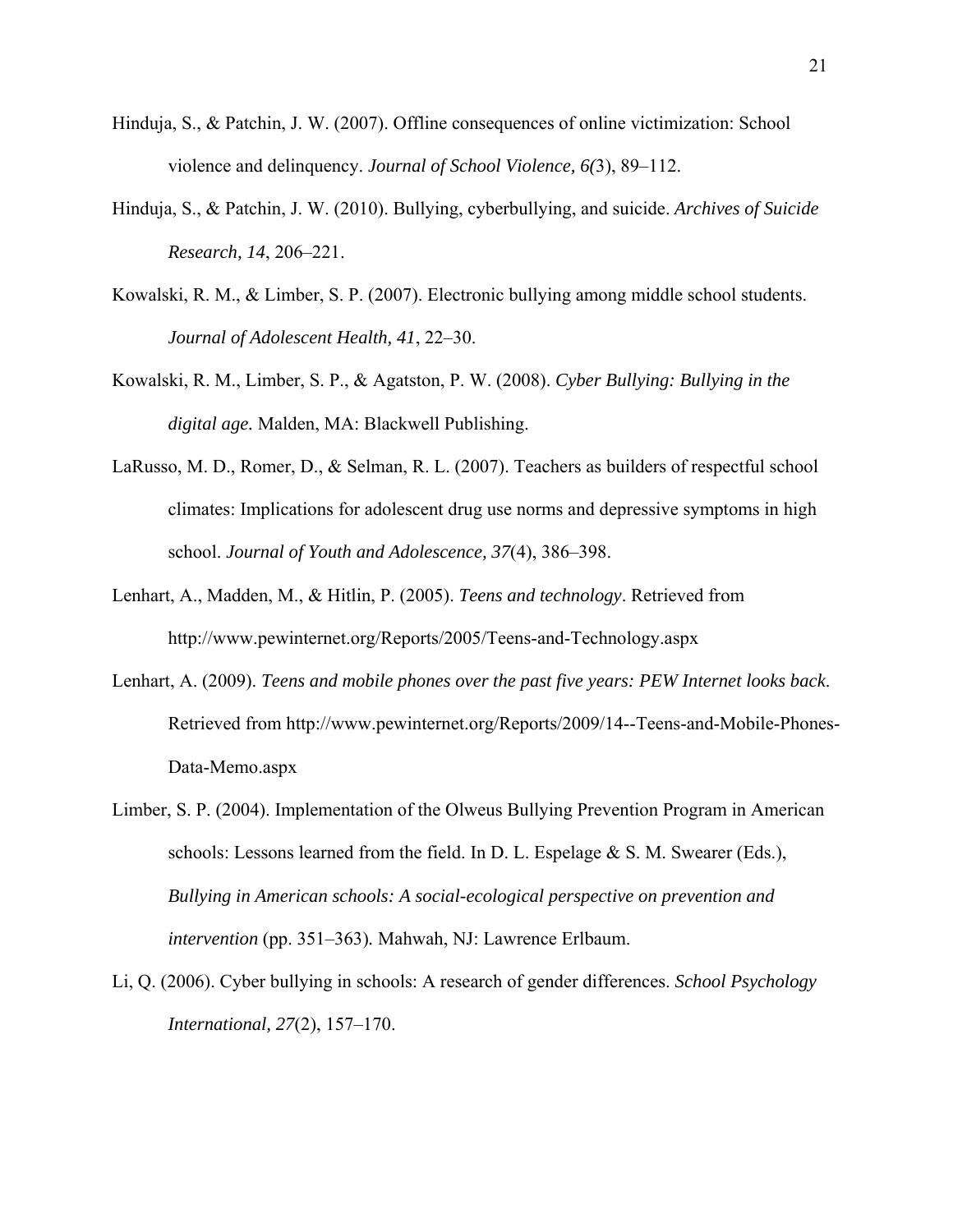- Li, Q. (2007). New bottle but old wine: A research of cyberbullying in schools. *Computers in Human Behavior, 23*, 1777–1791.
- Merrell, K. W., Gueldner, B. A., Ross, S. W., & Isava, D. M. (2008). How effective are school bullying intervention programs? A meta-analysis of intervention research. *School Psychology Quarterly, 23*(1), 26–42.
- Nansel, T. R., Overpeck, M. D., Pilla, R. S., Ruan, W. J., Simmons-Morton, B., & Scheidt, P. (2001). Bullying behavior among U.S. youth: Prevalence and association with psychosocial adjustment. *Journal of the American Medical Association, 285*, 2094–2100.
- Olweus, D. (1993). *Bullying at school: What we know and what we can do.* Cambridge, MA: Blackwell.
- Payne, A., Gottfredson, D. C., & Gottfredson, G. D. (2006). School predictors of the intensity of implementation of school-based prevention programs: Results from a national study. *Prevention Science, 7*, 225–237.
- Raskauskas, J., & Stoltz, A.D. (2007). Involvement in traditional and electronic bullying among adolescents. *Developmental Psychology, 43*(3), 564–575.
- Rigby, K. (2003). Consequences of bullying in schools. *The Canadian Journal of Psychiatry/La Revue Canadienne de Psychiatrie*, *48*(9), 583–590.
- Sassu, K. A. (2006). *Teachers' perceptions of bullying: An investigation of reported characteristic behaviors and the likelihood of intervention in response to overtly and relationally aggressive behavior* (Doctoral dissertation, University of Connecticut). Retrieved from http://digitalcommons.uconn.edu/dissertations/AAI3205760
- Slonje, R., & Smith, P. K. (2008). Cyberbullying: Another main type of bullying? *Scandinavian Journal of Psychology*, *49*, 147–154.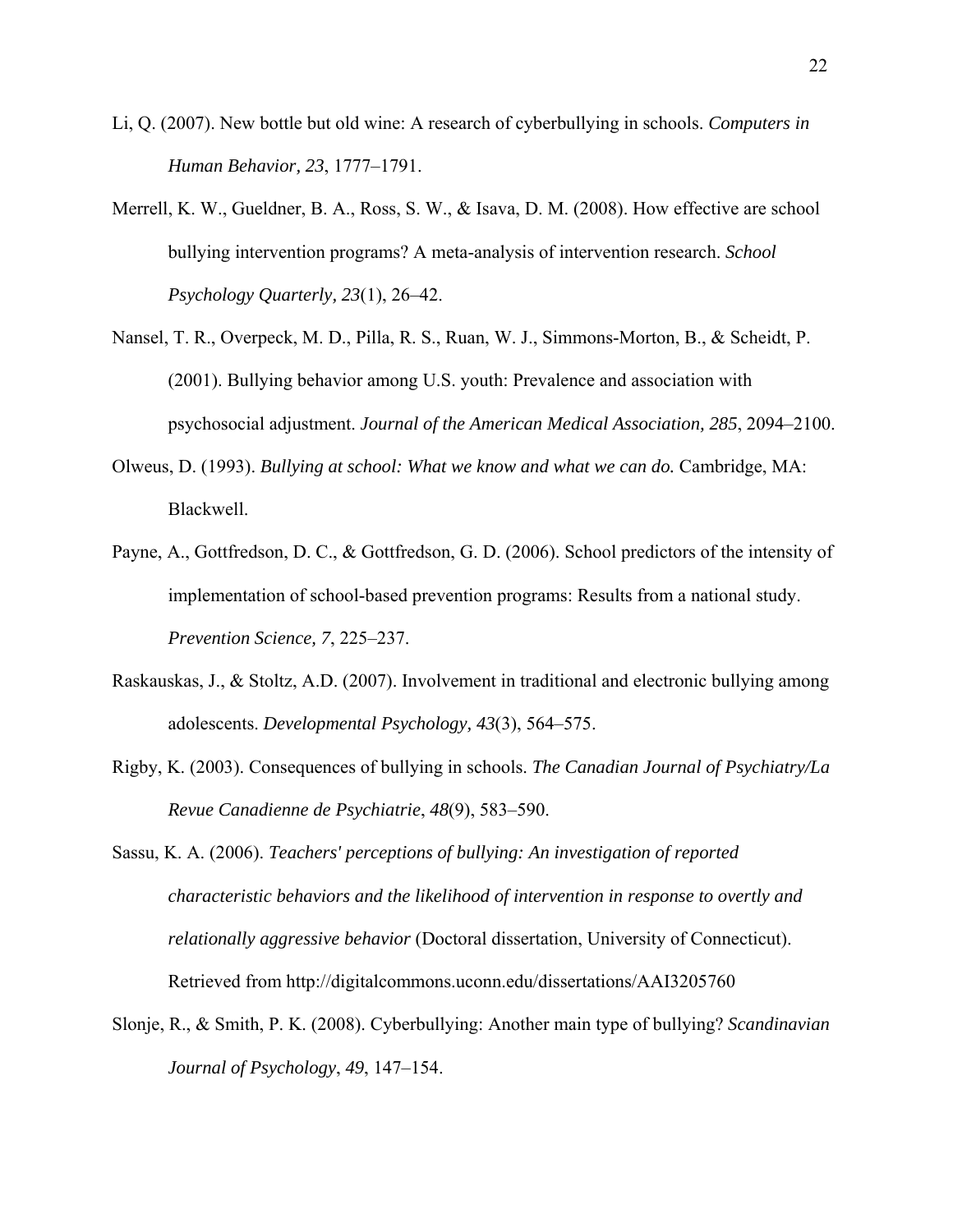- Smith, J. D., Schneider, B. H., Smith, P. K., & Ananiadou, K. (2004). The effectiveness of whole-school anti-bullying programs: A synthesis of evaluation research. *School Psychology Review, 33* (4), 547–560.
- Smith, P. K., & Brain, P. (2000). Bullying in schools: Lessons from two decades of research. *Aggressive Behavior, 26*, 1–9.
- Smith, P. K., Mahdavi, J., Carvalho, M., Fisher, S., Russell, S., & Tippett, N. (2008). Cyberbullying: Its nature and impact in secondary schools. *Journal of Child Psychology and Psychiatry, 49*(4), 376–385.
- Thompson, B. (2007). Effect sizes, confidence intervals, and confidence intervals for effect sizes. *Psychology in the Schools*, *44*(5), 423–432.
- United States Department of Education, National Center for Education Statistics. (2010). *Special analysis 2010: High poverty public schools*. Retrieved from http://nces.ed.gov/programs/coe/2010/analysis/index.asp
- Vandebosch, H., & Van Cleemput, K. (2007). Cyber bullying among youngsters. *Conference Papers -- International Communication Association.* Retrieved from Communication & Mass Media Complete database.
- Willard, N. E. (2007a). The authority and responsibility of school officials in responding to cyberbullying. *Journal of Adolescent Health, 41*, 64–65.

Willard, N. E. (2007b). *Educator's guide to cyberbullying: Addressing the harm caused by online social cruelty*. Retrieved from http://www.asdk12.org/MiddleLink/AVB/bully\_topics/EducatorsGuide\_Cyberbullying.p df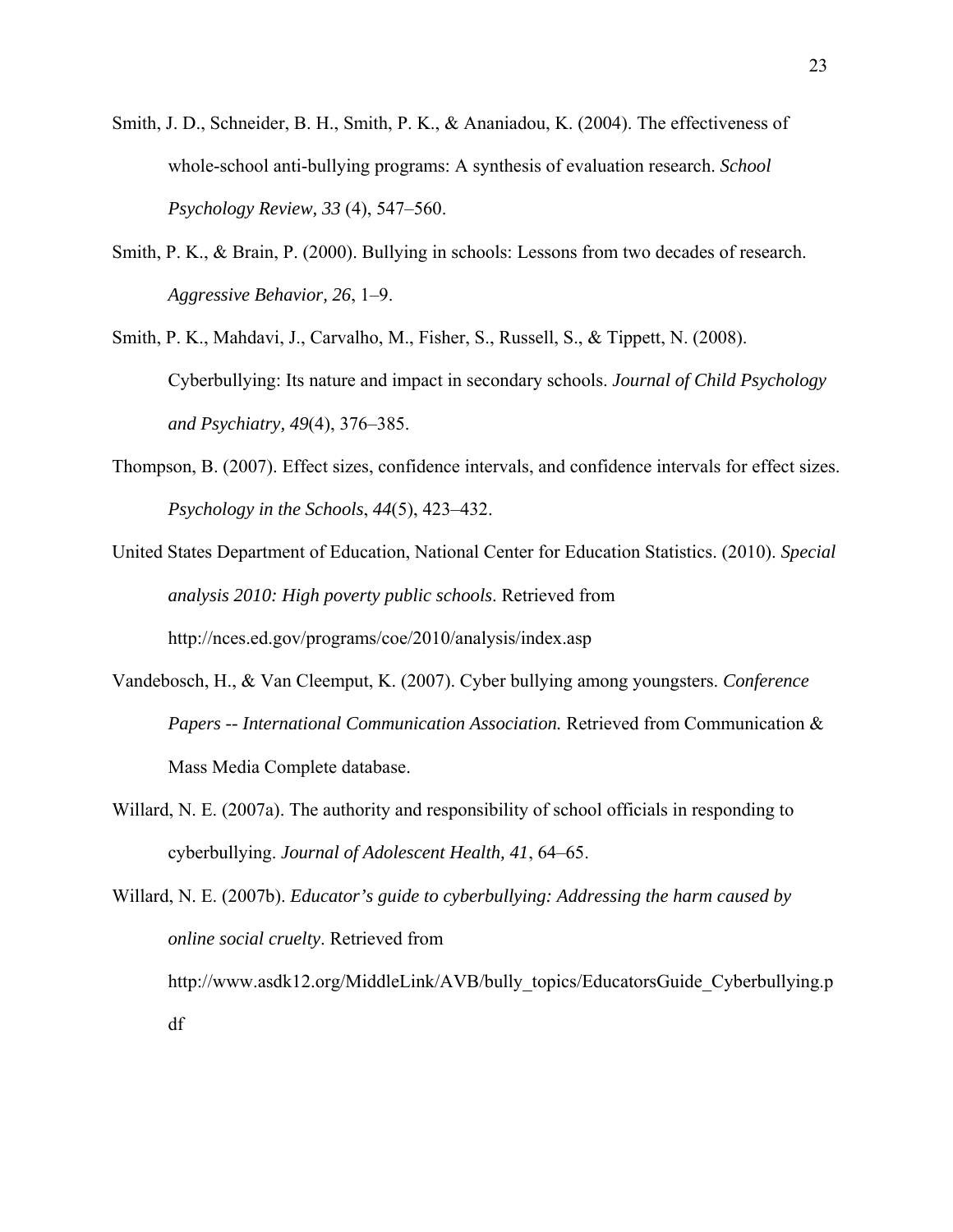- Wilkinson, L., & Task Force on Statistical Inference, American Psychological Association, Science Directorate. (1999). Statistical methods in psychology journals: Guidelines and explanations. *American Psychologist, 54*, 594–604.
- Ybarra, M. L., & Mitchell, K. J. (2004a). Youth engaging in online harassment: Associations with caregiver-child relationships, Internet use, and personal characteristics. *Journal of Adolescence, 27*, 319–336.

Ybarra, M. L., & Mitchell, K. J. (2004b). Online aggressor/targets, aggressors, and targets: A comparison of associated characteristics. *Journal of Child Psychology and Psychiatry, 45*(7), 1308–1316.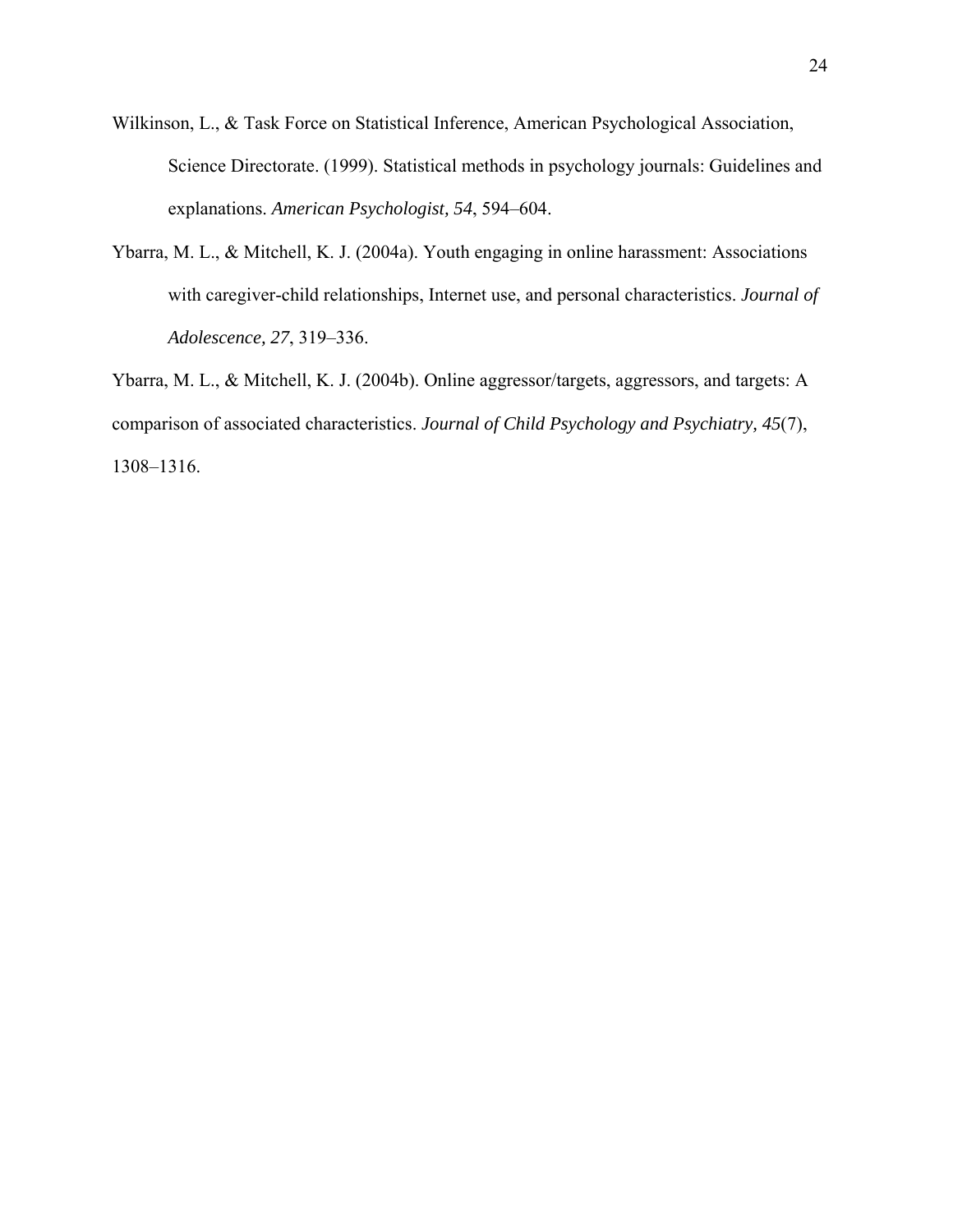## *Research Questions, Survey Questions, and Survey Response Options*

| Research questions                                                                                           | Survey questions                                                                                                                                                                                                                                                                                                                                                                                                                                                                                                                                                                                  | Response options                                                                                                                                                       |
|--------------------------------------------------------------------------------------------------------------|---------------------------------------------------------------------------------------------------------------------------------------------------------------------------------------------------------------------------------------------------------------------------------------------------------------------------------------------------------------------------------------------------------------------------------------------------------------------------------------------------------------------------------------------------------------------------------------------------|------------------------------------------------------------------------------------------------------------------------------------------------------------------------|
| 1. What are teachers'<br>general attitudes<br>regarding the impact of<br>cyber bullying on<br>students?      | To what extent do you agree with the<br>following statements?<br>Cyber bullying toughens kids up<br>٠<br>Cyber bullying has long lasting negative<br>$\bullet$<br>effects<br>Cyber bullying prepares students for life                                                                                                                                                                                                                                                                                                                                                                            | $0$ = Strongly Disagree<br>$1 = Disagree$<br>$2$ = Neutral<br>$3 = \text{Agree}$<br>4= Strongly Agree                                                                  |
|                                                                                                              | Should a formal bully prevention program be<br>implemented in your school?                                                                                                                                                                                                                                                                                                                                                                                                                                                                                                                        | $0$ = Definitely not<br>$l =$ Probably not<br>$2 =$ Maybe<br>$3$ = Probably yes<br>$4$ = Definitely yes                                                                |
| 2. When addressing<br>cyber bullying, which<br>intervening strategies<br>are teachers most likely<br>to use? | When aware of students' cyber bullying at<br>your school, how likely are you to take the<br>following actions?<br>Do nothing<br>Talk with the cyber bully<br>٠<br>Talk with the victim<br>$\bullet$<br>Take away cyber bully's privileges<br>Mediate / Problem solve with cyber bully<br>and victim<br>Report incident to cyber bully's parents<br>Report incident to victim's parents<br>Report incident to school administrators<br>Other (specify)<br>When aware of students' cyber bullying away<br>from school, how likely are you to take the<br>following actions?<br>(Same actions as #1) | $0=$ Very Unlikely<br>$l =$ Unlikely<br>$2=$ Undecided<br>$3 =$ Likely<br>$4 = V$ ery Likely<br>$0=$ Very Unlikely<br>$l =$ Unlikely<br>$2=$ Undecided<br>$3 =$ Likely |
|                                                                                                              | Share your ideas about what works to<br>decrease cyber bullying.                                                                                                                                                                                                                                                                                                                                                                                                                                                                                                                                  | 4 Very Likely<br>Open ended                                                                                                                                            |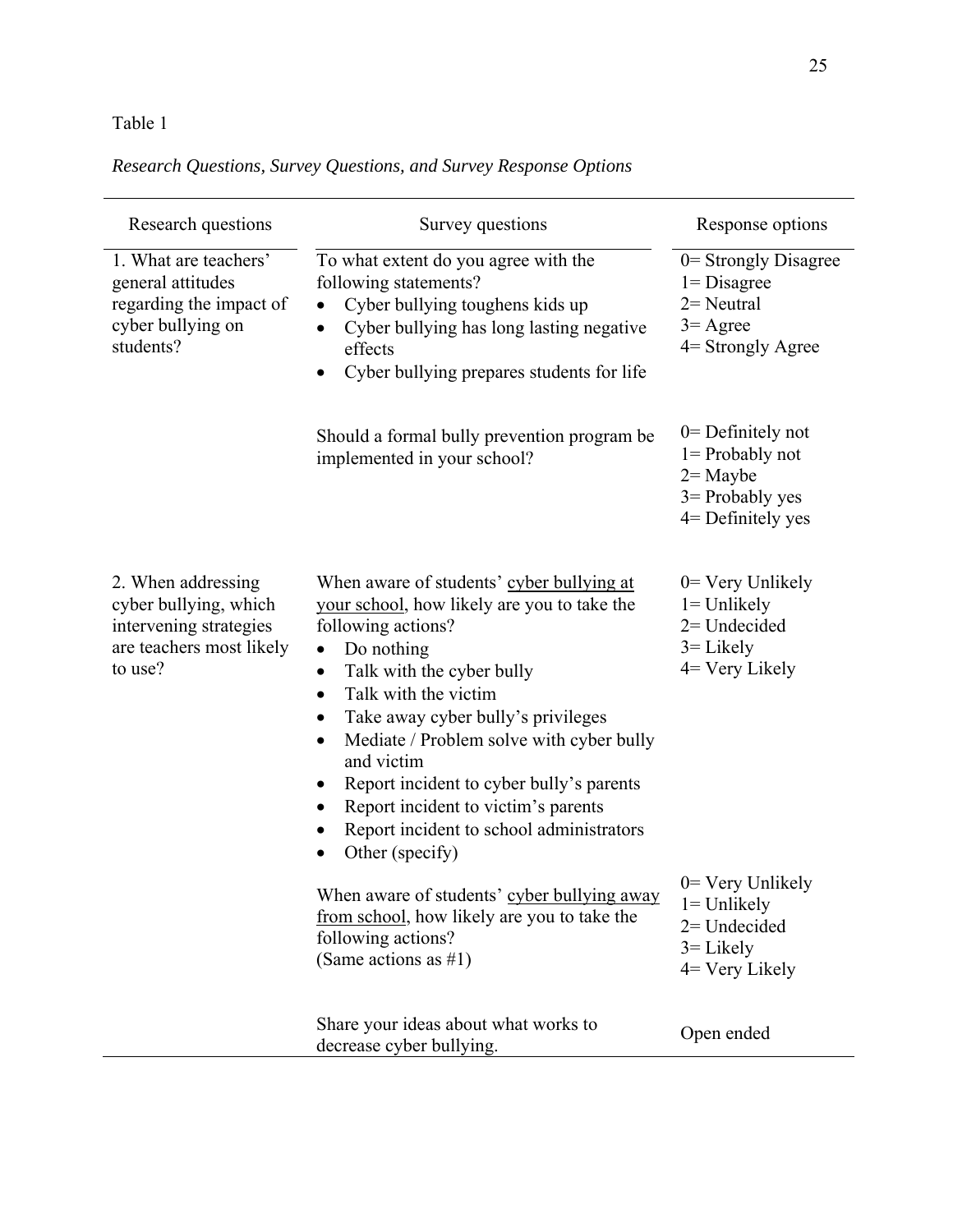*Research Questions, Survey Questions, and Survey Response Options* (continued)

| Research questions                                                                                                             | Survey questions                                                                                                                                                                                                                                                                                                                                                                                                                                                                                                                                                                                                                                                                                                                                                                                     | Response options                                                                                             |
|--------------------------------------------------------------------------------------------------------------------------------|------------------------------------------------------------------------------------------------------------------------------------------------------------------------------------------------------------------------------------------------------------------------------------------------------------------------------------------------------------------------------------------------------------------------------------------------------------------------------------------------------------------------------------------------------------------------------------------------------------------------------------------------------------------------------------------------------------------------------------------------------------------------------------------------------|--------------------------------------------------------------------------------------------------------------|
| 3. Based on teacher<br>perceptions, how<br>effective are specific<br>prevention strategies in<br>decreasing cyber<br>bullying? | Should a formal bully prevention program<br>be implemented in your school?                                                                                                                                                                                                                                                                                                                                                                                                                                                                                                                                                                                                                                                                                                                           | $0$ = Definitely not<br>$1 =$ Probably not<br>$2 =$ Maybe<br>$3$ = Probably yes<br>4= Definitely yes         |
|                                                                                                                                | How helpful would these bully prevention<br>strategies be in reducing cyber bullying at<br>your school?<br>Increased supervision in certain areas<br>More specific school policies<br>٠<br>School-wide anti-bully assemblies<br>$\bullet$<br>Facilitate school climate encouraging<br>$\bullet$<br>students to report cyber bullying<br>Establish a school bullying task force to<br>$\bullet$<br>develop anti-bullying policies<br>Encourage bystanders to stand up<br>$\bullet$<br>against cyber bullies<br>Classroom anti-bully lessons<br>$\bullet$<br>Professional development teacher<br>$\bullet$<br>seminars<br>Increased consequences for cyber<br>$\bullet$<br>bullying<br>Warn about consequences for cyber<br>bullying<br>Increased parental involvement<br>Other (specify)<br>$\bullet$ | $0 = Not helpful$<br>$l =$ Slightly helpful<br>$2$ = Somewhat helpful<br>$3 = Helpful$<br>$4 =$ Very helpful |
|                                                                                                                                | Share your ideas about what works to<br>decrease cyber bullying.                                                                                                                                                                                                                                                                                                                                                                                                                                                                                                                                                                                                                                                                                                                                     | Open ended                                                                                                   |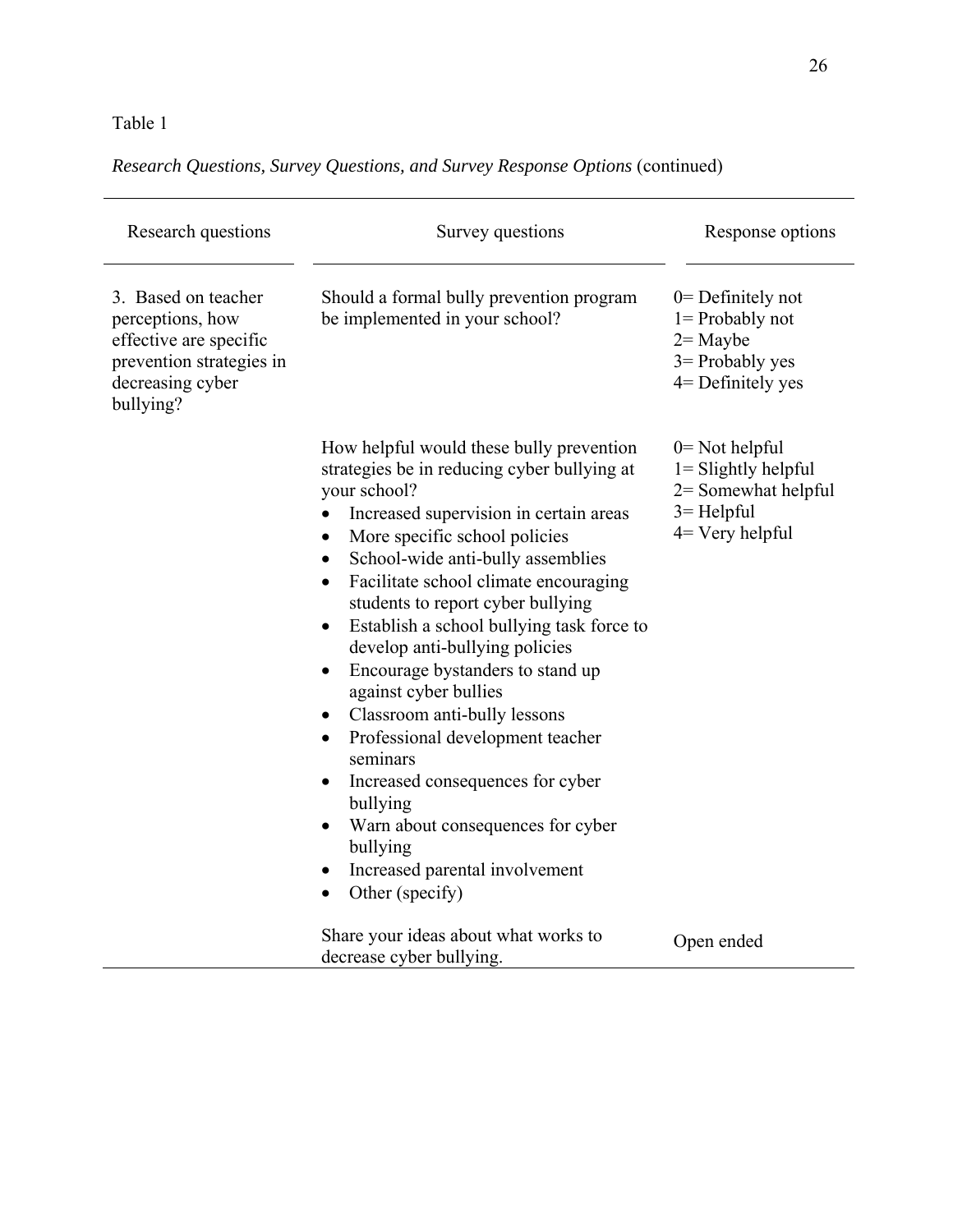|                                                     | Percent of teachers' responses |         |                                     |
|-----------------------------------------------------|--------------------------------|---------|-------------------------------------|
| <b>Statement</b>                                    | Agree or<br>Strongly<br>Agree  | Neutral | Disagree or<br>Strongly<br>Disagree |
| Cyber bullying toughens kids up                     | 4.62                           | 13.85   | 81.54                               |
| Cyber bullying has long lasting negative<br>effects | 75.38                          | 18.46   | 6.15                                |
| Cyber bullying prepares students for life           | 7.69                           | 16.92   | 75.38                               |

| Cyber Bullying's Impact on Students: Percent of Teachers' Responses |  |  |
|---------------------------------------------------------------------|--|--|
|                                                                     |  |  |

*Note.*  $N = 66$ .

Response options: 0= *Strongly Disagree*; 1= *Disagree*; 2= *Neutral*; 3= *Agree*; 4= *Strongly Agree*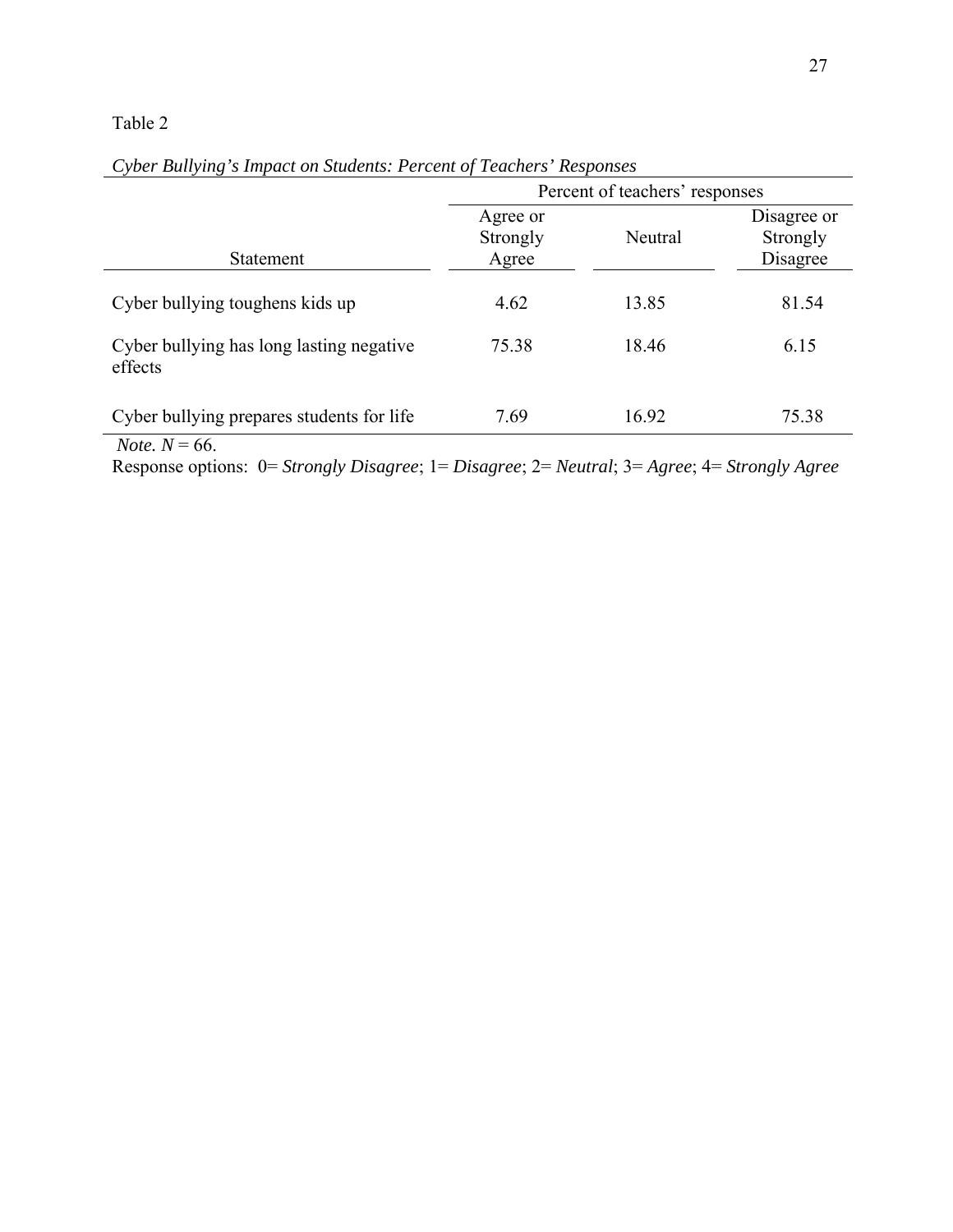To what extent do you agree with the following *M* Median *SD*<br>statements? Cyber bullying toughens kids up 0.68 0 .89 Cyber bullying has long lasting negative effects 2.99 3 1.05 Cyber bullying prepares students for life 0.91 1 .95

*Cyber Bullying's Impact on Students: Descriptive Statistics Summarizing Teachers' Perceptions* 

*Note*. *N*=66.

Response options: 0= *Strongly Disagree*; 1= *Disagree*; 2= *Neutral*; 3= *Agree*; 4= *Strongly Agree*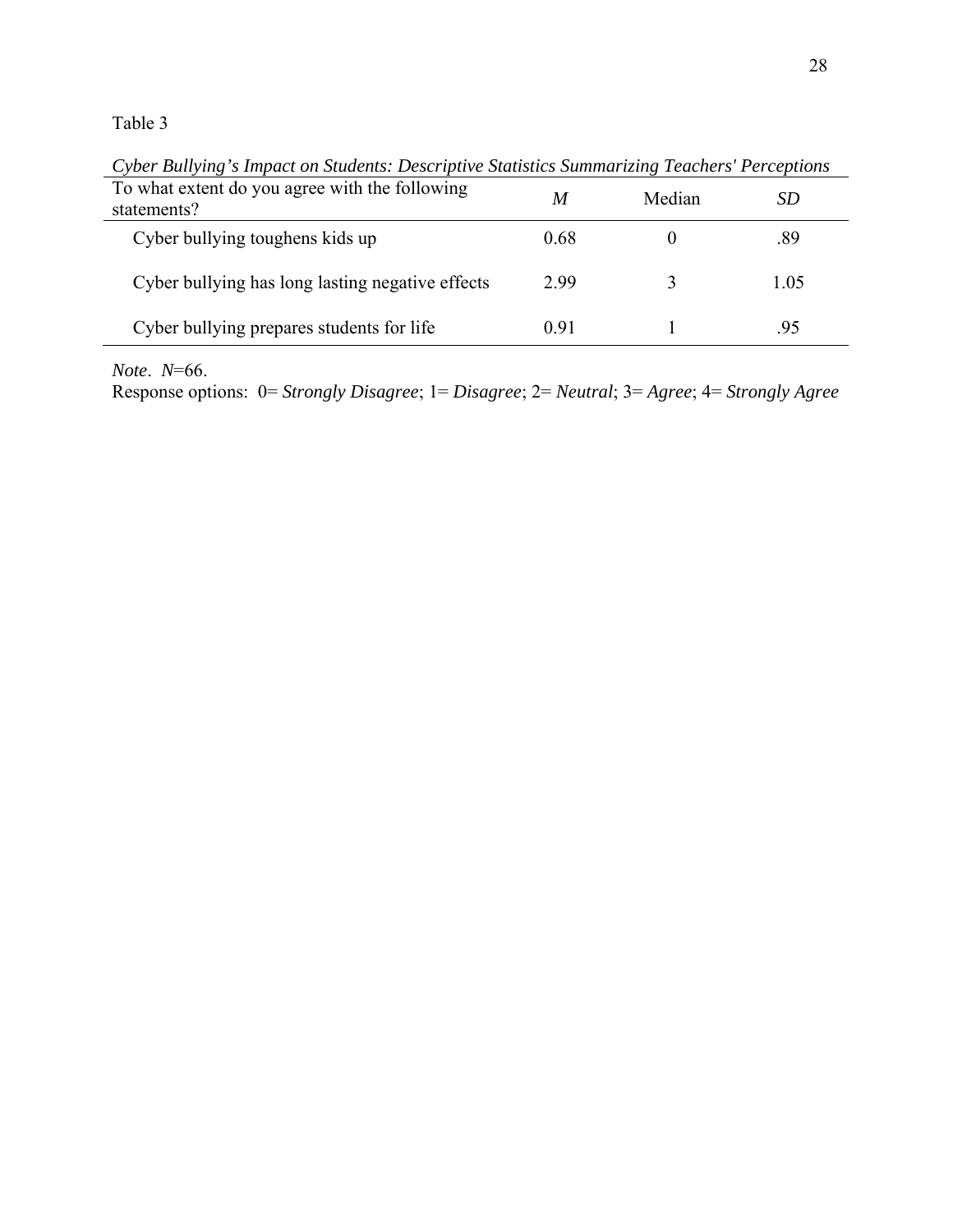*Likelihood of Teachers Using Intervening Strategies to Address Cyber Bullying at School* 

| When aware of students' cyber<br>bullying at your school, how<br>likely are you to take the<br>following actions? | M(SD)      | $p^{\rm a}$<br>(2-tailed) | Cohen's $d^b$ | Interpretation  |
|-------------------------------------------------------------------------------------------------------------------|------------|---------------------------|---------------|-----------------|
| Do nothing                                                                                                        | 1.60(1.18) | < 0.01                    | .93           | Very unlikely   |
| Talk with the cyber bully                                                                                         | 2.72(.84)  | .068                      | $-.20$        | Somewhat likely |
| Talk with the victim                                                                                              | 2.81(.78)  | .005                      | $-.31$        | Somewhat likely |
| Take away cyber bully's<br>privileges                                                                             | 2.70(.94)  | .157                      | $-19$         | Somewhat likely |
| Mediate / Problem solve with<br>cyber bully and victim                                                            | 2.61( .78) | .396                      | $-0.09$       |                 |
| Report incident to cyber bully's<br>parents                                                                       | 2.46(.84)  | .510                      | .06           |                 |
| Report incident to victim's<br>parents                                                                            | 2.41(.85)  | .253                      | .12           |                 |
| Report incident to school<br>administrators                                                                       | 2.99(.84)  | < 0.01                    | $-.50$        | Likely          |

*Note*. Response options: 0= *Very Unlikely*; 1= *Unlikely*; 2= *Undecided*; 3= *Likely*; 4= *Very Likely* 

 $a<sup>a</sup>p$  values are based on comparisons made between the overall mean for this group of questions (*M*=2.5307) and the mean for the specific responses to each question.<br><sup>b</sup> Absolute Value of Cohen's *d*  $\ge$  .2 = Small;  $\ge$  .5 = Medium;  $\ge$  .8 = Large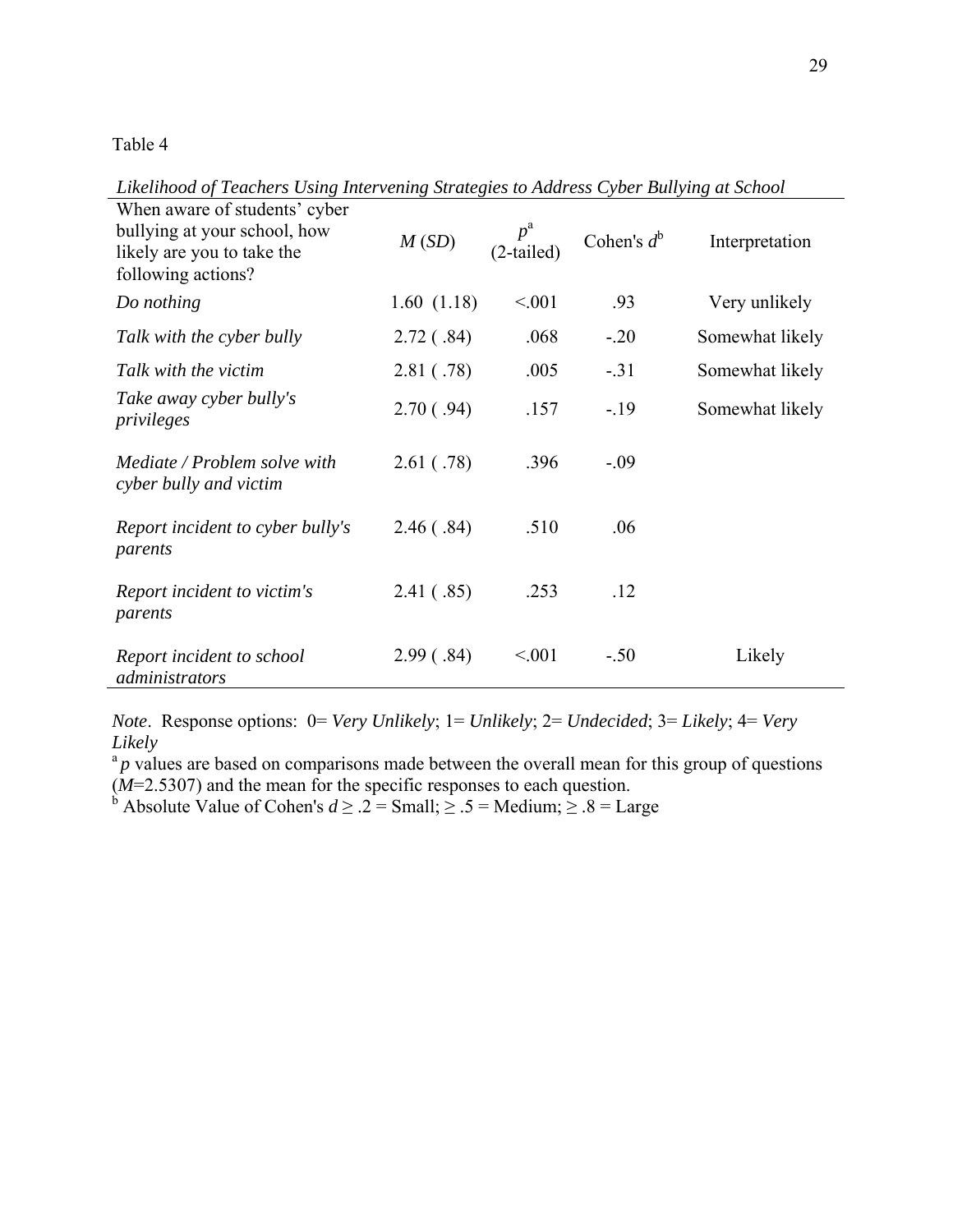*Likelihood of Teachers Using Intervening Strategies to Address Cyber Bullying Away From School* 

| When aware of students' cyber<br>bullying away from school, how<br>likely are you to take the<br>following actions? | M(SD)      | $p^{\rm a}$<br>$(2-tailed)$ | Cohen's $d^b$ | Interpretation       |
|---------------------------------------------------------------------------------------------------------------------|------------|-----------------------------|---------------|----------------------|
| Do nothing                                                                                                          | 1.81(1.14) | .084                        | .24           | Somewhat<br>unlikely |
| Talk with the cyber bully                                                                                           | 2.06(.99)  | .943                        | .00           |                      |
| Talk with the victim                                                                                                | 2.25(.98)  | .098                        | $-19$         | Somewhat<br>likely   |
| Take away cyber bully's<br>privileges                                                                               | 1.81(1.08) | .068                        | .24           | Somewhat<br>unlikely |
| Mediate/Problem solve with<br>cyber bully and victim                                                                | 2.03(1.02) | .875                        | .02           |                      |
| Report incident to cyber bully's<br>parents                                                                         | 2.01(1.04) | .780                        | .04           |                      |
| Report incident to victim's<br>parents                                                                              | 2.07(1.05) | .849                        | $-.02$        |                      |
| Report incident to school<br>administrators                                                                         | 2.34(1.17) | .046                        | $-.29$        | Somewhat<br>likely   |

*Note*. Response options: 0= *Very Unlikely*; 1= *Unlikely*; 2= *Undecided*; 3= *Likely*; 4= *Very Likely* 

 ${}^{a}p$  values are based on comparisons made between the overall mean for this group of questions (*M*=2.0502) and the mean for the specific responses to each question.<br><sup>b</sup> Absolute Value of Cohen's *d*  $\ge$  .2 = Small;  $\ge$  .5 = Medium;  $\ge$  .8 = Large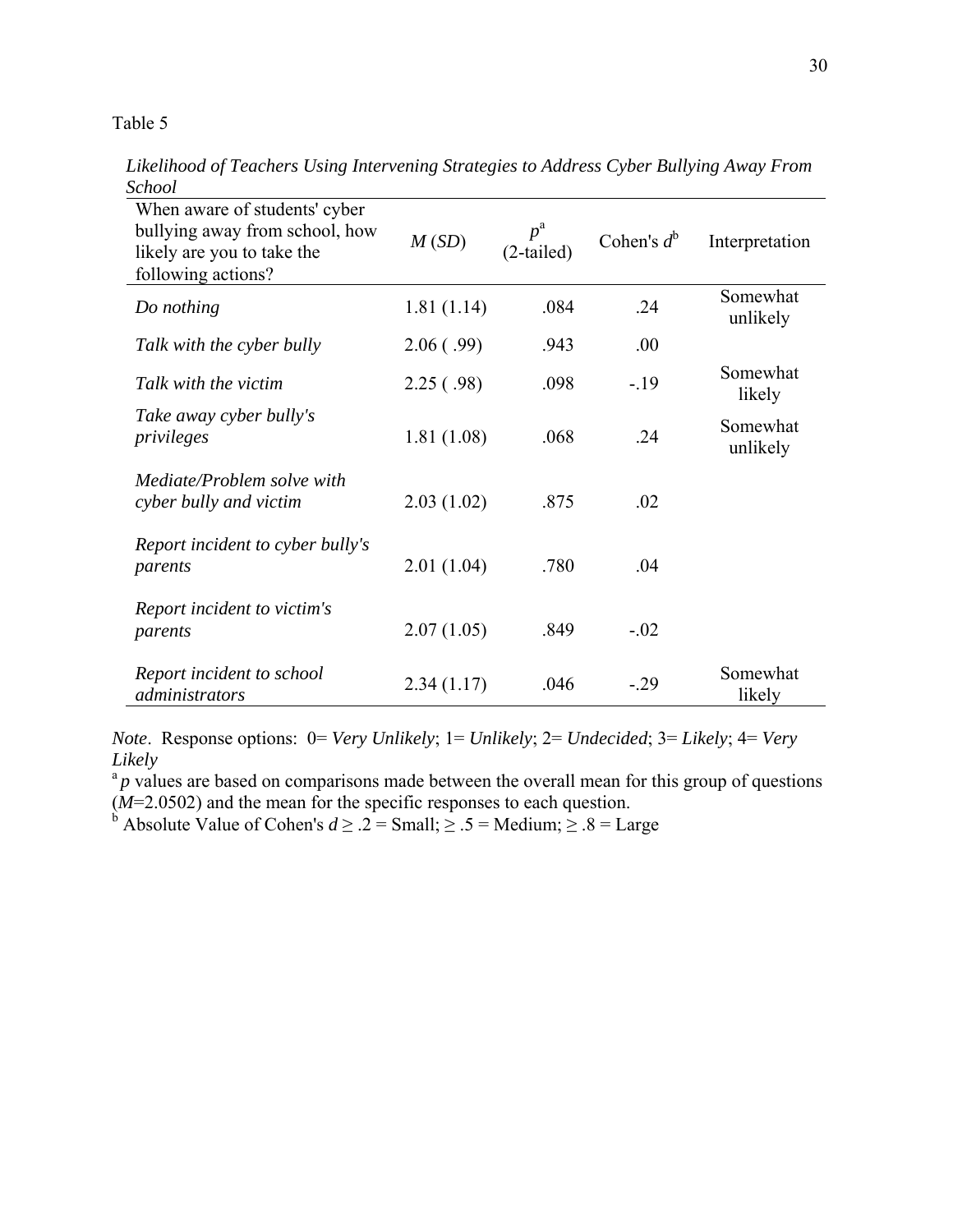*Teachers' Likelihood to Respond to Cyber Bullying at School Versus Away From School* 

| When aware of students' cyber<br>bullying how likely are |              | Mean $(SD)$                                       |      |
|----------------------------------------------------------|--------------|---------------------------------------------------|------|
| you to take the following<br>actions?                    | At school    | <b>Statistical Significance</b><br>$p(2$ -tailed) |      |
| Do nothing                                               | 1.60(1.18)   | 1.84(1.12)                                        | .092 |
| Talk with the cyber bully                                | $2.72$ (.84) | $2.06$ (.99)                                      | .000 |
| Talk with the victim                                     | 2.81( .78)   | 2.25(99)                                          | .000 |
| Take away cyber bully's<br>privileges                    | 2.69(0.95)   | 1.80(1.09)                                        | .000 |
| Mediate/Problem solve with<br>cyber bully and victim     | $2.62$ (.78) | 2.03(1.03)                                        | .000 |
| Report incident to cyber<br>bully's parents              | 2.46 (.84)   | 2.01(1.05)                                        | .000 |
| Report incident to victim's<br>parents                   | 2.42 (.85)   | 2.07(1.05)                                        | .000 |
| Report incident to school<br>administrators              | 2.99(0.84)   | 2.34(1.17)                                        | .000 |

*Note*. *N* =66. Response options: 0= *Very Unlikely*; 1= *Unlikely*; 2= *Undecided*; 3= *Likely*; 4= *Very Likely*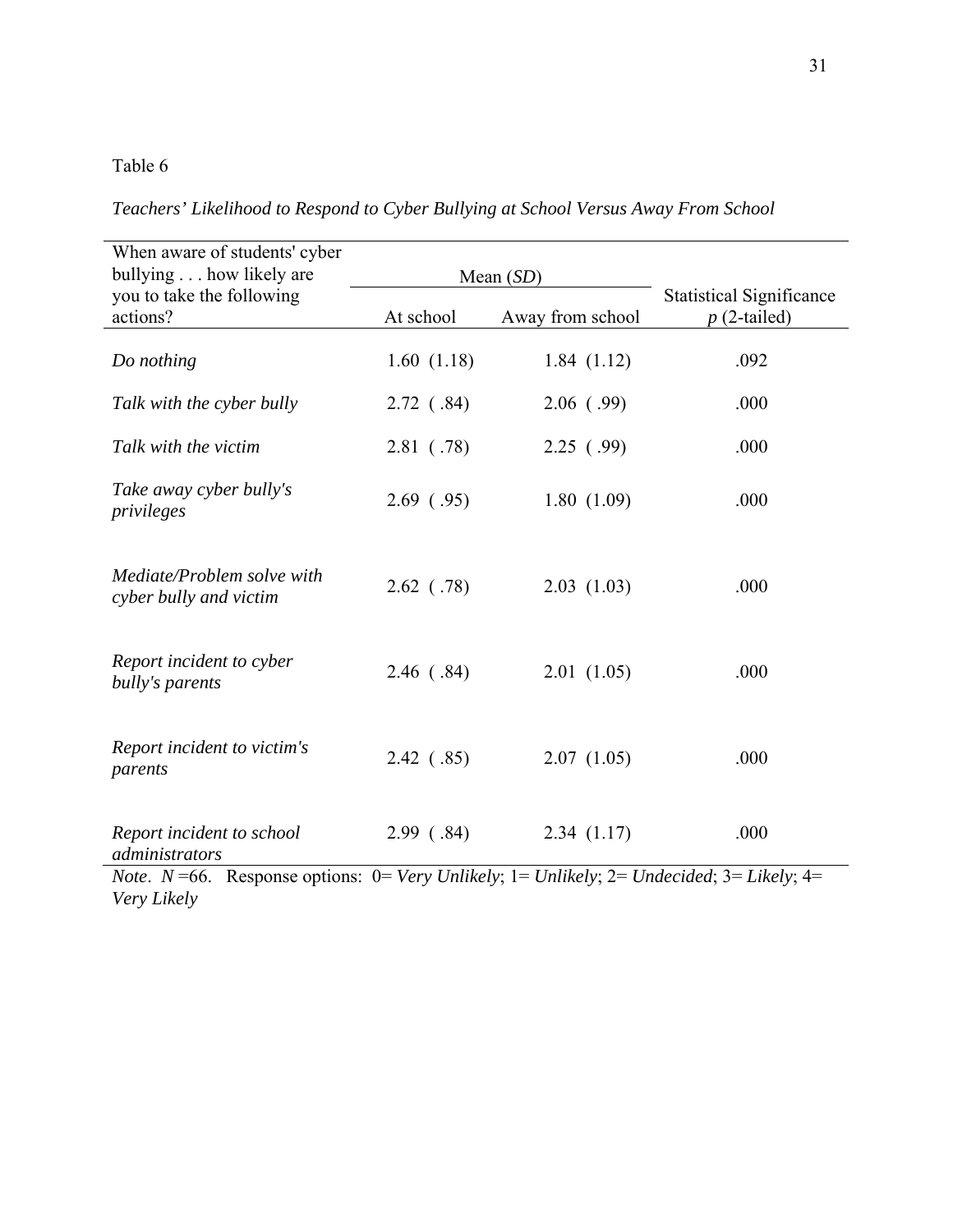Table 7 *Average Cohen's d Effect Size of Teachers' Perceptions of Bully Prevention Strategies* 

| How helpful would these bully prevention<br>strategies be in reducing cyber bullying at your<br>school? | M(SD)      | Cohen's $d$ | Interpretation           |
|---------------------------------------------------------------------------------------------------------|------------|-------------|--------------------------|
| Increased supervision in certain areas                                                                  | 1.91(1.30) | .14         |                          |
| More specific school policies                                                                           | 1.97(1.17) | .10         |                          |
| School-wide anti-bully assemblies                                                                       | 1.72(1.19) | .32         | Somewhat less<br>helpful |
| Facilitate school climate encouraging students<br>to report cyber bullying                              | 2.13(1.22) | $-.02$      |                          |
| Establish a school bullying task force to develop<br>anti-bullying policies                             | 1.82(1.22) | .22         | Somewhat less<br>helpful |
| Encourage bystanders to stand up against cyber<br>bullies                                               | 2.19(1.16) | $-.08$      |                          |
| Classroom anti-bully lessons                                                                            | 1.71(1.19) | .29         | Somewhat less<br>helpful |
| Professional development teacher seminars                                                               | 1.71(1.09) | .30         | Somewhat less<br>helpful |
| Increased consequences for cyber bullying                                                               | 2.52(1.15) | $-.38$      | Somewhat more<br>helpful |
| Warn about consequences for cyber bullying                                                              | 2.35(1.22) | $-.23$      | Somewhat more<br>helpful |
| Increased parental involvement                                                                          | 2.79(1.18) | $-59$       | More helpful             |

\* Absolute Value of Cohen's  $d \ge 0.2 = \text{Small}; 2 \le 5 = \text{Median}; 2 \le 8 = \text{Large}$ *Note*. Response options: 0= *Not helpful*; 1= *Slightly helpful*; 2= *Somewhat helpful*; 3= *Helpful*; 4= *Very helpful*.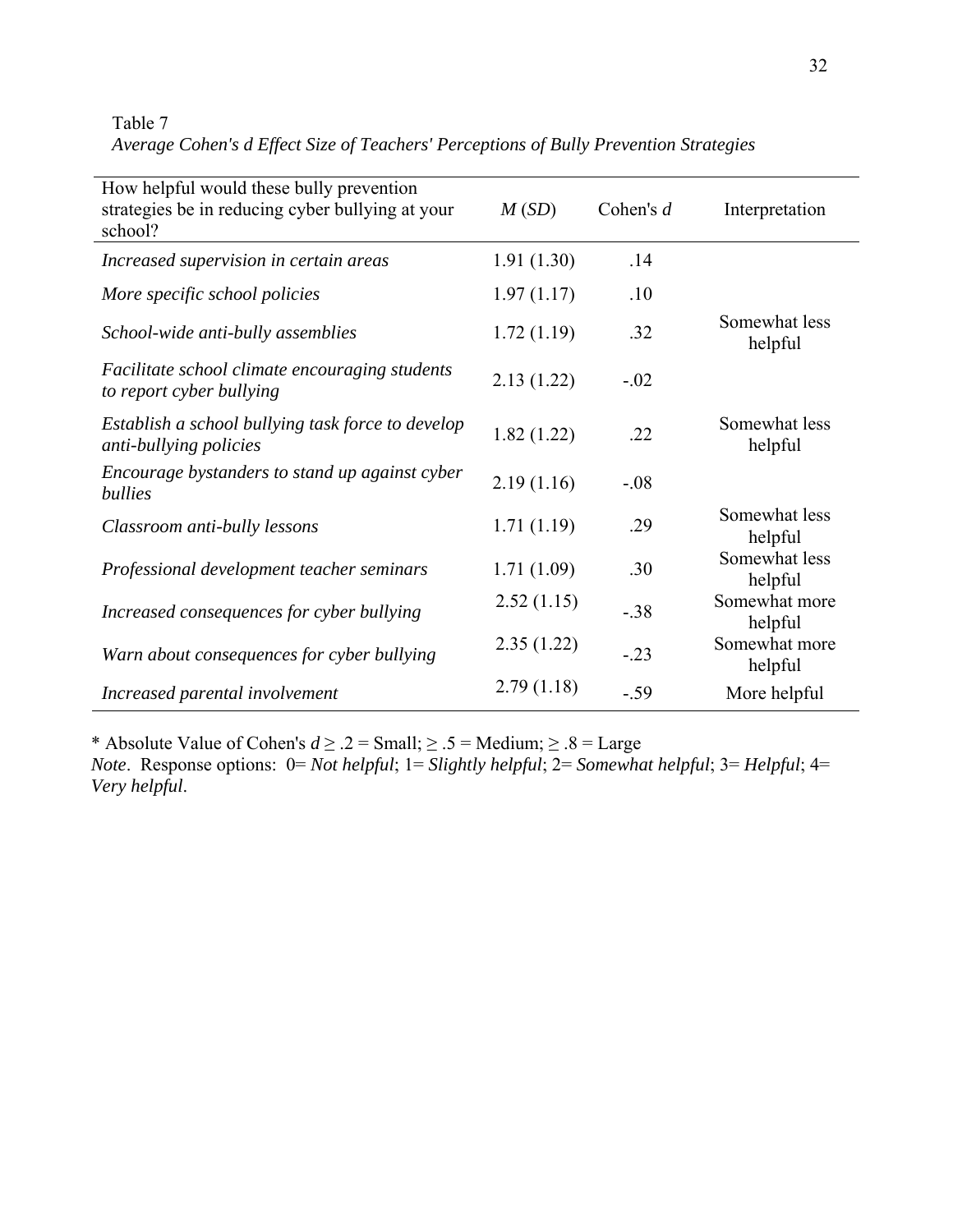| General Idea                                 | Percent of<br>Responses | <b>Sample Responses</b>                                                                                                                                                                                                                                                                                                                              |
|----------------------------------------------|-------------------------|------------------------------------------------------------------------------------------------------------------------------------------------------------------------------------------------------------------------------------------------------------------------------------------------------------------------------------------------------|
| Educate students                             | 30%                     | • "Teaching the consequences seen in the news. Role"<br>playing bullying and discussion of real life<br>consequences."<br>• "Teaching kids to stand up to cyber bullies."<br>• "Teaching the opposite and good behaviors and then<br>expecting it, while having consequences and learning<br>opportunities prepared for when it [bullying] happens." |
| Limit access to<br>electronics               | 22%                     | • "Don't give teens unfettered access to electronic<br>devices."<br>"Continue to not allow electronic devices in the<br>classroom."                                                                                                                                                                                                                  |
| <i>Educate parents</i> /<br>parental support | 7.5%                    | • "Education and good communication between students,<br>teachers and parents."<br>"This is a tough one. Parents need to be taught how to<br>deal with this and help."<br>"Educating parents (and maybe students) on cyber<br>bullying and its legal or school-related consequences."                                                                |

Table 8 *Teachers' Ideas About What Works to Decrease Cyber Bullying* 

*Note.* Of the 66 participating teachers, 39 provided comments. These percentages are based on the 39 who provided comments.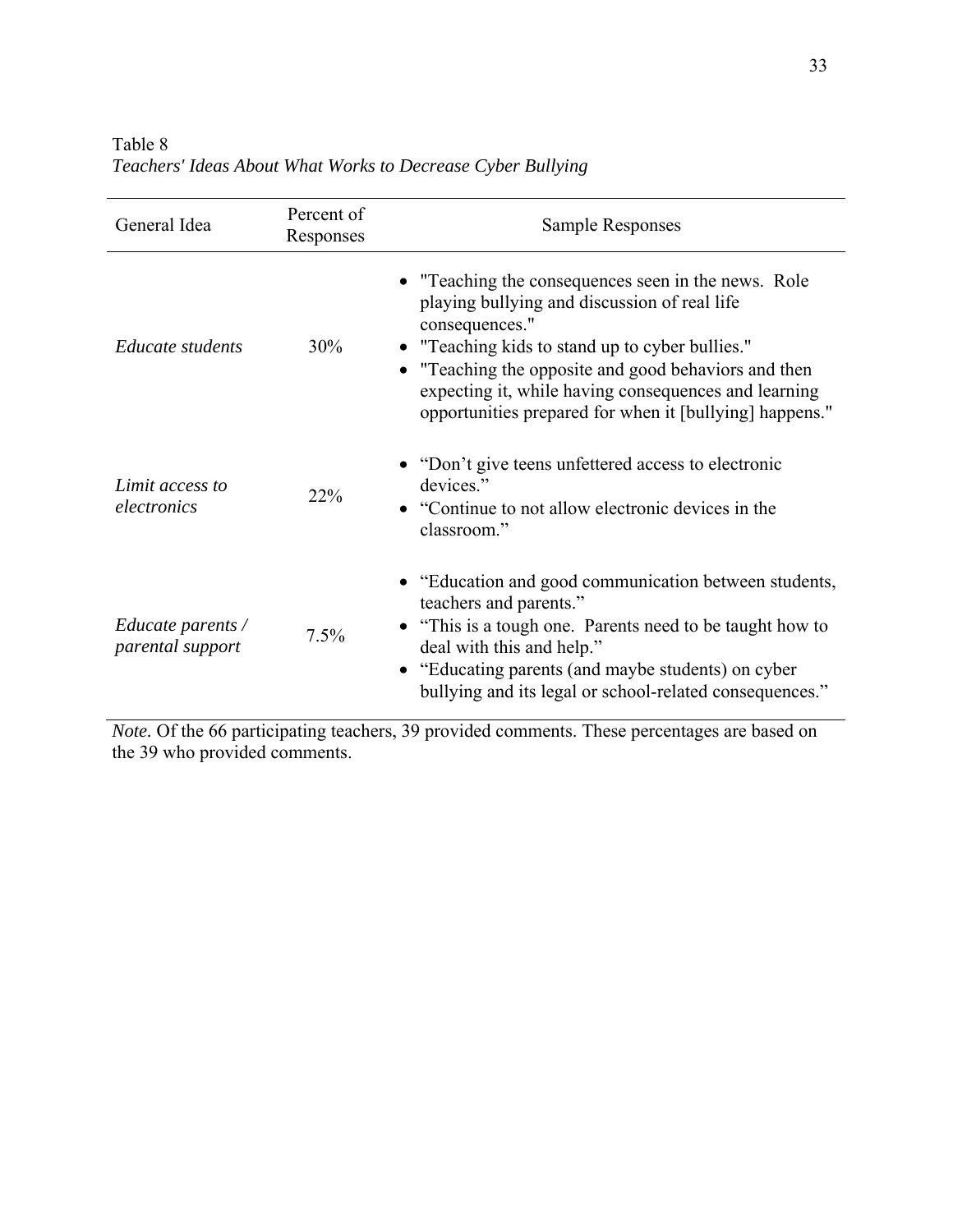#### **APPENDIX A**

#### **Literature Review**

 Holly Grogan was said by her family to be "a wonderful daughter and sister" (Bird, 2009). Her friend described her as having the biggest smile in the world. Tragically, on September 16, 2009, Holly was pronounced dead, a victim of cyber bullying. Holly ended her life by jumping from a 30-foot bridge near Gloucester (UK). Schoolmates had reportedly posted a string of mean-spirited messages on her Internet Facebook page. To distance herself from hateful comments, Holly moved and switched schools, hoping for a fresh start. However, moving did not stop the bullying. A close friend of Holly's told reporters that girls from the old school spread rumors to the new school and the tormenting continued.

Holly Grogan's name joins the growing list of victims who completed suicide to escape relentless cyber bullying. Holly Grogan, Megan Meier, Ryan Halligan, and others have been spotlighted in the media for their tragic experiences involving cyber bullying. However, cyber bullying affects more than the few cases reported in the news. In the following sections, important studies on cyber bullying were reviewed and information presented regarding (a) significant features of cyber bullying, including prevalence rates and the short and long term impact of cyber bullying; (b) difficulties administrators face in dealing with cyber bullying; and (c) research-based recommendations to implement more effective anti-cyber bullying programs.

### **Cyber Bullying**

 Considered the father of bullying research, Dan Olweus (1993) explained that bullying occurs when a student is exposed, repeatedly and over time, to negative actions on the part of one or more students. After investigating definitions of bullying in academic literature, Greene (2000) provided five key features of bullying, including: (a) the bully intends to inflict harm or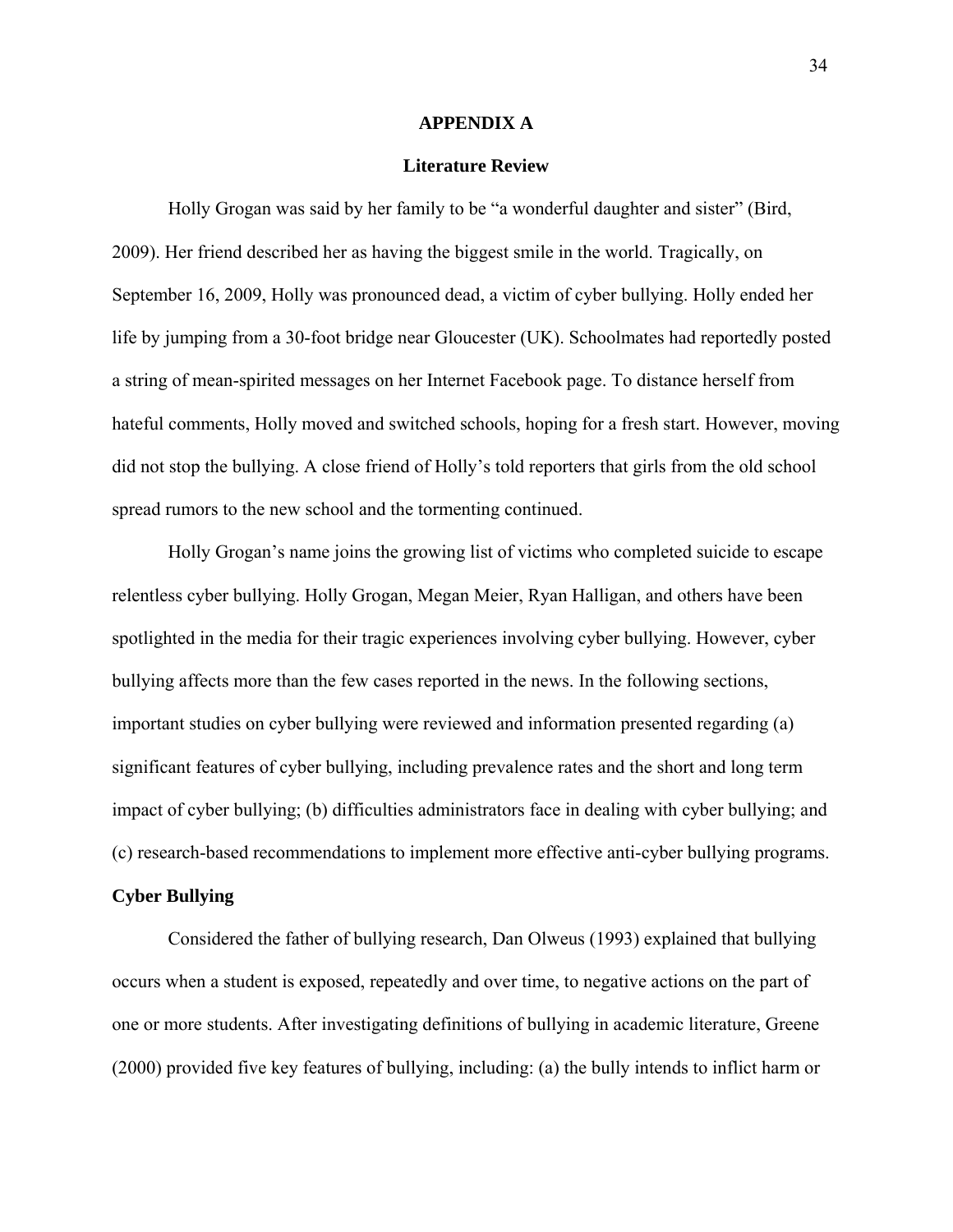fear upon the victim, (b) the aggression occurs repeatedly, (c) the victim does not provoke the behavior of the bully, (d) the bully perpetrates in familiar social groups, and (e) the bully is perceived as more powerful (either socially or physically) than the victim.

 Vandebosch and Van Cleemput (2007) pointed out four difficulties in simply transforming the definition of bullying to accommodate the realm of cyber bullying. First, the communication (such as an e-mail or text message) may not be malicious in nature, but may be perceived as harmful due to the lack of nonverbal expressive cues, such as tone of voice and facial expressions. Second, because repetition is a necessary ingredient in traditional bullying, it is unclear if one act of cyber bullying officially constitutes bullying. However, due to the nature of the Internet, isolated remarks posted on one occasion may be distributed, passed along within and across various networks of friends, and may remain on websites indefinitely. Third, cyber bullying clearly occurs both within and outside of familiar groups. In fact, many victims are unaware of the cyber bully's identity. Fourth, with easy access to technology and minimal knowledge required to perpetrate cyber bullying, the imbalance of power, an ingredient in traditional bullying, may not apply in this new realm of bullying.

 Cognizant of these differences, Willard (2007b) abandons several required elements of traditional bullying. Very simply, she defines cyber bullying as, "sending or posting harmful or cruel text or images using the Internet or other digital communication devices" (2007b, p. 2).

**Types of cyber bullying.** Cyber bullying is perpetrated through a variety of methods and technologies. A common list of cyber bullying outlets includes instant messaging, e-mailing, text messaging, participating on social networking sites such as MySpace or Facebook, and taking part in chat rooms, blogs, web sites, bash boards, and internet gaming (Kowalski et al., 2008).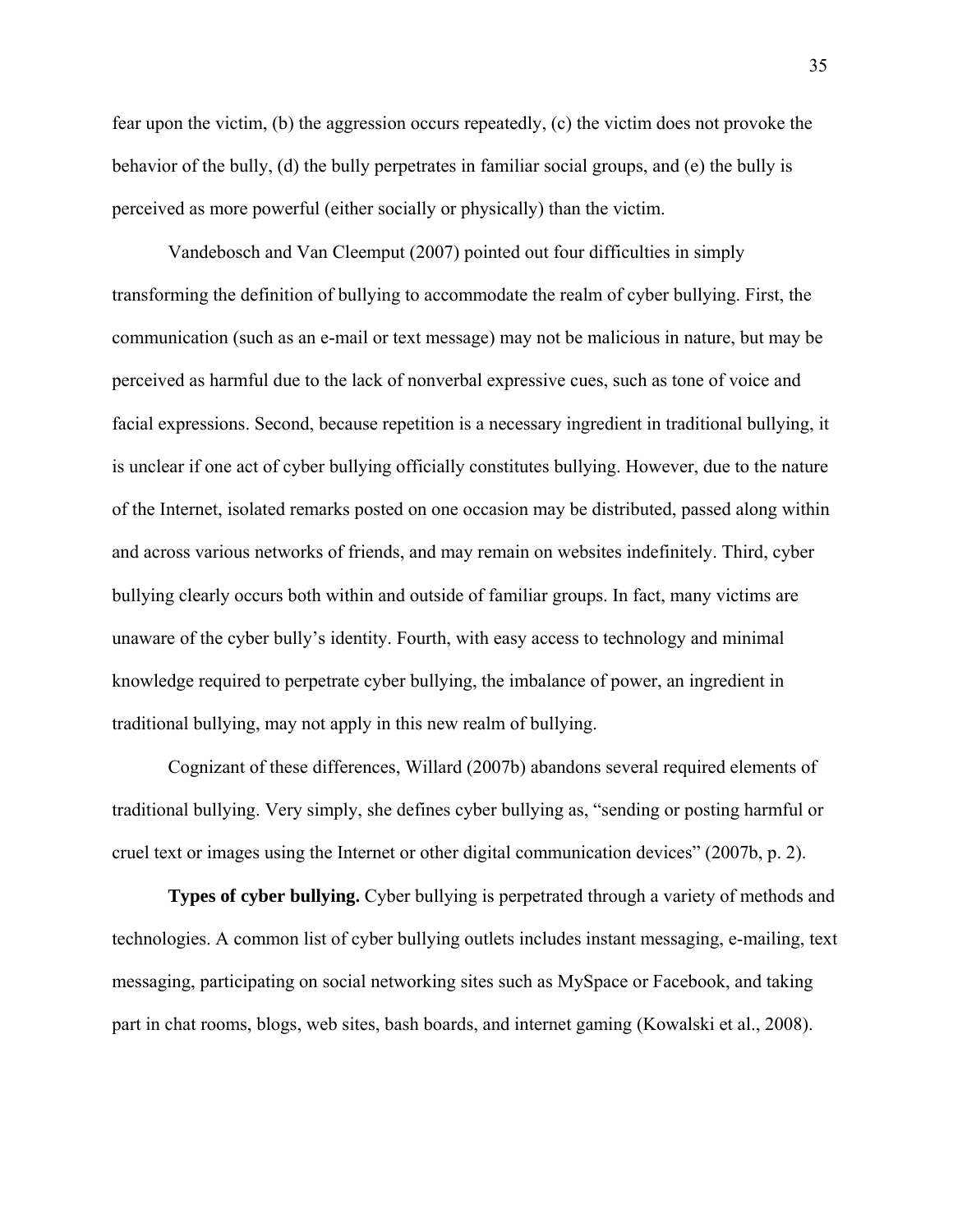Cyber bullying can also be perpetrated through video sites such as YouTube, picture and video messaging, and phone calls.

Based on research conducted by Smith et al. (2008), students reported phone calls and text messaging as the most common forms of cyber bullying, both inside and outside of school. However, students were most aware of cyber bullying with video clips and photos. Research by Raskauskas and Stoltz (2007) indicated that 32% of respondents reported being cyber bullied through text messaging, followed by 15.5% who reported being cyber bullied on an internet website.

Kowalski and Limber (2007) reported instant messaging as the primary medium of cyber bullies, with 66.6% of respondents reporting being victimized by this type of cyber bullying. The next most common forms of cyber bullying occurred through chat rooms, e-mail, and websites (24.7%, 24.2%, and 23.4% respectively).

**Prevalence rates of cyber bullying**. Although the prevalence rates for traditional bullying have been established, research on cyber bullying is more recent. However, over the past few years researchers have begun to describe this previously unexplored area of bullying.

In a recent study of UK students, about 3.1% of participants ages 11 to 16 reported being victims of cyber bullying "over a year ago," compared to 10.4% in the current school term (Smith et al., 2008). Smith et al. also reported that 6.6% of the adolescents indicated having been cyber bullied "often" over the past couple of months, while another 15.6% responded that they had been cyber bullied "once or twice" in the same time period.

 Based on several studies conducted in Canada, Li (2006, 2007) revealed that between 14– 16% of participants in grades 7–9 had participated in cyber bullying. Almost 25% of participants

36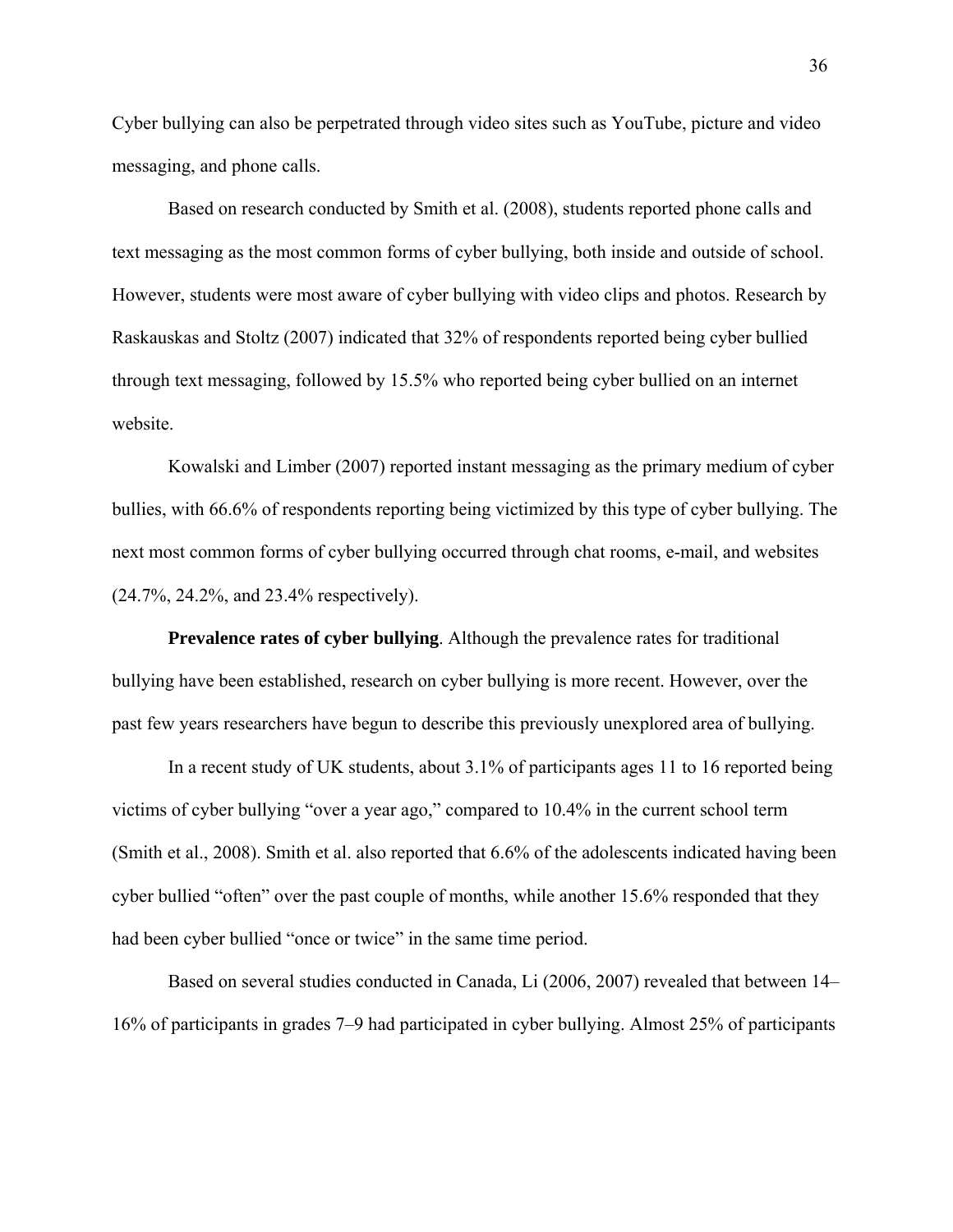reported being victimized by cyber bullying, 40% of whom had experienced cyber bullying four or more times.

 A study of middle school students in both the southeastern and northwestern United States, found that nearly 18% of those involved in the study had been victims of cyber bullying within the previous two to three months (Kowalski & Limber, 2007). Within that same time frame, close to 11% of participants had perpetrated cyber bullying.

 Most studies regarding the prevalence of cyber bullying in schools admit that their findings most likely underestimate the problem. This is due to the fact that many questionnaires offer an operational definition of "cyber bullying." This definition may not be fully understood by participants and/or the definition may not be accurately remembered when students answer questions. For instance, when asked, "Have you been a victim of cyber bullying within the last 2 to 3 months?" some students may not consider certain behaviors as acts of cyber bullying even though these behaviors may fall under the prescribed definition. Even considering the underestimation of cyber bullying and the fact that prevalence rates vary across studies, the consensus and most important finding across studies is that cyber bullying is a problem, and it is increasing (Kowalski et al., 2008).

**Age differences in cyber bullying.** Few studies examine the relationship between age and involvement in cyber bullying. Several key studies do however, provide preliminary information regarding the ages of those involved in cyber bullying. Looking at instances of cyber bullying among students in Sweden, Slonje and Smith (2008) found that cyber bullying was much more common among students ages 12 to 15 than among older students ages 15 to 20.

Other studies have shown greater involvement in cyber bullying among older students. In a nationwide study of nearly 1,500 youth, ages 10 to 17, Ybarra and Mitchell (2004b) found that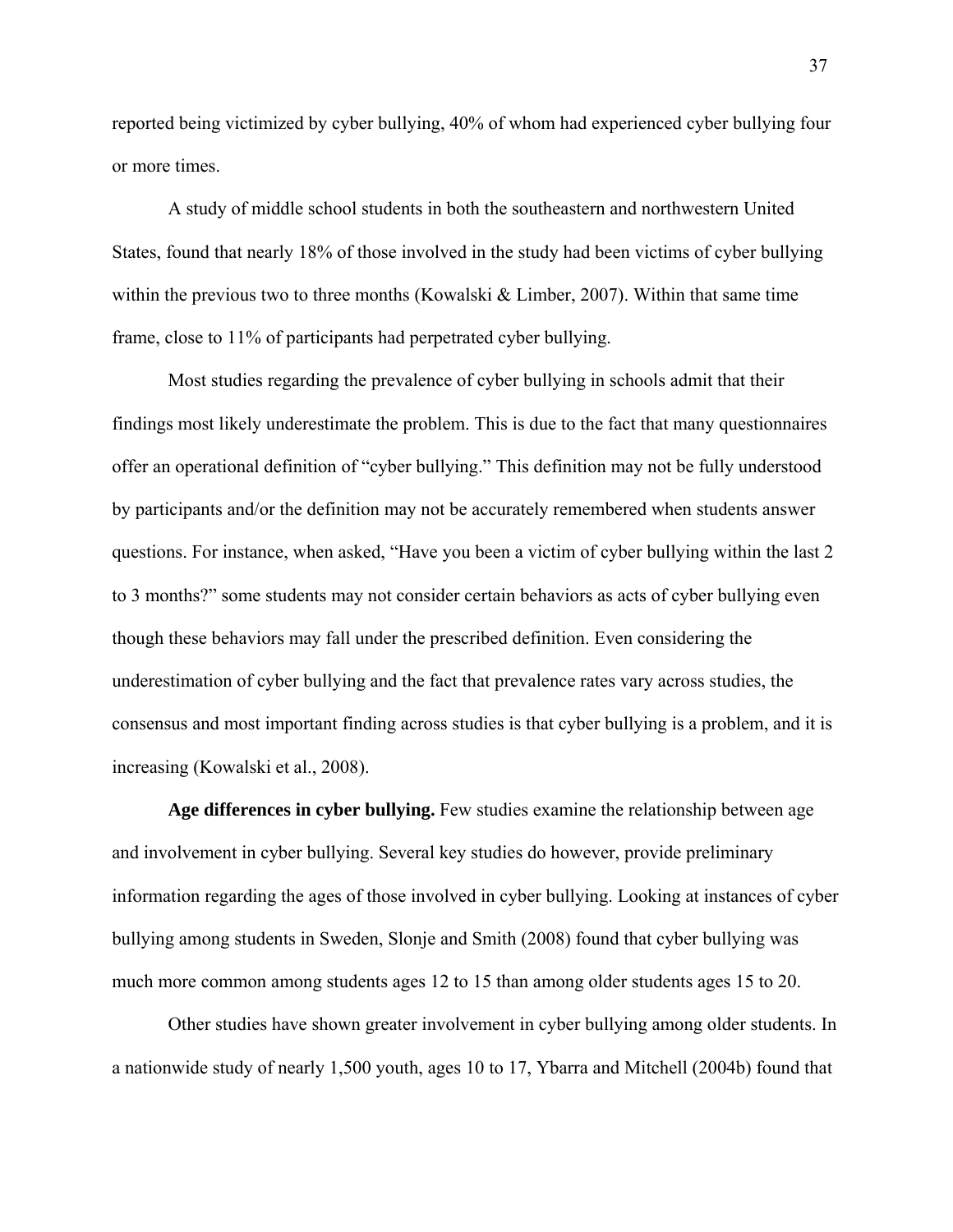involvement in online harassment of others increased from 1.1% of 10 to 12-year-olds; to 4.1% of 13 to 14-year-olds; to 9.7% of 15 to 17-year-olds. In another study comparing age differences, in comparison to 6th grade students, students in 7th and 8th grade were twice as likely to have been involved in cyber bullying, either as perpetrators or bully/victims (Kowalski & Limber, 2007).

 **Gender differences in cyber bullying.** In a study conducted by Li (2006), 22% of males and 12% of females reported perpetrating cyber bullying. Although males were almost twice as likely to perpetrate cyber bullying, equal numbers of males and females (25% of males and 25.6% of females) reported being victims of cyber bullying. Li also noted that female students were more likely than males to report cyber bullying to an adult.

 Kowalski and Limber (2007) reported that among middle school students, 15% of females and 7% of males indicated they were victimized by cyber bullying. About 10% of females reported having been involved as both perpetrator and victim of cyber bullying, while only 4% of males reported this dual role. Finally, 4% of females reported acting in the sole role of cyber bully, compared to 5% of males.

Slonje and Smith (2008) found that boys were only slightly more likely than girls to report being a cyber bully. However, when victims were asked the gender of their cyber bully, 36% responded that they were bullied by a boy, while only 12% responded being bullied by a girl. Interestingly, about 36% of victims reported not knowing the gender of their perpetrator, showcasing the anonymity that often accompanies cyber bullying. In comparison to boys, girls were also more likely to be victims of e-mail cyber bullying.

 Smith et al. (2008) found somewhat different results, with 40% of cyber bullies described as one or more girls, 31% described as one or more boys; and 25.7% described as unknown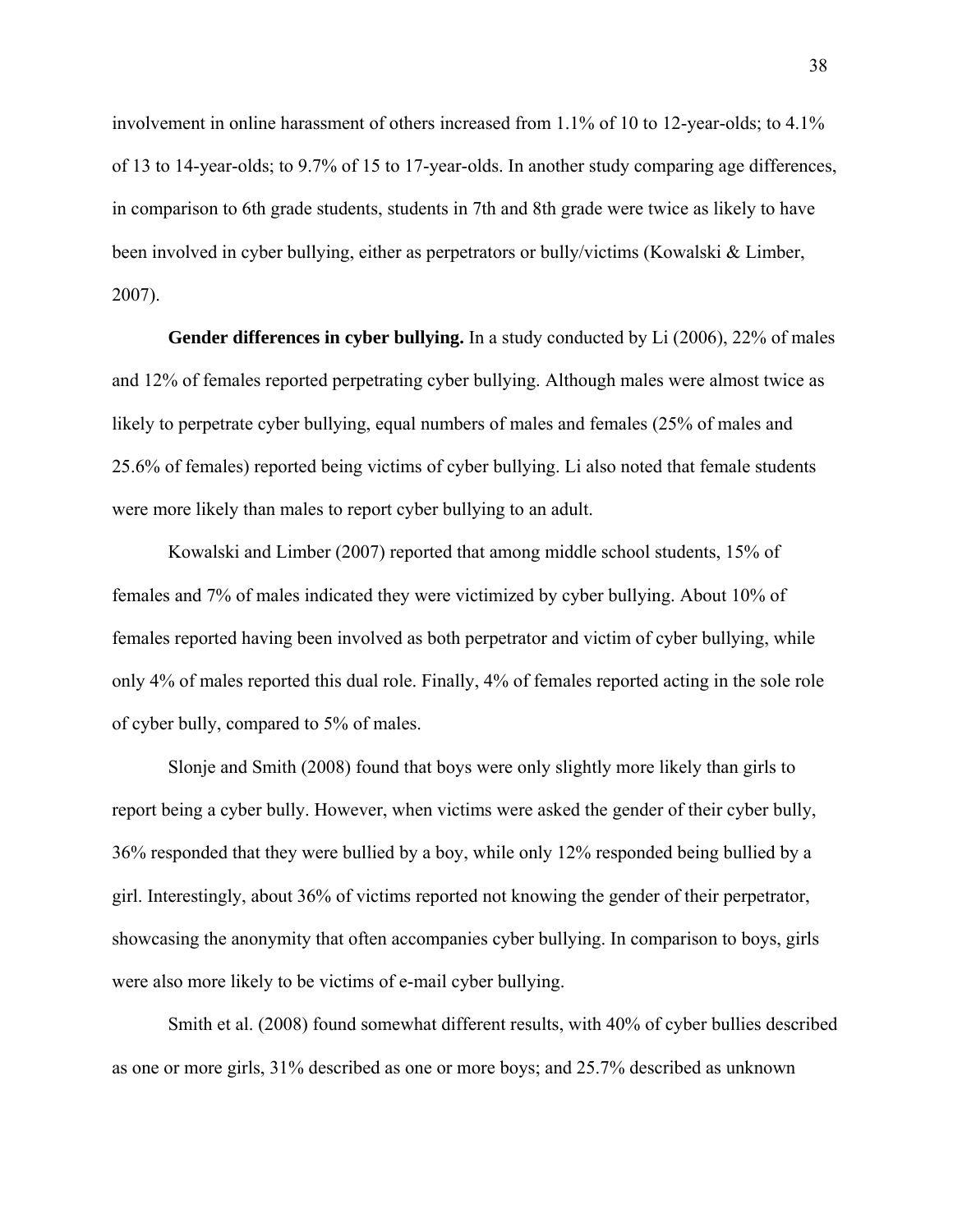gender. Though student participants in this study generally thought that girls would be more involved in cyber bullying than boys, data indicated that girls were only more likely to be victims of cyber bullying.

 Though the rates of male and female involvement in cyber bullying vary across research studies, it seems clear that we can no longer accept the simple view that boys use physical bullying while girls use relational and less overt forms of bullying. Cyber bullying is often described as indirect and relational in nature, but in comparison to girls, boys appear to be equally involved, or even more involved in this type of bullying.

 **Effects of cyber bullying.** Despite recent and highly publicized incidents involving cyber bullying and resulting suicides, few studies focus on the specific effects of cyber bullying as opposed to traditional bullying. In a study conducted by Raskauskas and Stoltz (2007), 93% of victims of cyber bullying reported feeling that cyber bullying had negatively affected them. When asked in what ways cyber bullying had affected them, the most common responses were, "it made me feel sad, hopeless or depressed" (*n*=58%), and "made me afraid to go to school" (*n*=29%). When victims were uncertain of who had bullied them, nearly half responded that this uncertainty made them suspicious of others.

 Hinduja and Patchin (2007) also reported that of those who had been victims of cyber bullying, 30% responded that they felt "angry" and 34% felt "frustrated" as a result of the cyber bullying. Kowalski et al. (2008) listed over 20 recorded instances of cyber bullying with victims describing various emotional responses ranging from depression and anxiety, physical symptoms such as stomach ulcers, and thoughts and behaviors related to suicide.

 Ybarra and Mitchell (2004b) indicated that one-third of cyber bullying victims reported feeling "emotionally distressed" as a result of online harassment. Perhaps a more interesting

39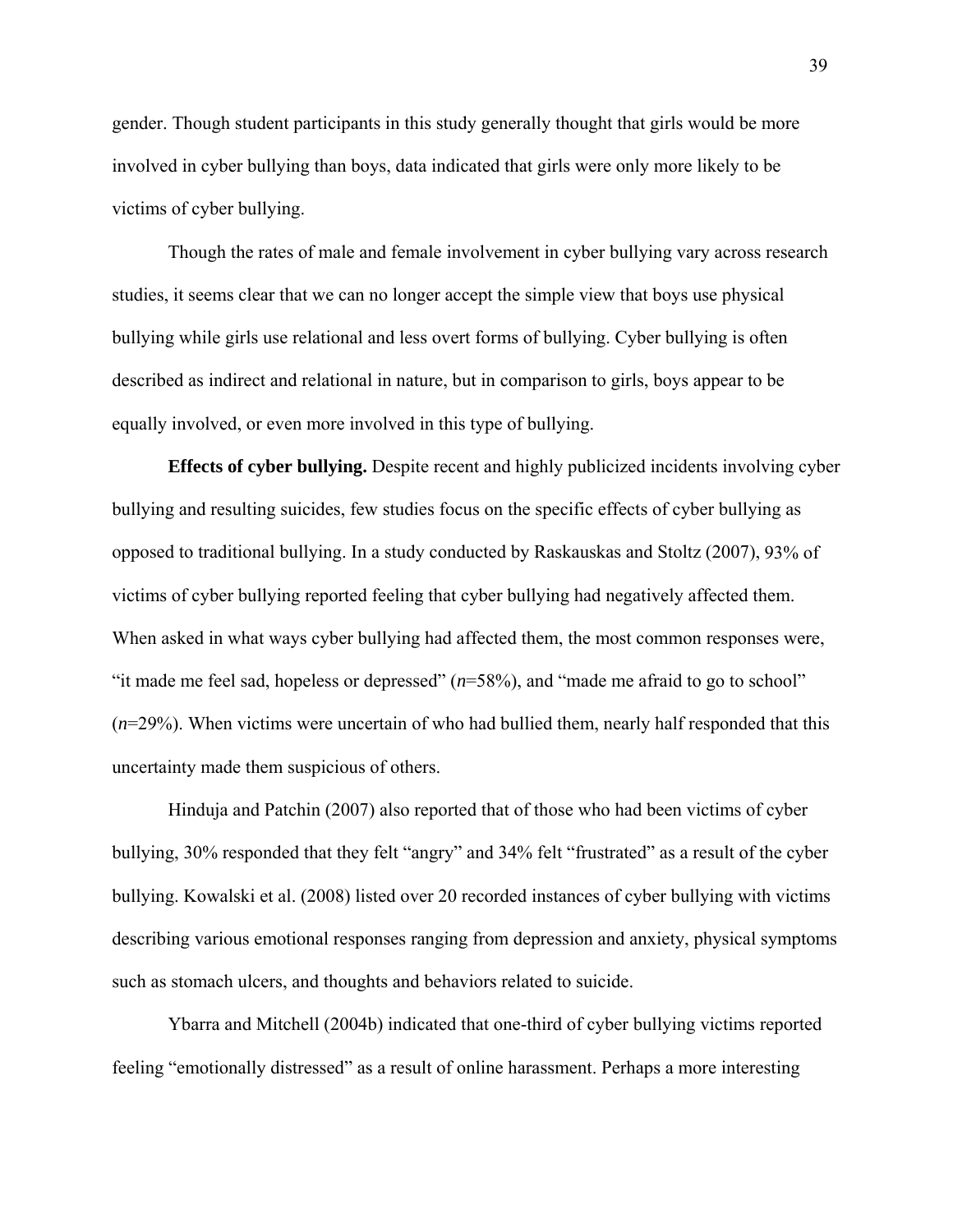finding is that, in comparison to victim-only peers, students who were both victims and aggressors of cyber bullying were six times as likely to report emotional distress. Of those who were termed bully/victims, 44% reported behavior problems. About one quarter of bully/victims reported having engaged in drinking multiple times; 23% reporting having smoked on multiple occasions. They also reported the highest rates of depressive symptoms (16%) compared to any other group of students (bullies, victims, and those not involved with cyber bullying). The effects of cyber bullying appear to negatively impact not only victims, but those who perpetrate cyber bullying.

### **Relationship Between Cyber Bullying and Traditional Bullying**

 In a study of Swedish students ages 12 to 20-years-old, Slonje and Smith (2008) found that of the 9% of participants who had been victimized by traditional bullying, only 1% of those students reported cyber bullying others within the previous 2 to 3 months. Raskauskas and Stoltz (2007) also reported no statistically significant evidence to indicate that students who were victims of traditional bullying were any more likely to cyber bully than students who were not victimized.

 Li (2007), however, in examining 7th graders in Canada, found much stronger correlations between traditional and cyber bullying. Nearly 30% of participants who reported having bullied also reported having cyber bullied. Similarly, Li found that almost 33% of victims of traditional bullying were also victims of cyber bullying. In contrast to other studies, about 16% of those victimized by traditional bullying cyber bullied others. However, when interpreting these findings it is important to consider that the survey questions simply asked if students had ever been involved in these activities (no specified time frame).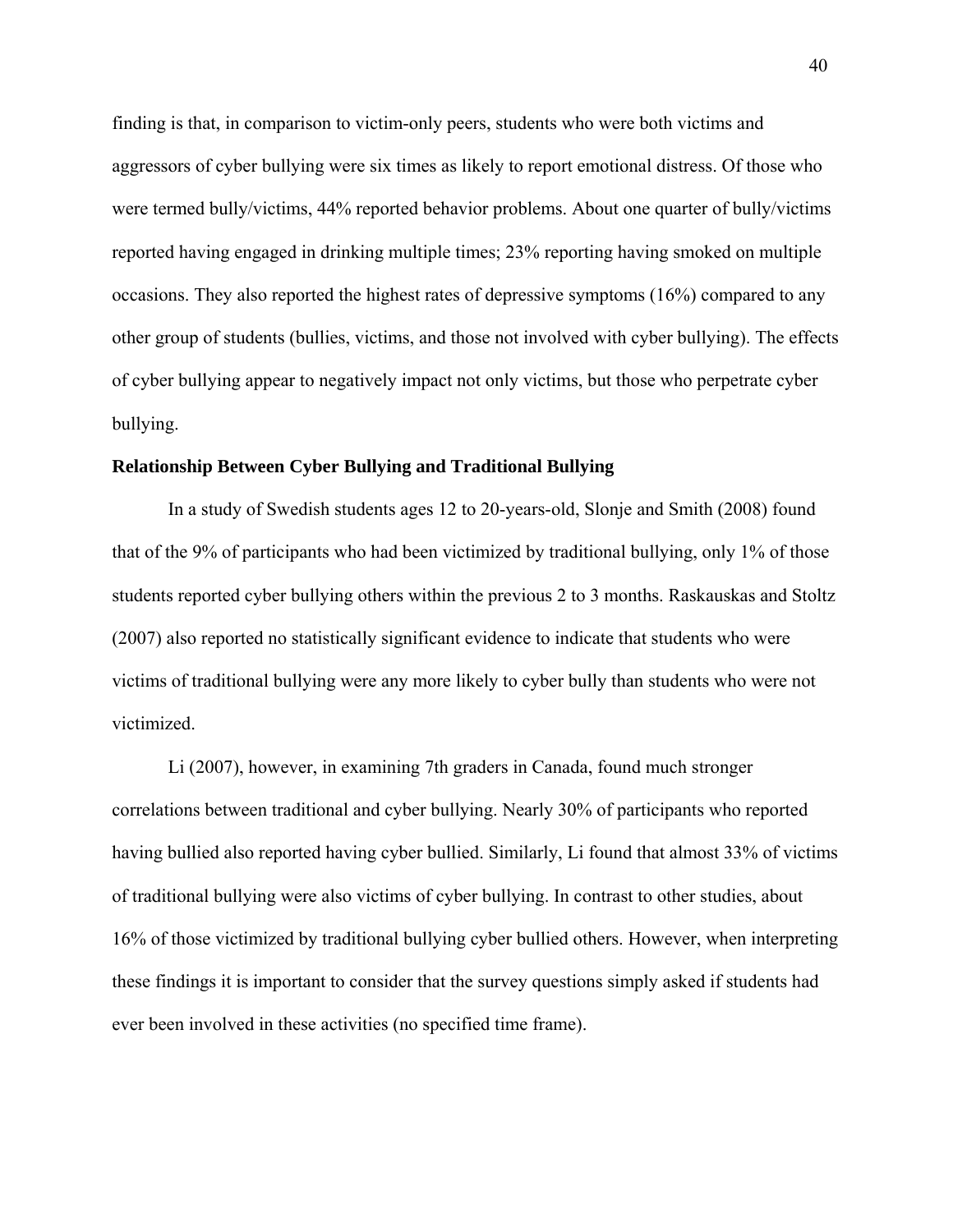Also finding a connection between bullying and cyber bullying, Ybarra and Mitchell (2004b) found that over half of those who participated in cyber bullying also reported being victims of traditional bullying during the previous year. Supporting these findings, research conducted by Vandebosch and Van Cleemput (2007) indicated that traditional bullies were typically involved in cyber bullying, and victims of traditional bullying were also typically victims of cyber bullying.

### **Special Issues with Cyber Bullying**

 Cyber bullying presents some special challenges when compared with other forms of bullying. Cyber bullying occurs in many settings where traditional bullying never ventured. Students can become victims to cyber bullying while sitting at a computer at home. They may be unaware that someone targeted them and was using the internet against them until they stumbled upon the website weeks or months later (Kowalski et al., 2008).

Slonje and Smith (2008) found that being a victim of cyber bullying occurred more often outside of school than inside school, with significantly more text message victimization and phone call victimization occurring outside of school. Smith et al. also found that cyber bullying occurred more frequently outside of school (11.1%) as opposed to inside of school (3.4%).

 Another issue surrounding cyber bullying is that the victim often does not want to tell an adult for fear of receiving less time on the internet or having their cell phone taken away (Kowalski et al., 2008). According to Slonje and Smith (2008), 50% of cyber bullying victims reported not telling anyone, while 35.7% told a friend, 8.9% told a parent or guardian, and 5.4% told someone else. Interestingly, of the 210 respondents indicating they had been victims of traditional or cyber bullying, not one reported telling a teacher. Consistent with other studies,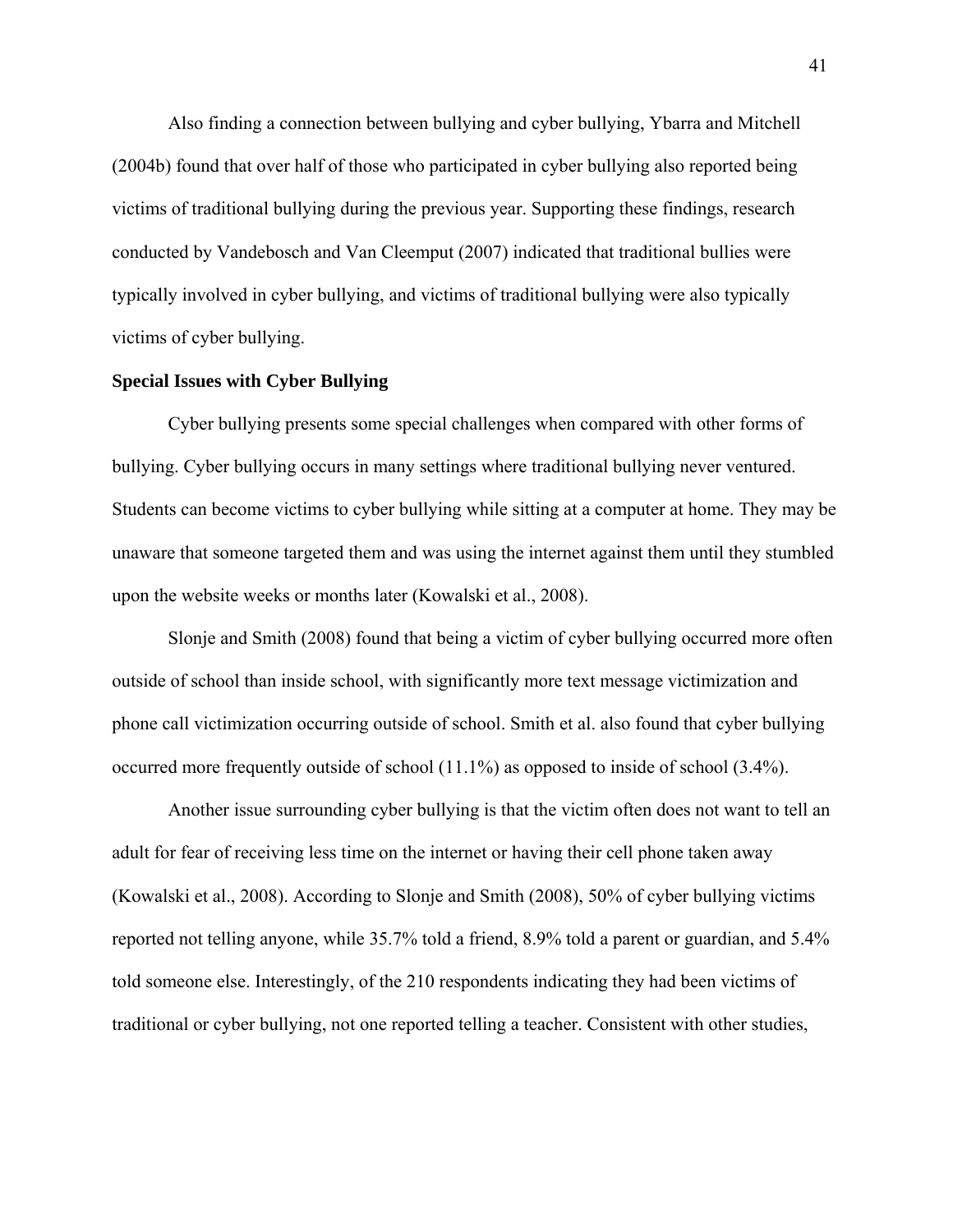Smith et al. (2008) found that nearly 44% of cyber bullying victims told no one; however their study indicated that 17% of youth reported telling a teacher or other adult at school.

 Victims of cyber bullying are also typically unsure of the bully's identity. Li (2007), found that 40.9% of seventh grade victims did not know who had cyber-bullied them. Other studies among students in Belgium (Vandebosch & Van Cleemput, 2007) and the United States (Kowalski & Limber, 2007) reported similar findings with elementary and middle school students—nearly half of all victims of cyber bullying were unable to identify the perpetrator.

### **Legal Issues and Cyber Bullying**

 As cyber bullying is a relatively new phenomenon, there is little case law to guide decision-making by educational administrators (Willard, 2007a). Willard addresses the issues of "authority" and "responsibility" of schools in dealing with cyber bullying issues. Authority is the legally justified right to impose formal discipline, while responsibility is the legal obligation to protect students. In the case of *Tinker v. Des Moines* (1969), it was acknowledged that school officials were permitted to prohibit student speech if the speech "would substantially interfere with the work of the school or impinge upon the rights of other students" (p. S64). School districts, however, must be able to show that the action was warranted. Willard recommends that districts carefully document the evidence leading up to a disciplinary decision.

 As to the issue of responsibility, Willard (2007a) argues that if a school official has knowledge of "online harmful speech," that creates or has created a hostile educational environment, impairing students' ability to receive an education, that official must take "corrective action" (2007a). Willard recommends that districts consult with their attorneys regarding specific instances of cyber bullying, but states that schools have the authority and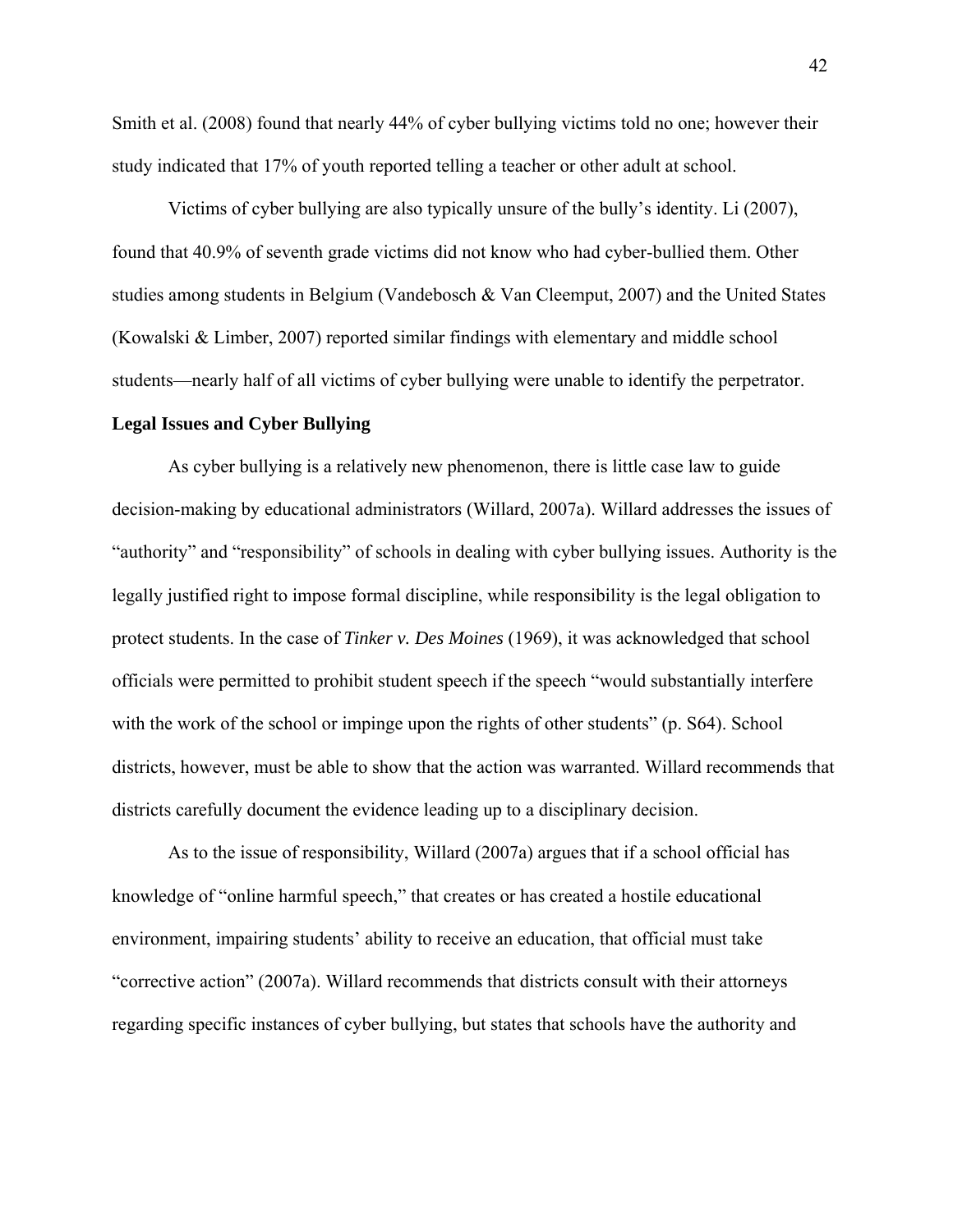responsibility to take action against cyber bullying, and could be held legally responsible for not taking action.

 Kowalski et al. (2008) point out the importance of the language used by Willard. The school must be able to show that the speech of a student has "substantially" interfered with the school work of the affected student. Schools should be aware that "flame" comments (criticisms of schools, school administrators, teachers, etc.) posted on websites should be examined carefully before action is taken, as automatic suspension or other actions could be viewed as free speech violations, and have resulted in a host of recent law suits against school districts (Kennedy, 2006). If such comments are posted through school computers, the student is subject to school and district policy. The issue arises when the offending comments are posted through a computer at home or any other computer not at school.

 While schools will likely still face difficulties trying to suppress cyber bullying that occurs outside of school, administrators seem to face a legal obligation to deal with cyber bullying on school grounds especially: (a) If the speech constitutes a threat; (b) if the speech is lewd, vulgar, or profane; (c) when the speech is (or appears to be) sponsored by the school; or (d) when the speech materially disrupts the school or the rights of others (Kowalski et al., 2008). For a more comprehensive discussion of applications of supreme court and other legal determinations applied to potential cyber bullying incidents and schools, see Zande (2009).

#### **Recommended Strategies to Deter Cyber Bullying**

 Despite the unique problems presented by cyber bullying, researchers suggest many of the same preventative measures as with traditional bullying. Li (2006) presents several suggestions for working with cyber bullying in schools. Education of the large majority of bystanders has great potential in preventing cyber bullying. Students should know and

43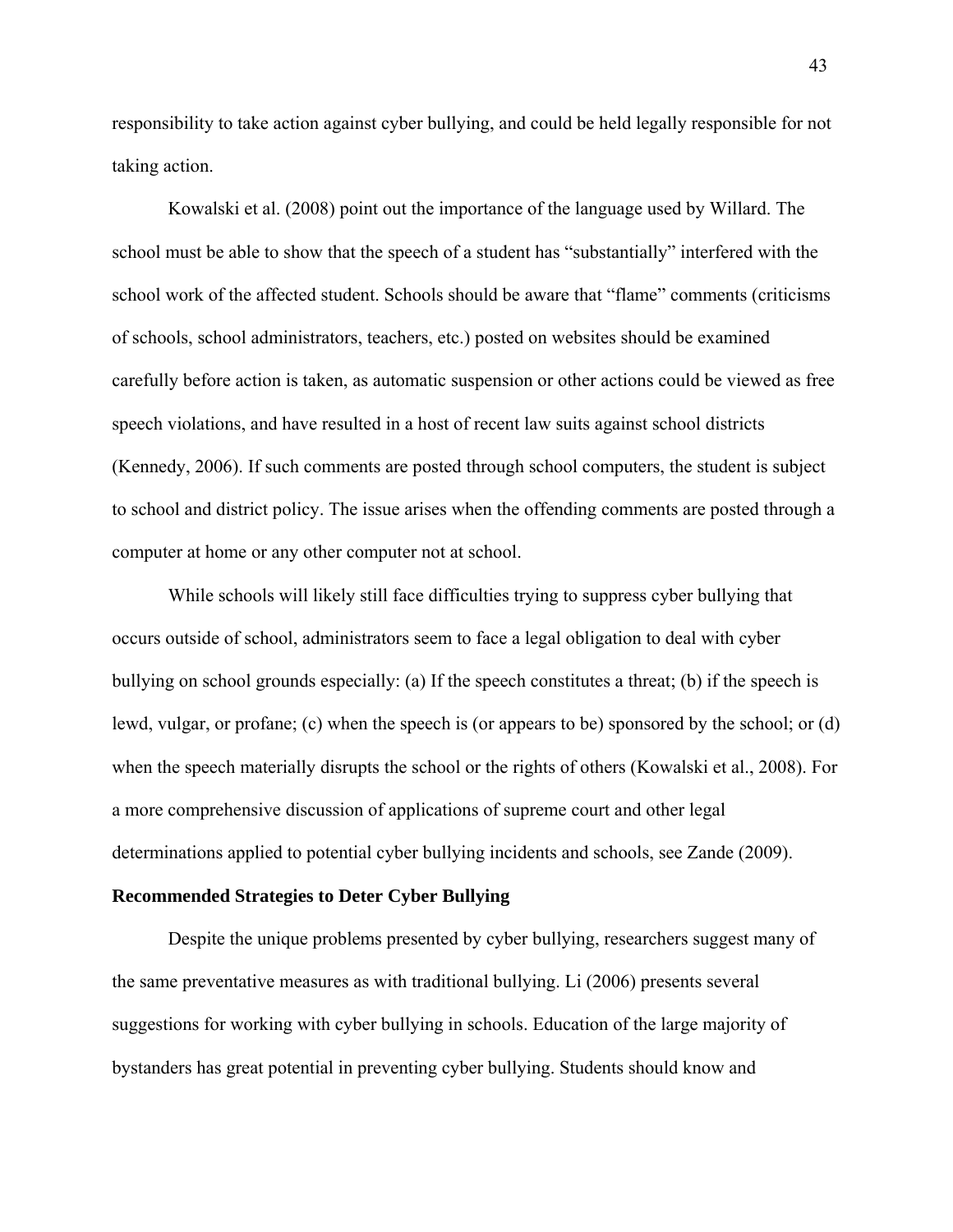understand effective strategies (such as informing adults) for dealing with cyber bullies. Li also suggests that education of dealing with cyber bullying should not be limited to schools only, but needs to be a joint endeavor of schools, families, and communities.

 Bhat (2008) emphasizes the need for school personnel, including teachers, support staff, and administration, to familiarize themselves with the current technologies used in cyber bullying. MySpace.com, for example, has an online guide specifically for school personnel to help inform about what social networking sites are and how they work. The guide also provides concrete steps that school administration should follow if alerted to cyber bullying taking place through MySpace.com. School employees should be prepared and know what to do in the case of being alerted to cyber bullying, which will only happen by becoming informed.

 Incorporation of cyber bully scenarios in classroom discussion is also advised as a helpful way of addressing the issue directly with students (Bhat, 2008). Students should also be aware that cyber bullying can be traced even though they don't use their own name online, and that they could face criminal charges for involvement in cyber bullying.

 Parents can also get involved by monitoring their children's usage of the internet and mobile phones, and having "clear internet and mobile phone agreements" with their children (The Alannah and Madeline Foundation, 2007). Parents should help children understand what is considered acceptable communication online and over cell phones, and what is not (Beale & Hall, 2007; Bhat, 2008; Kowalski & Limber, 2007).

 Ybarra and Mitchell (2004b) noted that youth reporting low parental closeness were nearly 3 times more likely to participate in cyber bullying than those reporting average or better closeness with parents. Similarly, they found that youth reporting low parental monitoring were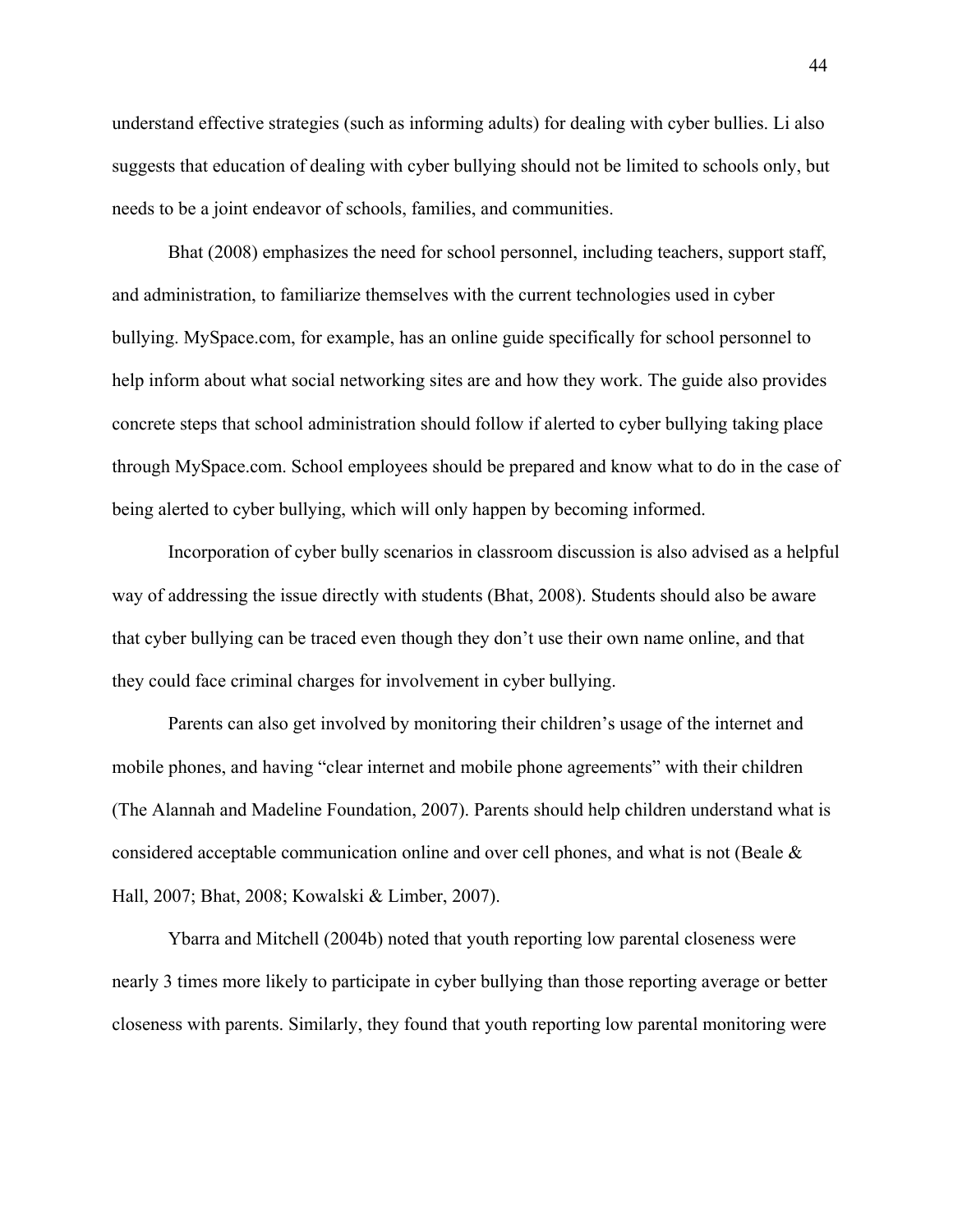over twice as likely to engage in cyber bullying (see also Vandebosch & Van Cleemput, 2007). Prevention programs would do well to address this interaction.

 Beale and Hall (2007) recommend assessing the level of cyber bullying occurring both at home and in the schools. They also recommend that gaps in perception and knowledge of cyber bullying be assessed by using focus groups, class meetings, and surveys sent to teachers, parents, and students. It is important that teachers, staff, parents, and students understand the seriousness of cyber bullying and its potential legal implications. Further recommendations include: collaborating with local police departments to invite "cybercops" to speak with students and parents about proper internet use, creating a school environment where students feel comfortable talking with teachers or other adults about issues, including cyber bullying, and integrating internet bully lessons into the school curriculum.

 Olweus' well-recognized program for traditional bullying intervention may also provide a good framework for interventions with cyber bullying. This program is based on four key principles: (1) warmth, positive interest, and involvement from adults; (2) firm limits on unacceptable behavior; (3) consistent application of non-punitive, nonphysical sanctions for unacceptable behavior or violations of rules; and (4) adults who act as authorities and positive role models (Olweus, 2003).

### **Perceptions of Cyber Bullying**

It has been mentioned that time and money may be wasted when prevention programs are implemented without giving importance to perceptions of those involved – particularly teachers. Awareness of student and teacher perceptions will help guide more effective intervention and prevention programs.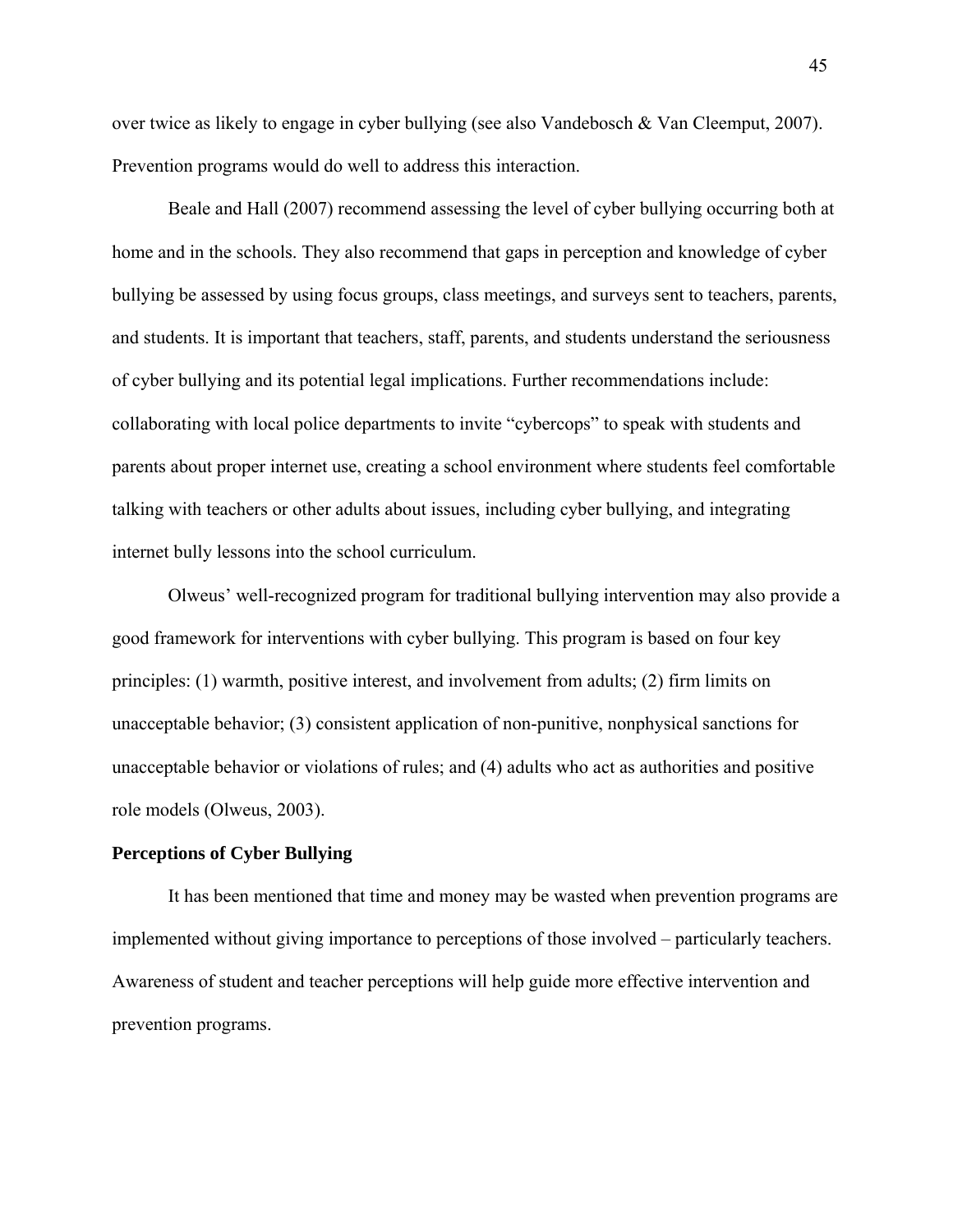**Students' perceptions of cyber bullying***.* In response to questions of how damaging cyber bullying can be, Slonje and Smith (2008) found mixed results. One student remarked, "This kind of bullying is quite inoffensive compared to traditional bullying. Concentrate on getting rid of that," while another stated, "I believe that cyberbullying hurts the person more psychologically, I don't mean that ordinary bullying does not do it but I think that the effect becomes more psychological. You become more frightened if you e.g. get a sms [text message] that says: 'I will kill you.'" Students generally agreed that adults are less aware of text, e-mail, and phone call bullying than of traditional bullying.

 When asked to report the impact of cyber bullying on the victim in comparison to traditional bullying, students generally reported that the effects were the same or slightly less, with the consistent exception of video clip and picture cyber bullying, which was seen as significantly more damaging (Slonje & Smith, 2008; Smith et al., 2008).

Middle school and high school students  $(n = 148)$  involved in focus groups conducted by Agatston, Kowalski and Limber (2007) generally remarked that cyber bullying was a problem at their schools, though male students were less likely to agree with their female peers.

When asked if adults in school try to stop cyber bullying when informed of it, about 33% of seventh grade participants responded that they did not (Li, 2007). Agatston et al. (2007) reported that most students involved in focus groups indicated that they did not believe that adults at school could help if they were having problems with cyber bullying. Most students mentioned that they didn't believe teachers would intervene because the cyber bullying generally takes place at home, not at school (Kowalski et al., 2008).

**Teachers' perceptions of cyber bullying**. In a study of teachers' perceptions and practices regarding traditional bullying prevention and intervention, Drake, Price, Telljohann,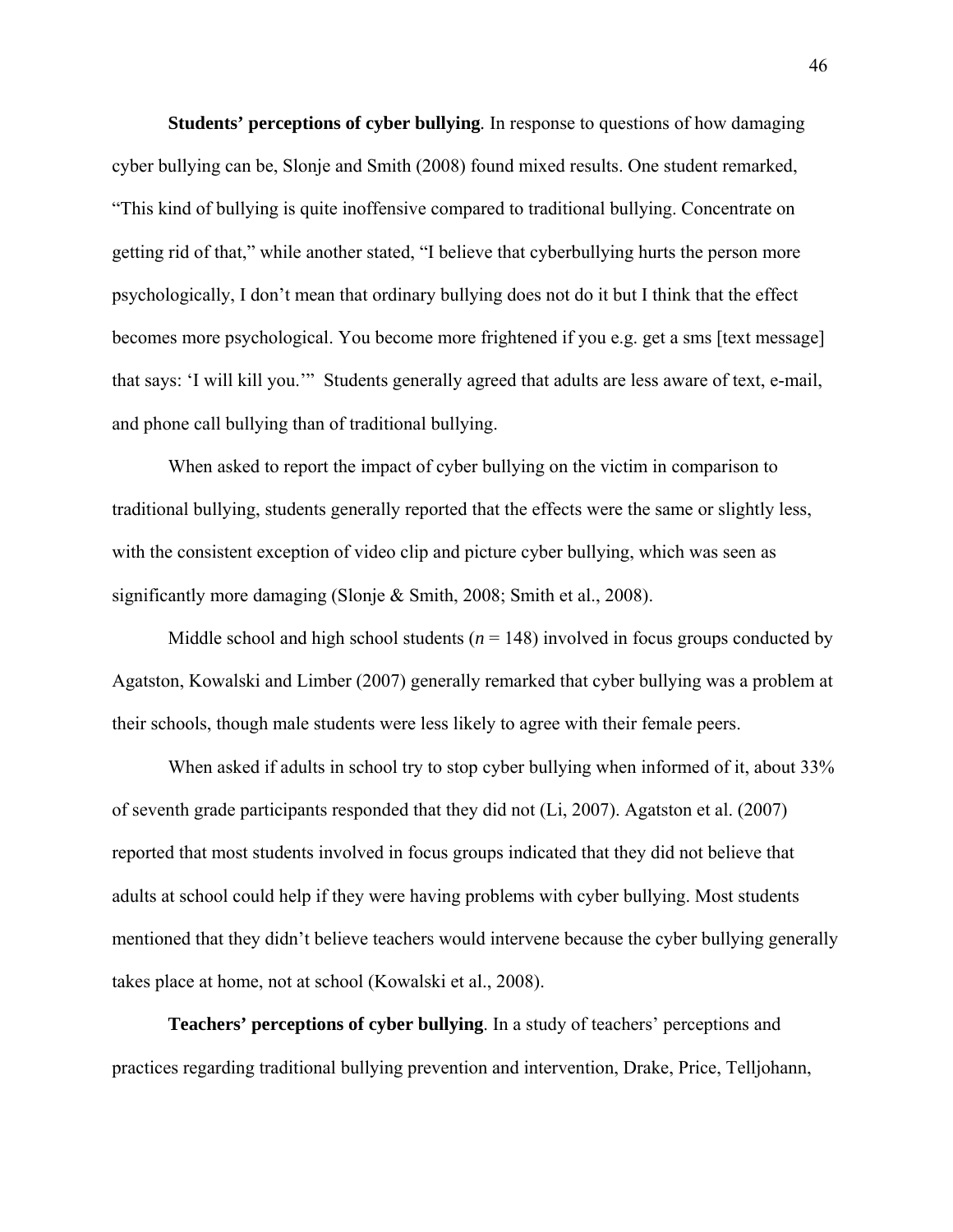and Funk (2003) found that the only bullying-related activity in which most teachers participated (86.3%) was talking with both the bully and the victim after a situation arose. While this intervention can be helpful, it takes the "putting out the fire" approach rather than a preventative stance that has been shown to be more effective (Olweus, 2003). Effective prevention strategies such as setting aside class time to discuss bullying and involving students in classroom rule making that addresses bullying were used by less than one-third of teachers. Over 80% of the teachers involved in the study mentioned that bullying was an issue in their classroom, but rated the previously mentioned preventative strategies as "moderately effective." Researchers propose that while teachers may have been introduced to effective prevention techniques, they may not be aware of their effectiveness, or may feel inadequate to implement such preventative measures without the support of the school. Drake et al. (2003) emphasize the need for further research that examines perceptions of the effectiveness of proven bullying prevention strategies so that programs can be implemented with sensitivity to current beliefs.

 Olweus (2003) notes that, "The attitudes and routines of relevant adults can exacerbate or curb students' aggression towards classmates" (p. 12). If relevant adults such as teachers, administrators, and other school officials maintain a vague idea of what constitutes "cyber bullying," little progress is likely to be made in curbing its use. However, Olweus would probably suggest that when adults perceive cyber bullying as something to be taken seriously, with significant effects for those that experience it, changing vague definitions for firm understanding, the effects are likely to be felt school-wide.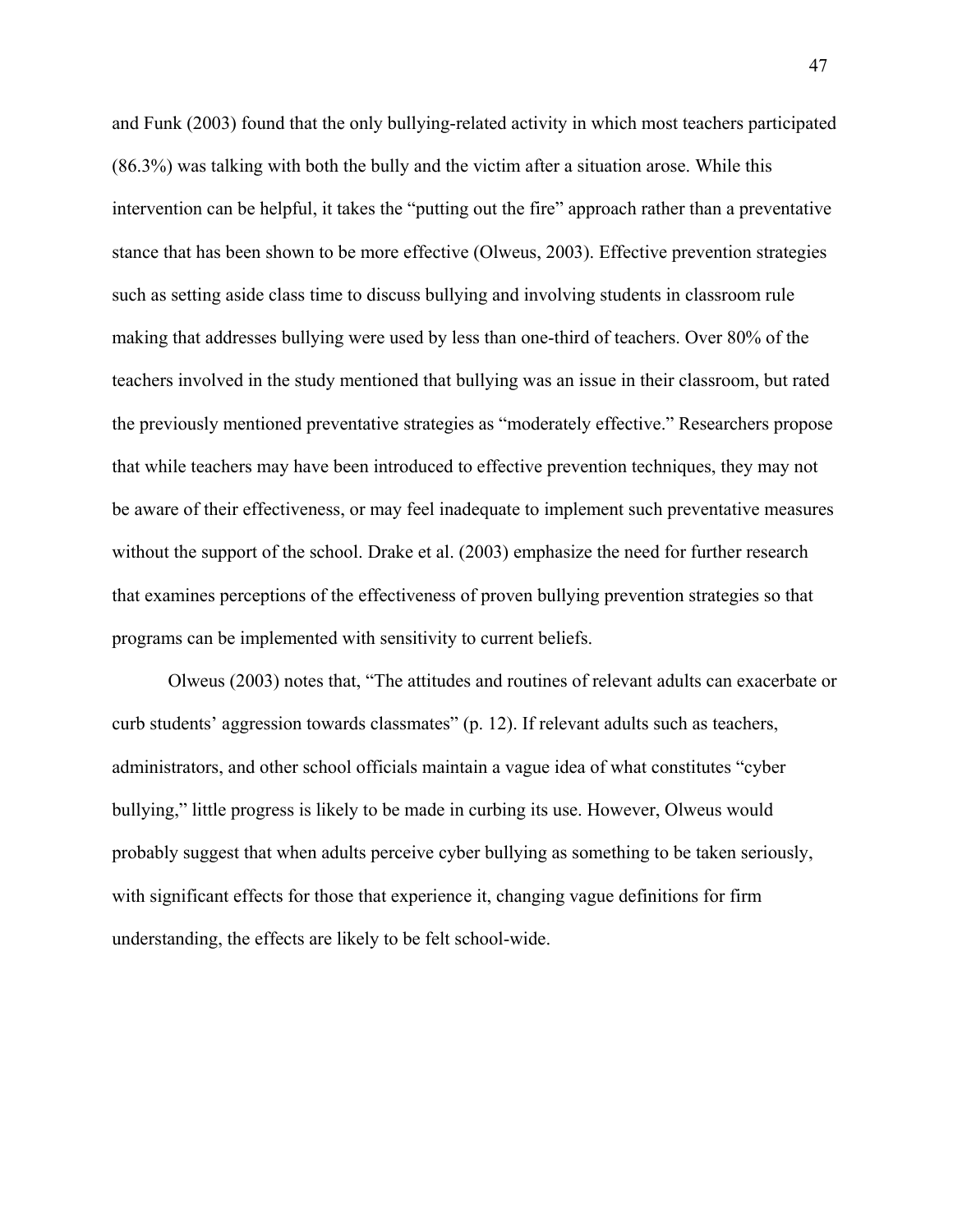### **Appendix B Teacher Questionnaire**

### Dear Participant,

**Background information:** We are requesting your participation in completing a survey on the topic of bullying and cyber bullying. As requested by the State Board of Education, and as mandated by the Utah State Legislature, all Utah School Districts are required to draft and implement bullying and cyber bullying policies. Additionally during the 2009–2010 school-year, districts must have a bully prevention program in place. In response to this need, [the] School District, with the assistance of Melissa Allen Heath, Brigham Young University's Associate Professor in the Department of Counseling Psychology and Special Education, are gathering information to inform planning and monitor bullying and cyber bullying prevention and intervention efforts. Your input is critical in gathering accurate information and understanding this important topic. [The] District considers bullying a high priority topic and is eager to meet the needs of their teachers and students.

**Description of survey:** The survey consists of 13 short sections of questions asking the participant to select from a short selection of potential response options; 5 brief open-ended questions; and 6 demographic questions. The five open-ended questions require short typed responses (text boxes are provided).

**Time required to complete survey**: The survey takes approximately 20 minutes to complete. By participating in this survey, you indicate your informed consent and permission to have this survey data entered into the individual school's and also the district's data set. Your responses are not linked to personally identifying information. Surveys are anonymous. Additionally, anonymity is maintained throughout the survey and a participant's identity is not linked to specific responses.

**Consent to participate:** This survey is not expected to cause harm or undue distress; however, you may find this survey thought provoking, possibly eliciting memories associated with bullying. Respecting your rights as a participant in this study, you have the right to discontinue participation and withdraw at any point. However, we encourage your participation because [the] School District greatly values your perceptions and input. If you chose to participate, click the internet link pasted below, and follow the directions for completing the online survey. Completion of this survey indicates your voluntary consent to participate in this study.

**Questions or concerns? Contact information**: This survey was reviewed and approved by [the] School District (under the direction of [the] Director of Special Services) and the McKay School of Education subcommittee of Brigham Young University's Institutional Review Board (IRB). If you have questions or concerns, please contact the primary investigator, Melissa Allen Heath (contact information is listed below). You may also contact the Brigham Young University Institutional Review Board (IRB) office: Please email the ORCA Office: orcastu@byu.edu or call the IRB staff: 801-422-3841. If you have questions regarding your rights as a research participant, please contact Dr. Chris Dromey at (801) 422-6461, at christopherdromey@byu.edu, or at 133 TLRB, Brigham Young University, Provo, UT 84602.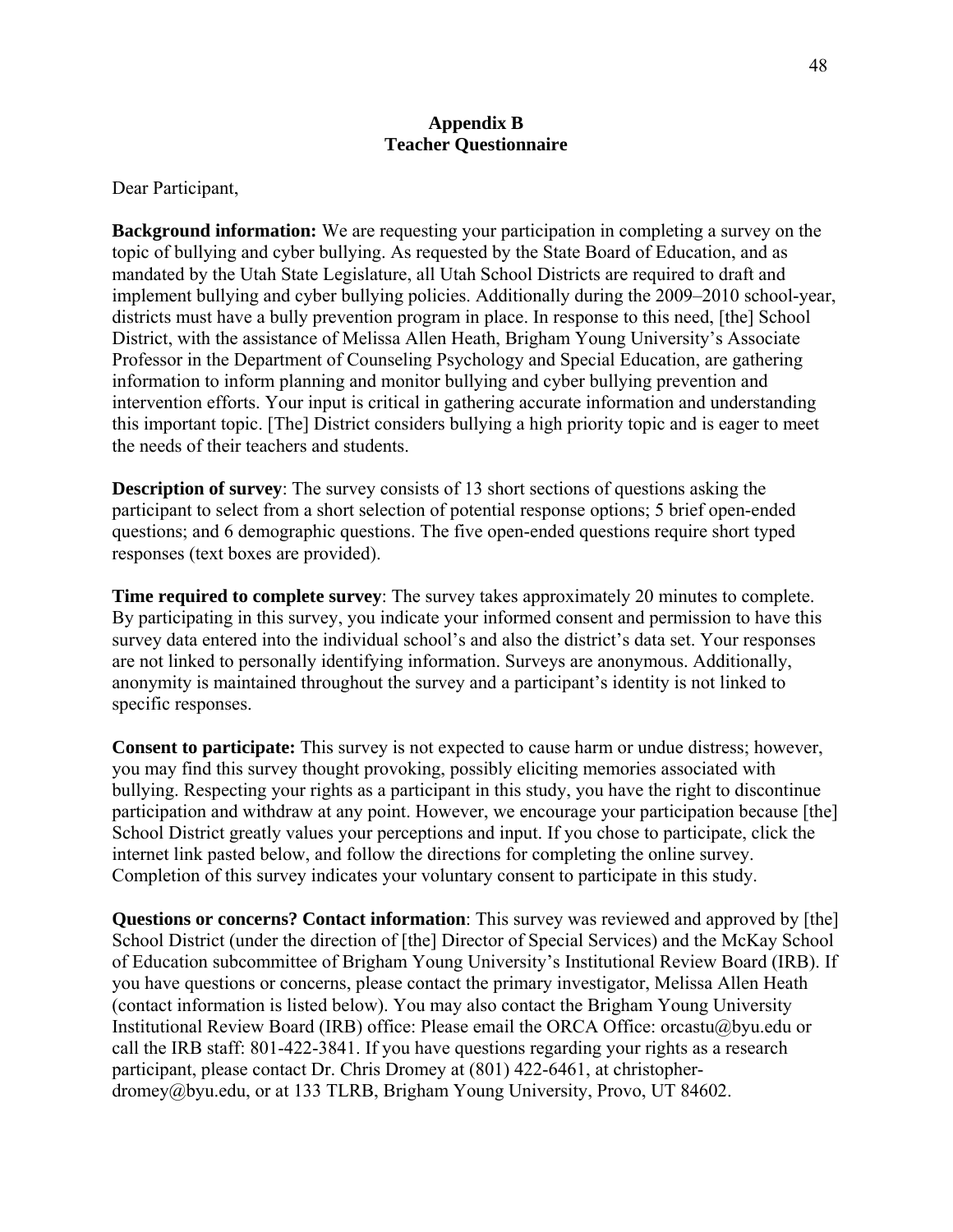### Thank you for your participation!

Bullying: Includes intentionally inflicting harm or discomfort upon another person more than once through: physical aggression such as hitting or pushing, verbal harassment such as name calling or verbal threats, or relational aggression such as gossiping or isolating or excluding an individual from a social group.

Cyber Bullying: Includes sending offensive, rude, or insulting messages, videos, or pictures through: text messaging, e-mail, instant messaging, blogs, social networking websites, or other electronic mediums.

#### **In the past three months, how often has the following occurred with your students?** More than Never Rarely Monthly Weekly Daily Once per Day Bullying (check one) O O O O. O. О Cyber bullying O O  $\Box$ О O О (check one) **To what extent are these behaviors a problem in your school?** No Problem Minor Moderate Considerable Serious Problem Problem Problem Problem Bullying O O O. O О О O O О О Cyber bullying **To what extent do you agree with the following statements? Strongly**<br> **Discover** Strongly<br>Disagree Neutral Agree Strongly<br>Agree Agree О O О O O Bullying toughens kids up O Bullying has long lasting negative effects O O O O O O O O Bullying prepares students for life O. O O. O O O Cyber bullying toughens kids up Cyber bullying has long lasting negative O О O О О effects O О O O О Cyber bullying prepares students for life

### **During your class, what percent of students use electronic devices? (Rate each item 0 - 100, do not include a % symbol)**

|                    | Percent |
|--------------------|---------|
| Cell phone         |         |
| Classroom computer |         |
| Personal computer  |         |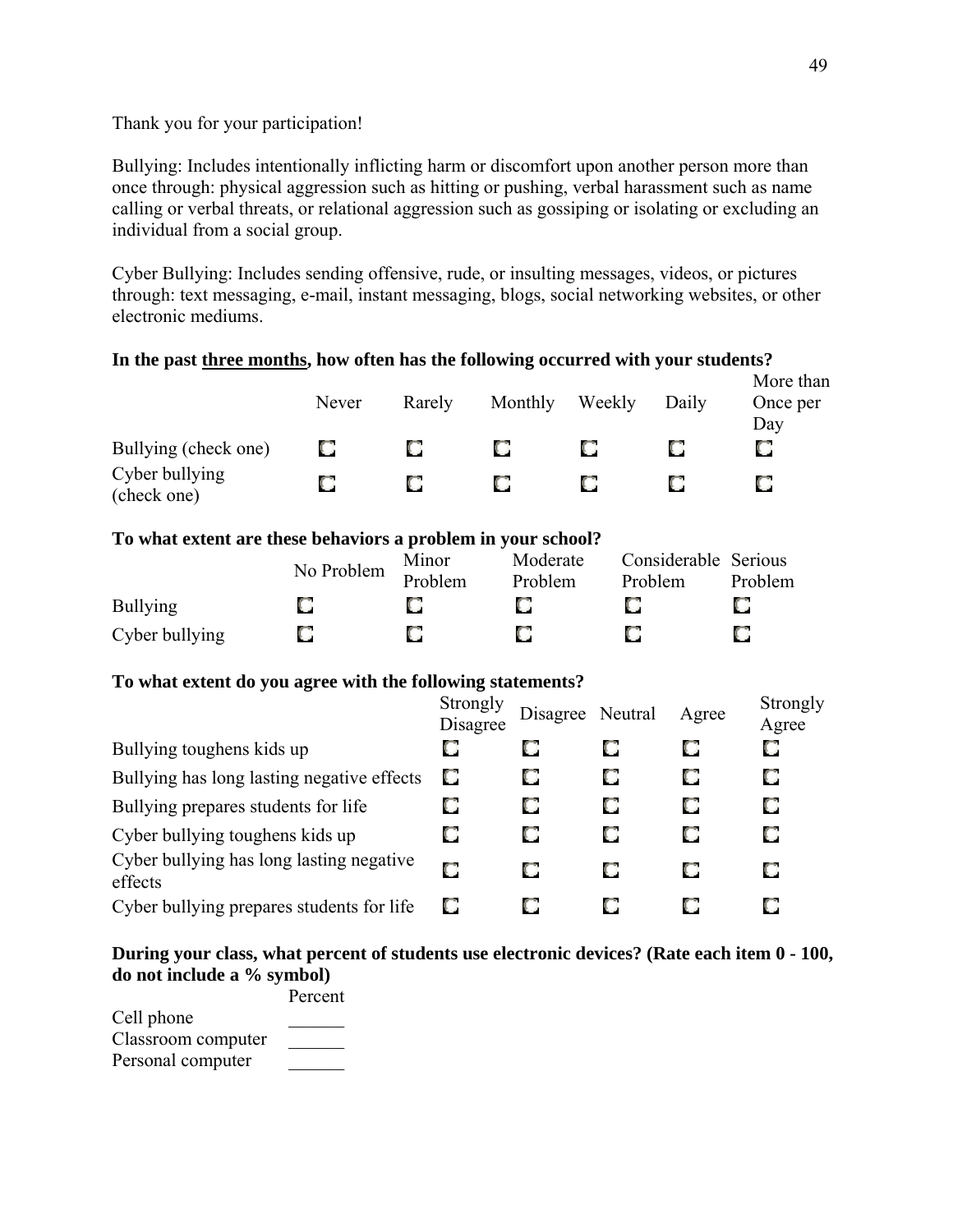### **How often does bullying occur in the following locations?**

|                                                  | Never | Infrequently Sometimes Often Always |    |    |    | Don't<br>Know |
|--------------------------------------------------|-------|-------------------------------------|----|----|----|---------------|
| Inside school building                           | O     |                                     | O. | ЮL | U  |               |
| Outside school building but on<br>school grounds | О     |                                     | O. | O  | O. |               |
| Away from school and school<br>grounds           | О     |                                     | O. | K. | C. |               |

### **How often does cyber bullying occur in the following locations?**

|                                                  | Never | Infrequently Sometimes Often Always |        |   |        | Don't<br>Know |
|--------------------------------------------------|-------|-------------------------------------|--------|---|--------|---------------|
| Inside school building                           | u     | О                                   | K.     | U | О      | O             |
| Outside school building but on<br>school grounds | О     | О                                   | II.    |   | O      | О             |
| Away from school and school<br>grounds           | O     | О                                   | $\Box$ |   | $\Box$ | О             |

### **Should a formal bully prevention program be implemented in your school?**

| Definitely not Probably not Maybe |  | Probably yes Definitely yes |  |
|-----------------------------------|--|-----------------------------|--|
|                                   |  |                             |  |

### **How helpful would these bully prevention strategies be in reducing bullying at your school?**

|                                                                                 | Not helpful | Slightly<br>helpful | Somewhat<br>helpful | Helpful | Very helpful |
|---------------------------------------------------------------------------------|-------------|---------------------|---------------------|---------|--------------|
| Increased supervision in<br>certain areas                                       | O           | О                   | О                   | O       | О            |
| More specific school<br>policies                                                | О           | O                   | О                   | О       | О            |
| School-wide anti-bully<br>assemblies                                            | О           | О                   | О                   | O       | О            |
| Facilitate school climate<br>encouraging students to<br>report bullying         | O           | O                   | O                   |         | О            |
|                                                                                 | Not helpful | Slightly<br>helpful | Somewhat<br>helpful | Helpful | Very helpful |
| Establish a school bullying<br>task force to develop anti-<br>bullying policies | О           | О                   | О                   | О       | О            |
| Encourage by standers to<br>stand up against bullies                            | О           | O                   | О                   | О       | О            |
| Classroom anti-bully<br>lessons                                                 | О           | О                   | О                   | O       | О            |
| Professional development<br>teacher seminars                                    | О           | O                   | О                   |         | О            |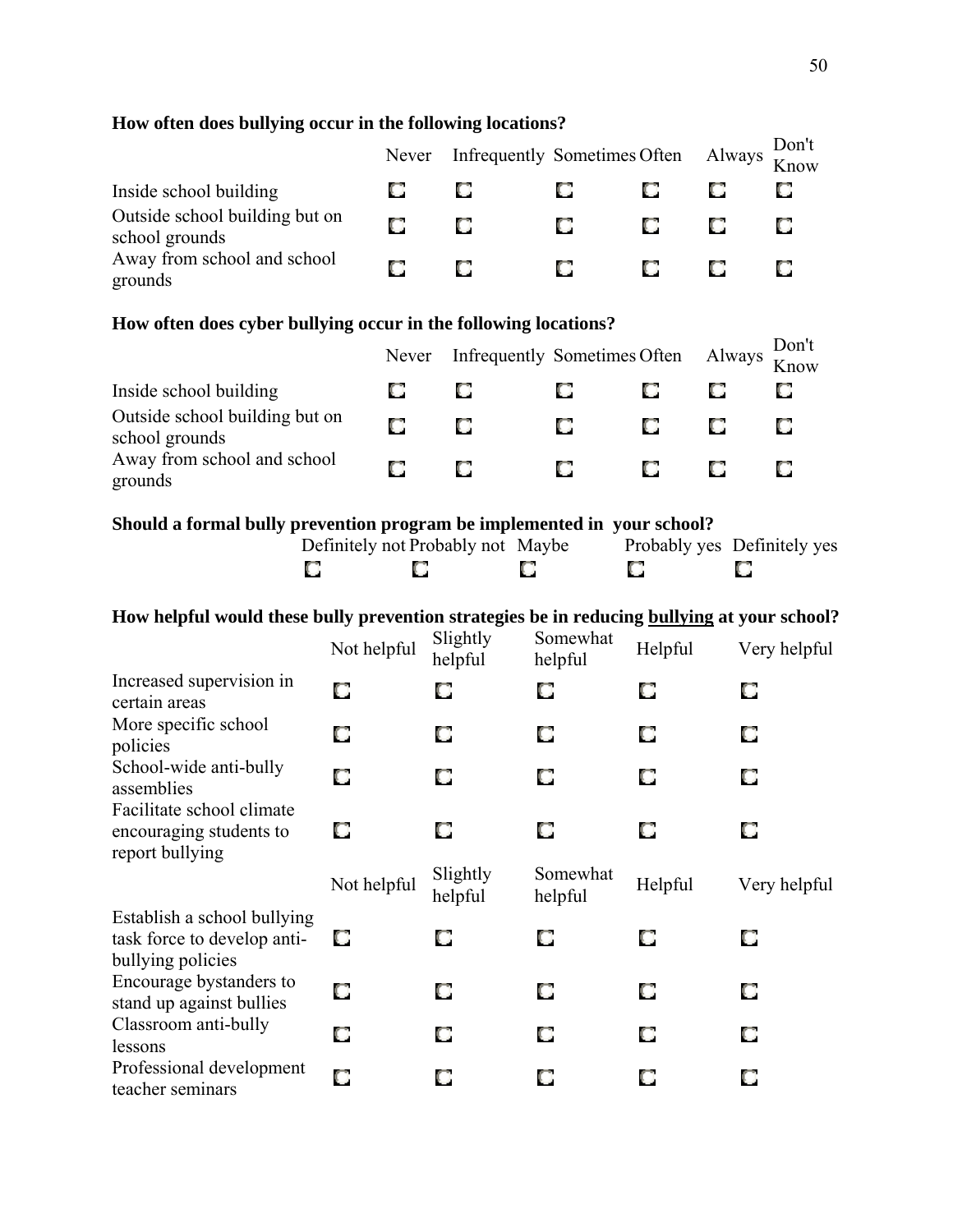|                                         | Not helpful | Slightly<br>helpful | Somewhat<br>helpful | Helpful | Very helpful |
|-----------------------------------------|-------------|---------------------|---------------------|---------|--------------|
|                                         | Not helpful | Slightly<br>helpful | Somewhat<br>helpful | Helpful | Very helpful |
| Increased consequences<br>for bullying  | О           | O                   | О                   |         | О            |
| Warn about consequences<br>for bullying | О           | O                   | O                   | О       | О            |
| Increased parental<br>involvement       | О           | O                   | О                   |         | О            |
| Other (specify)                         | О           | O                   | О                   |         | О            |

### **How helpful would these bully prevention strategies be in reducing bullying at your school?**

### **How helpful would these bully prevention strategies be in reducing cyber bullying at your school?**

|                                                                                   | Not helpful | Slightly<br>helpful | Somewhat<br>helpful | Helpful | Very helpful |
|-----------------------------------------------------------------------------------|-------------|---------------------|---------------------|---------|--------------|
| Increased supervision in<br>certain areas                                         | О           | O                   | O                   | O       | O            |
| More specific school<br>policies                                                  | О           | O                   | O                   | O       | О            |
| School-wide anti-bully<br>assemblies                                              | О           | О                   | O                   | О       | О            |
| Facilitate school climate<br>encouraging students to<br>report cyber bullying     | О           | О                   | О                   | О       | О            |
|                                                                                   | Not helpful | Slightly<br>helpful | Somewhat<br>helpful | Helpful | Very helpful |
| Establish a school<br>bullying task force to<br>develop anti-bullying<br>policies | O           | O                   | O                   | O       | O            |
| Encourage bystanders to<br>stand up against cyber<br>bullies                      | О           | О                   | О                   | О       | О            |
| Classroom anti-bully<br>lessons                                                   | О           | О                   | О                   | О       | О            |
| Professional development<br>teacher seminars                                      | O           | O                   | O                   | O       | О            |
|                                                                                   | Not helpful | Slightly<br>helpful | Somewhat<br>helpful | Helpful | Very helpful |
| Increased consequences<br>for cyber bullying                                      | O           | О                   | О                   | О       | О            |
| Warn about consequences<br>for cyber bullying                                     | О           | O                   | O                   | О       | О            |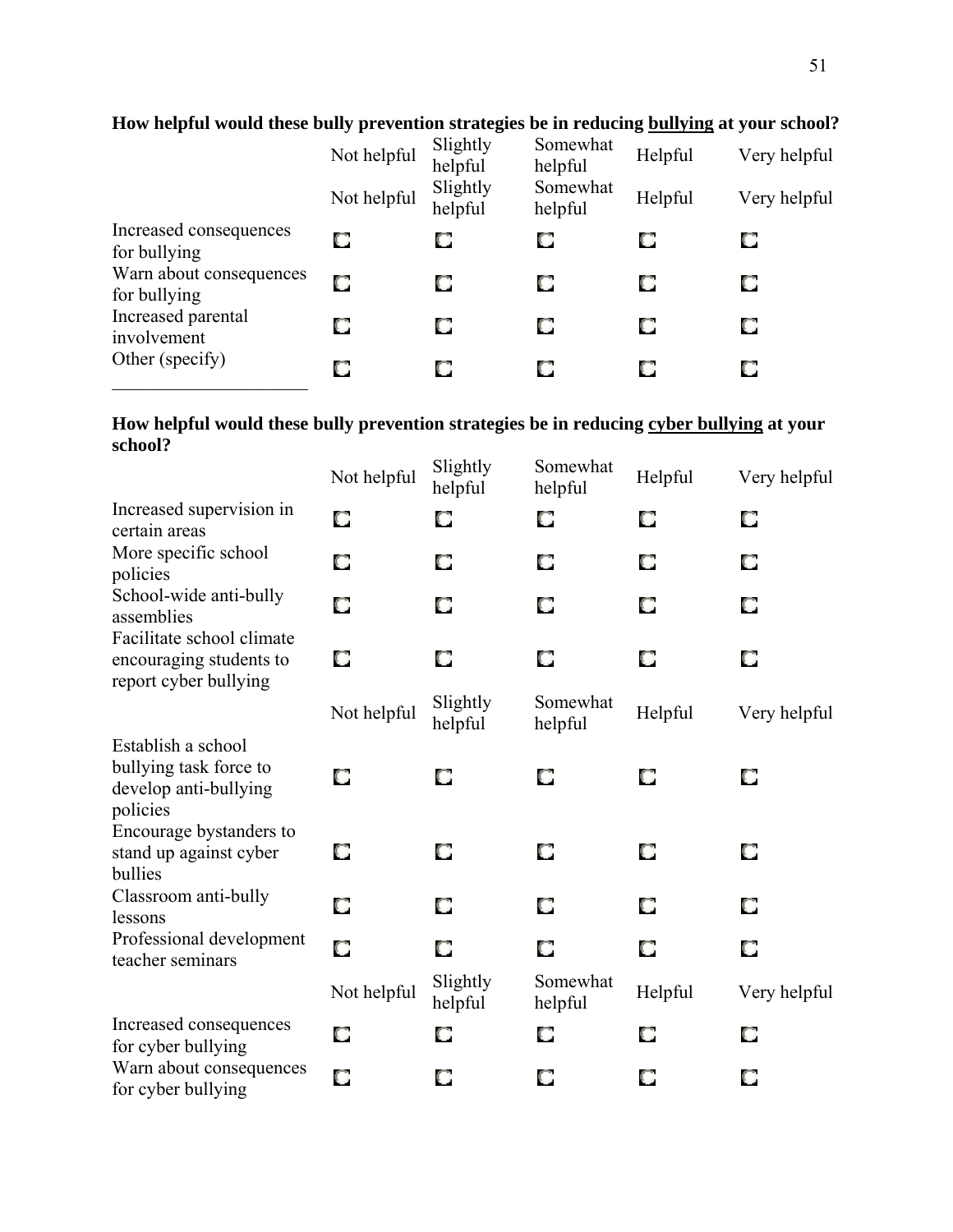|                                   | Not helpful | Slightly<br>helpful | Somewhat<br>helpful | Helpful | Very helpful |
|-----------------------------------|-------------|---------------------|---------------------|---------|--------------|
| Increased parental<br>involvement |             |                     |                     |         |              |
| Other (specify)                   |             |                     |                     | U       |              |

### **How helpful would these bully prevention strategies be in reducing cyber bullying at your school?**

### **When aware of students' bullying at your school, how likely are you to take the following actions?**

|                                                  | Very<br>Unlikely | Unlikely | Undecided | Likely | Very Likely |
|--------------------------------------------------|------------------|----------|-----------|--------|-------------|
| Do nothing                                       | О                | O        | О         | O      | O           |
| Talk with the bully                              | О                | О        | О         | O      | О           |
| Talk with the victim                             | О                | O        | O         | O      | О           |
| Take away bully's<br>privleges                   | О                | О        | О         | О      | O           |
| Mediate / Problem solve<br>with bully and victim | О                | O        | O         | O      | O           |
|                                                  |                  |          |           |        |             |
|                                                  | Very<br>Unlikely | Unlikely | Undecided | Likely | Very Likely |
| Report incident to bully's<br>parents            | О                | O        | O         | O      | O           |
| Report incident to<br>victim's parents           | O                | О        | О         | O      | O           |
| Report incident to school<br>administrators      | О                | O        | О         | О      | O           |

### **When aware of students' bullying away from school, how likely are you to take the following actions?**

| o                                                | Very<br>Unlikely | Unlikely | Undecided | Likely | Very Likely |
|--------------------------------------------------|------------------|----------|-----------|--------|-------------|
| Do nothing                                       | О                | O        | О         | O      | O           |
| Talk with the bully                              | О                | O        | О         | О      | О           |
| Talk with the victim                             | О                | O        | О         | О      | О           |
| Take away bully's<br>privleges                   | О                | О        | О         | О      | О           |
| Mediate / Problem solve<br>with bully and victim | О                | O        | O         | O      | O           |
|                                                  | Very<br>Unlikely | Unlikely | Undecided | Likely | Very Likely |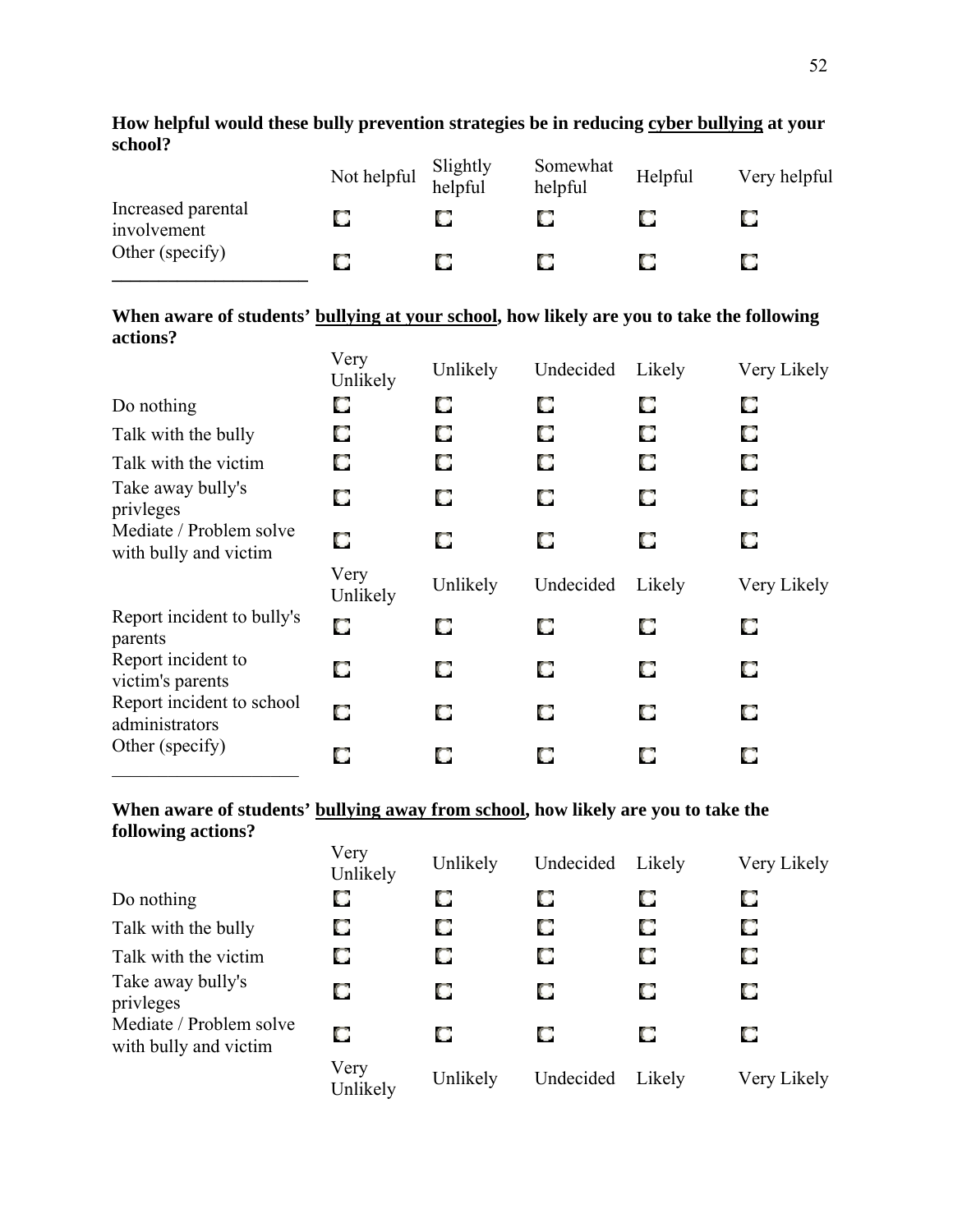### **When aware of students' bullying away from school, how likely are you to take the following actions?**

|                                             | Very<br>Unlikely | Unlikely | Undecided | Likely | Very Likely |
|---------------------------------------------|------------------|----------|-----------|--------|-------------|
| Report incident to bully's<br>parents       | O                |          |           |        | O           |
| Report incident to<br>victim's parents      | О                | O        |           | O      | О           |
| Report incident to school<br>administrators | O                | О        |           | O      | О           |
| Other (specify)                             | О                |          |           |        | О           |

### When aware of students' cyber bullying at your school, how likely are you to take the **following actions?**

|                                                                | Very<br>Unlikely | Unlikely | Undecided | Likely | Very Likely |
|----------------------------------------------------------------|------------------|----------|-----------|--------|-------------|
| Do nothing                                                     | O                | O        | O         | О      | O           |
| Talk with the cyber bully                                      | O                | О        | О         | О      | O           |
| Talk with the victim                                           | О                | О        |           | О      | O           |
| Take away cyber bully's<br>privleges                           | О                | O        | O         | О      | O           |
| Mediate / Problem solve<br>with cyber bully and<br>victim      | O                | О        |           | О      | O           |
|                                                                |                  |          |           |        |             |
|                                                                | Very<br>Unlikely | Unlikely | Undecided | Likely | Very Likely |
| Report incident to cyber<br>bully's parents                    | O                | O        | O         | О      | O           |
| Report incident to<br>victim's parents                         | О                | O        | O         | О      | O           |
| Report incident to school<br>administrators<br>Other (specify) | О                | O        | O         | О      | О           |

### When aware of students' cyber bullying away from school, how likely are you to take the **following actions?**

|                           | Very<br>Unlikely | Unlikely | Undecided | Likely | Very Likely |
|---------------------------|------------------|----------|-----------|--------|-------------|
| Do nothing                |                  |          |           |        |             |
| Talk with the cyber bully | O                | O        |           | O      |             |
| Talk with the victim      |                  | O        |           | O      |             |
| Take away cyber bully's   |                  |          |           |        |             |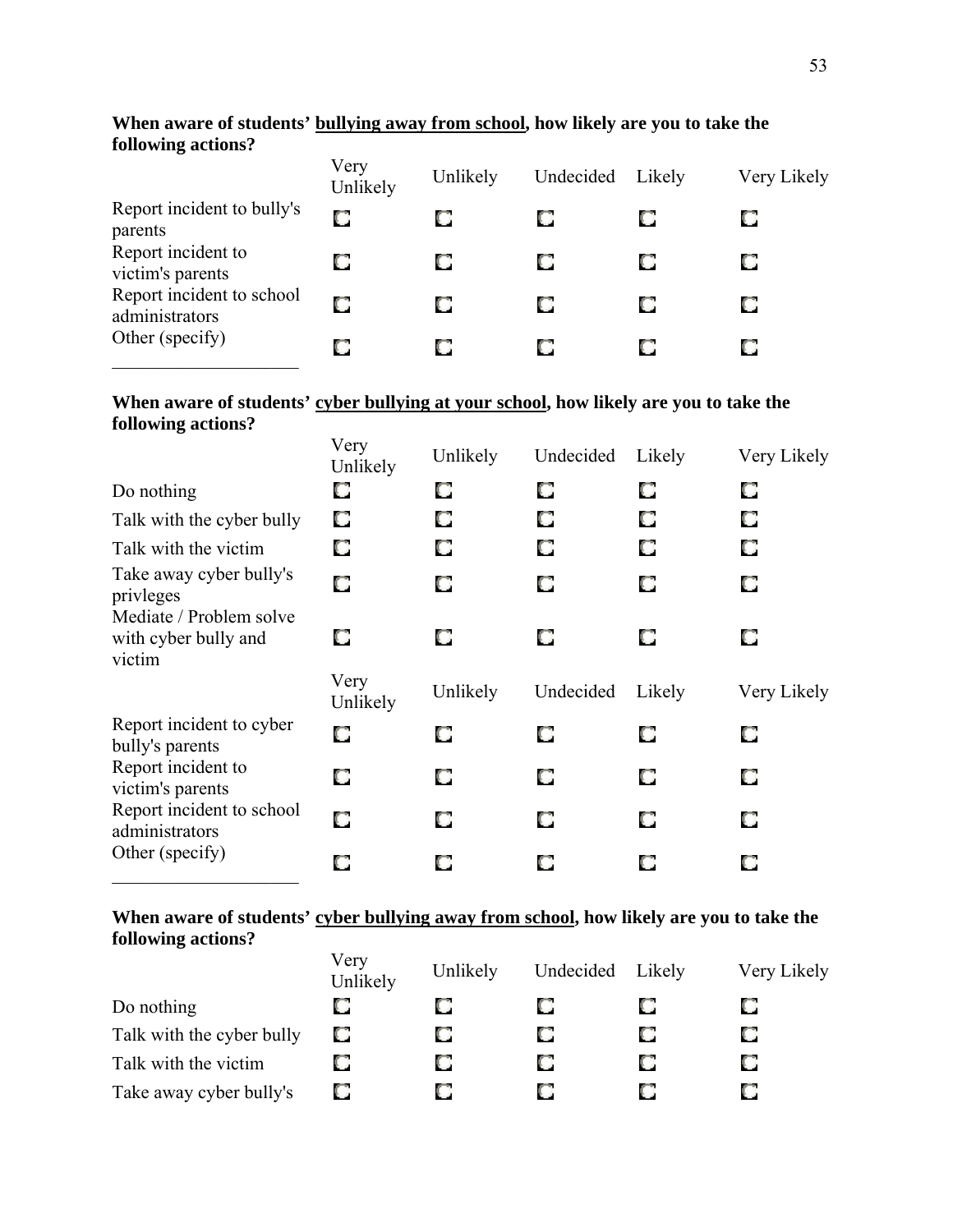|                                                                        | Very<br>Unlikely | Unlikely | Undecided | Likely | Very Likely |
|------------------------------------------------------------------------|------------------|----------|-----------|--------|-------------|
| privleges<br>Mediate / Problem solve<br>with cyber bully and<br>victim | О                | O        | О         | O      | O           |
|                                                                        | Very<br>Unlikely | Unlikely | Undecided | Likely | Very Likely |
| Report incident to cyber<br>bully's parents                            | О                | О        |           | O      | О           |
| Report incident to<br>victim's parents                                 | О                | O        |           | O      | O           |
| Report incident to school<br>administrators                            | О                | О        |           | O      | O           |
| Other (specify)                                                        | О                | О        |           | O      | O           |

**When aware of students' cyber bullying away from school, how likely are you to take the following actions?**

**What barriers make it difficult to address bullying?**

**What barriers make it difficult to address cyber bullying?**

**Share your ideas about what works to decrease bullying.**

**Share your ideas about what works to decrease cyber bullying.**

**Any other comments, concerns or clarifications?**

 $\Box$  Male

 $\blacksquare$  Female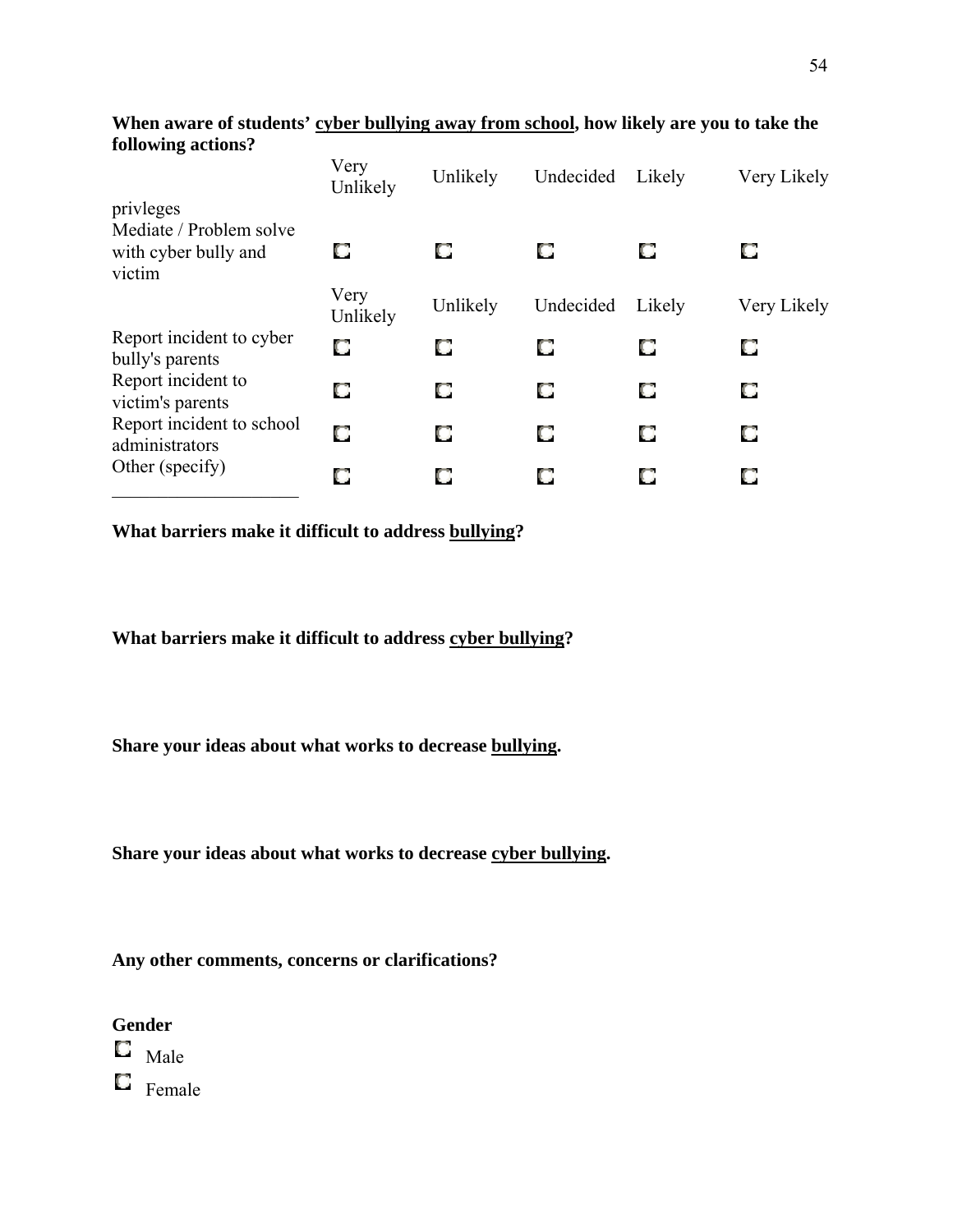**Years working as a teacher (include internship and part-time years) \_\_\_\_\_** 

| <b>Years in [the] School District</b>                                |                                   |   |     |  |     |   |                  |
|----------------------------------------------------------------------|-----------------------------------|---|-----|--|-----|---|------------------|
|                                                                      | <b>Highest Level of Education</b> |   |     |  |     |   |                  |
| U                                                                    | Less than High School             |   |     |  |     |   |                  |
| u                                                                    | High School / GED                 |   |     |  |     |   |                  |
| U                                                                    | Associates                        |   |     |  |     |   |                  |
| u                                                                    | <b>Bachelors</b>                  |   |     |  |     |   |                  |
| O                                                                    | <b>Masters</b>                    |   |     |  |     |   |                  |
| O                                                                    | Specialist                        |   |     |  |     |   |                  |
| O                                                                    | Doctorate                         |   |     |  |     |   |                  |
| o                                                                    | Other (specify)                   |   |     |  |     |   |                  |
| Grade levels you currently teach or supervise (check all that apply) |                                   |   |     |  |     |   |                  |
|                                                                      | Pre-School                        | ш | 3rd |  | 7th | ш | 10th             |
|                                                                      | Kindergarten                      | п | 4th |  | 8th |   | 11th             |
|                                                                      | 1st                               |   | 5th |  | 9th |   | 12 <sup>th</sup> |
|                                                                      | 2nd                               |   | 6th |  |     |   |                  |

### Groups of students you currently teach or supervise (check all that apply)

| <b>General Education</b> | $\Box$ Special Education | $\Box$ Youth in Custody |
|--------------------------|--------------------------|-------------------------|
|                          |                          |                         |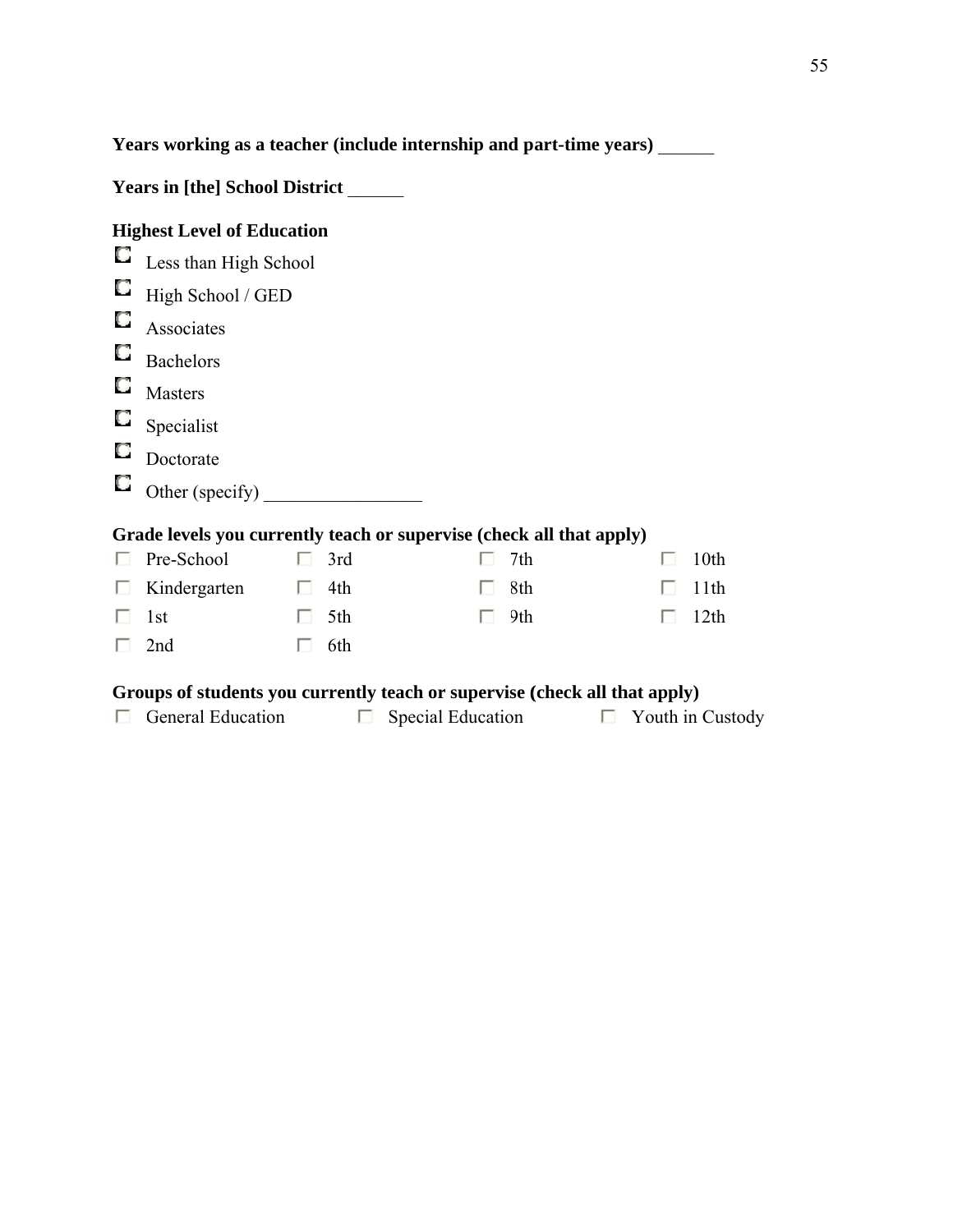#### THESIS REFERENCES

- Agatston, P. W., Kowalski, R., & Limber, S. (2007). Students' perspectives on cyber bullying. *Journal of Adolescent Health, 41*, 59–60.
- The Alannah and Madeline Foundation, in consultation with the National Coalition Against Bullying and Center for Strategic Education. (2007). *Cyber-safety Symposium Report*. Melbourne, Australia: Author.
- Beale, A. V., & Hall, K. R. (2007). Cyberbullying: What school administrators (and parents) can do. *Clearing House: A Journal of Educational Strategies, Issues and Ideas, 81*(1), 8–12.
- Berger, K. S. (2007). Update on bullying at school: Science forgotten? *Developmental Review, 27*(1), 90–126.
- Bhat, C. S. (2008). Cyber bullying: Overview and strategies for school counselors, guidance officers, and all school personnel. *Australian Journal of Guidance and Counseling, 18*(1), 53–66.
- Biggs, B. K., Vernberg, E. M., Twemlow, S. W., Fonagy, P., & Dill, E. J. (2008). Teacher adherence and its relation to teacher attitudes and student outcomes in an elementary school-based violence prevention program. *School Psychology Review, 37*(4), 533–549.
- Bird, S. (2009). Holly Grogan, 15, leapt to her death 'after abuse from Facebook bullies.' *The Times.* Retrieved from http://www.timesonline.co.uk/tol/news/uk/article6841908.ece
- Bradshaw, C. P., Sawyer, A. L., & O'Brennan, L. M. (2007). Bullying and peer victimization at school: Perceptual differences between students and school staff. *School Psychology Review, 36*(3), 361–382.
- Cohen, J. (1988). *Statistical power analysis for the behavioral sciences* (2nd ed.). Hillsdale, NJ: Erlbaum.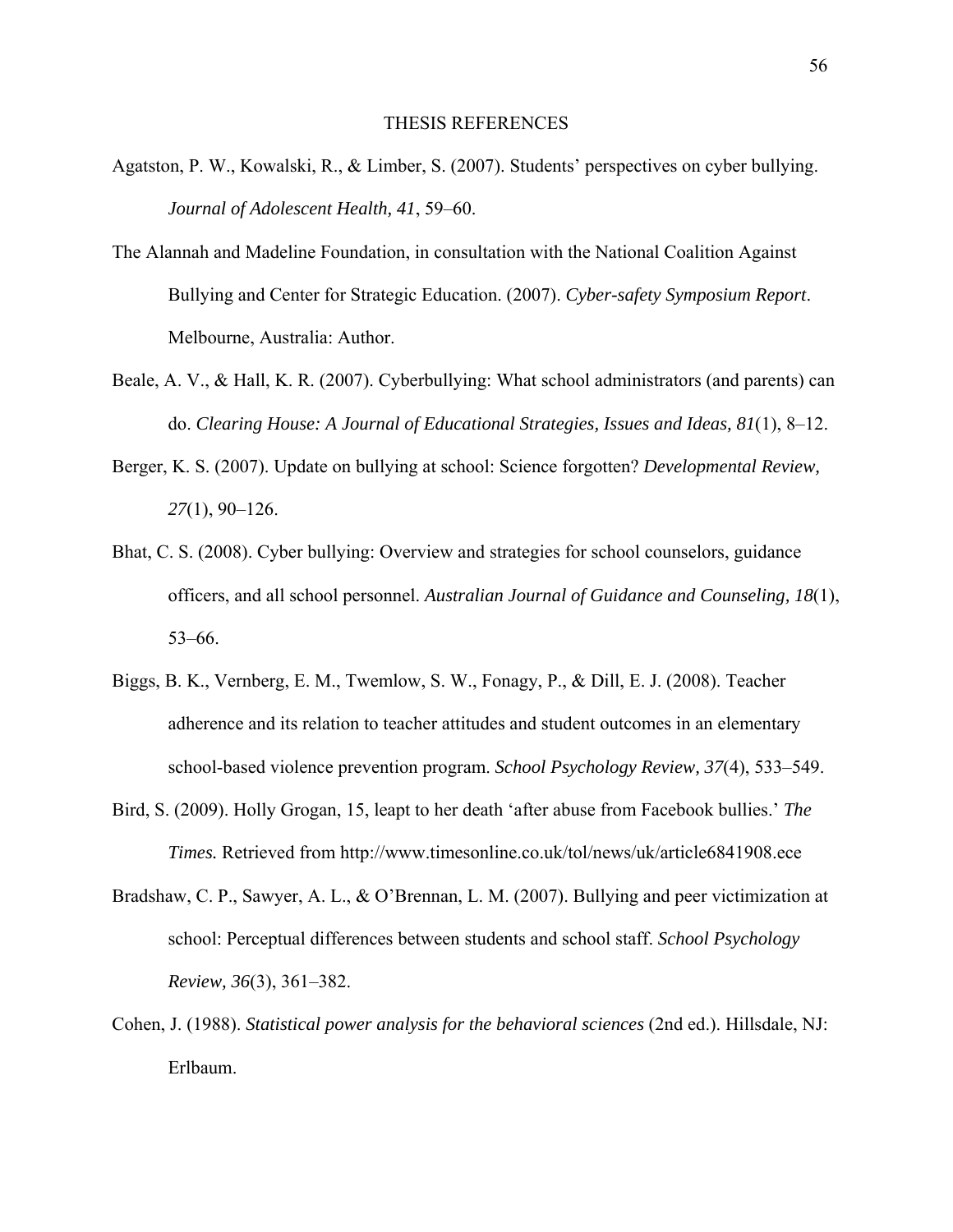Cohen, J. (1994). The earth is round (*p* .05). *American Psychologist, 49*, 997–1003.

- Dake, J. A., Price, J. H., Telljohann, S. K., & Funk, J. B. (2003). Teacher perceptions and practices regarding school bullying prevention. *Journal of School Heath, 73*(9), 347–355.
- DeBell, M., & Chapman, C. (2006). *Computer and Internet use by students in 2003* (NCES 2006-065). Washington, DC: U.S. Department of Education. Retrieved from http://nces.ed.gov/pubs2006/2006065.pdf
- Ferguson, C. J., Miguel, C. S., Kilburn, J. C., & Sanchez, P. (2007). The effectiveness of schoolbased anti-bullying programs: A meta-analytic review. *Criminal Justice Review, 32*(4), 401–414.
- Finkelhor, D., Ormrod, R., Turner, H., & Hamby, S. L. (2005). The victimization of children and youth: A comprehensive, national survey. *Child Maltreatment, 10,* 5–25.
- Forman, S. G., Olin, S. S., Hoagwood, K. E., Crowe, M., & Saka, N. (2009). Evidence-based interventions in schools: Developers' views of implementation barriers and facilitators. *School Mental Health, 1*(1), 26–36.
- Greene, M. (2000). Bullying and harassment in schools. In R. Moser & C. Frantz (Eds.), *Shocking violence: Youth perpetrators and victims--A multidisciplinary perspective* (pp. 72–101). Springfield, IL: Charles C. Thomas.
- Gurian, A. (n.d.). *Kids and cell phones: Staying connected.* Retrieved from http://www.aboutourkids.org/articles/kids\_cell\_phones\_staying\_connected
- Hawker, D., & Boulton, M. (2000). Twenty years' research on peer victimization and psychosocial maladjustment: A meta-analytic review of cross-sectional studies. *Journal of Child Psychology and Psychiatry*, *41*(4), 441–455.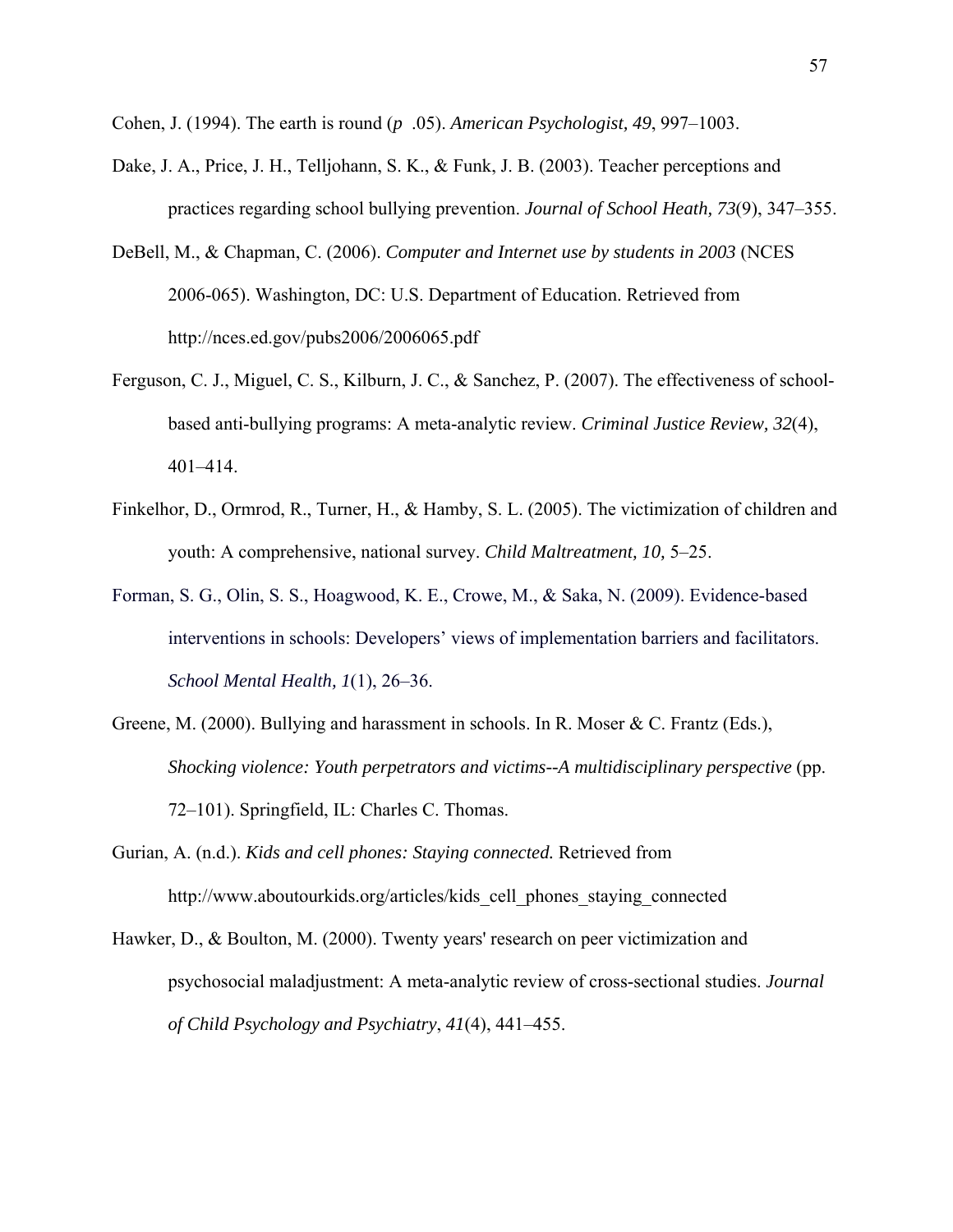- Hirschstein, M. K., Edstrom, L.V.S., Frey, K. S., Snell, J. L., & MacKenzie, E. P. (2007). Walking the talk in bullying prevention: Teacher implementation variables related to initial impact of the *Steps to Respect* program. *School Psychology Review, 36*(1), 3–21.
- Hinduja, S., & Patchin, J. W. (2007). Offline consequences of online victimization: School violence and delinquency. *Journal of School Violence, 6(*3), 89–112.
- Hinduja, S., & Patchin, J. W. (2010). Bullying, cyberbullying, and suicide. *Archives of Suicide Research, 14*, 206–221.
- Kennedy, K. (2006). Not-so-MySpace anymore. *The Ledger.com.* Retrieved from http://www.theledger.com/apps/pbcs.dll/article?AID=/20060423/NEWS/604230392/- 1/NEWS0101
- Kowalski, R. M., & Limber, S. P. (2007). Electronic bullying among middle school students. *Journal of Adolescent Health, 41*, 22–30.
- Kowalski, R. M., Limber, S. P., & Agatston, P. W. (2008). *Cyber Bullying: Bullying in the digital age.* Malden, MA: Blackwell Publishing.
- LaRusso, M. D., Romer, D., & Selman, R. L. (2007). Teachers as builders of respectful school climates: Implications for adolescent drug use norms and depressive symptoms in high school. *Journal of Youth and Adolescence, 37*(4), 386–398.
- Lenhart, A., Madden, M., & Hitlin, P. (2005). *Teens and technology*. Retrieved from http://www.pewinternet.org/Reports/2005/Teens-and-Technology.aspx
- Lenhart, A. (2009). *Teens and mobile phones over the past five years: Pew internet looks back*. Retrieved from http://www.pewinternet.org/Reports/2009/14--Teens-and-Mobile-Phones-Data-Memo.aspx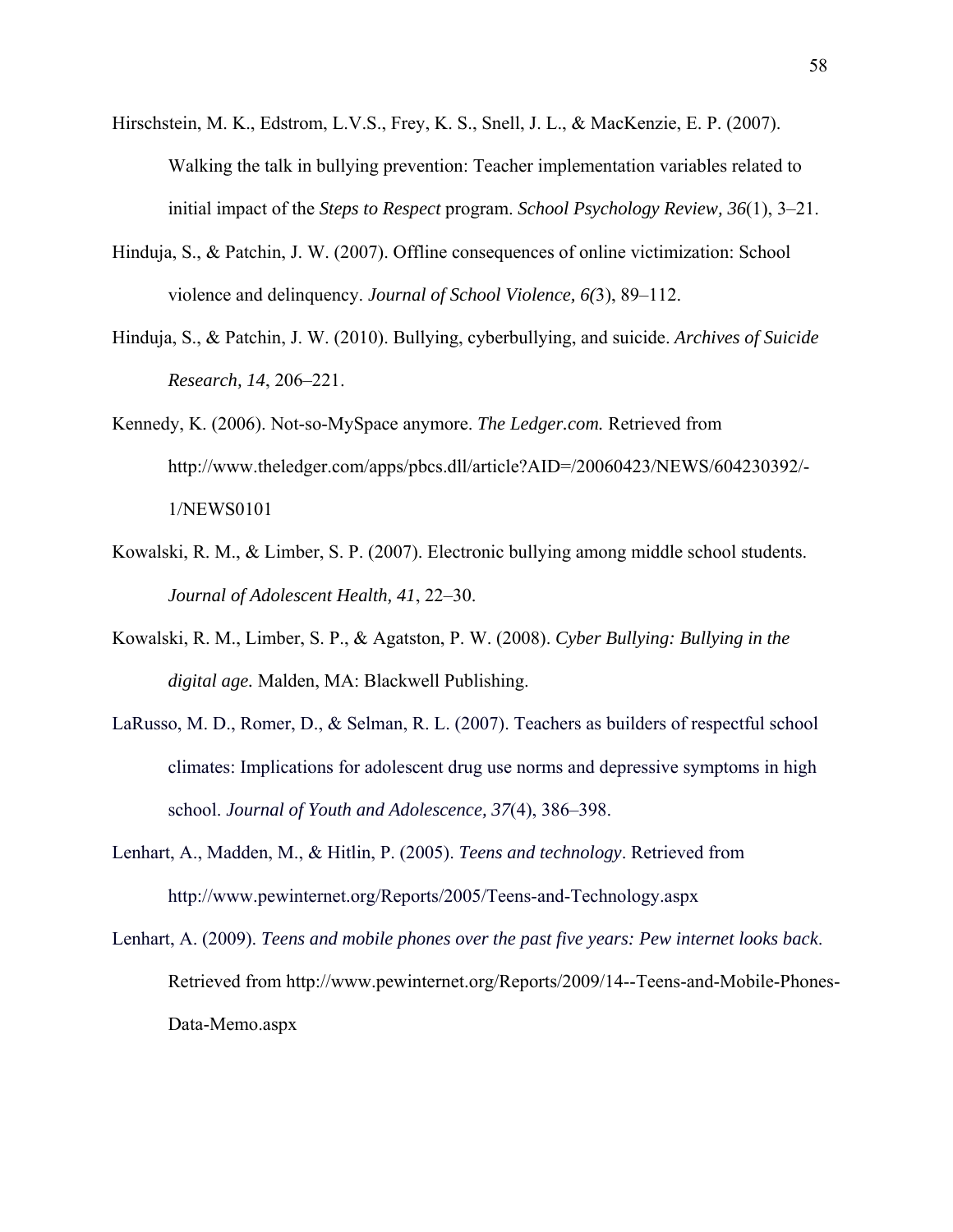- Limber, S. P. (2004). Implementation of the Olweus Bullying Prevention Program in American schools: Lessons learned from the field. In D. L. Espelage  $& S. M.$  Swearer (Eds.), *Bullying in American schools: A social-ecological perspective on prevention and intervention* (pp. 351–363)*.* Mahwah, NJ: Lawrence Erlbaum.
- Li, Q. (2006). Cyber bullying in schools: A research of gender differences. *School Psychology International, 27*(2), 157–170.
- Li, Q. (2007). New bottle but old wine: A research of cyberbullying in schools. *Computers in Human Behavior, 23*, 1777–1791.
- Li, Q. (2008). Cyberbullying in schools: An examination of preservice teachers' perception. *Canadian Journal of Learning and Technology, 34*(2), 75–90.
- Merrell, K. W., Gueldner, B. A., Ross, S. W., & Isava, D. M. (2008). How effective are school bullying intervention programs? A meta-analysis of intervention research. *School Psychology Quarterly, 23*(1), 26–42.
- Nansel, T. R., Overpeck, M. D., Pilla, R. S., Ruan, W. J., Simmons-Morton, B., & Scheidt, P. (2001). Bullying behavior among U.S. youth: Prevalence and association with psychosocial adjustment. *Journal of the American Medical Association, 285*, 2094–2100.
- Olweus, D. (1993). *Bullying at school: What we know and what we can do.* Cambridge, MA: Blackwell.
- Olweus, D. (2003). A profile of bullying at school. *Educational Leadership, 60*(6), 12–17.
- Payne, A., Gottfredson, D. C., & Gottfredson, G. D. (2006). School predictors of the intensity of implementation of school-based prevention programs: Results from a national study. *Prevention Science, 7*, 225–237.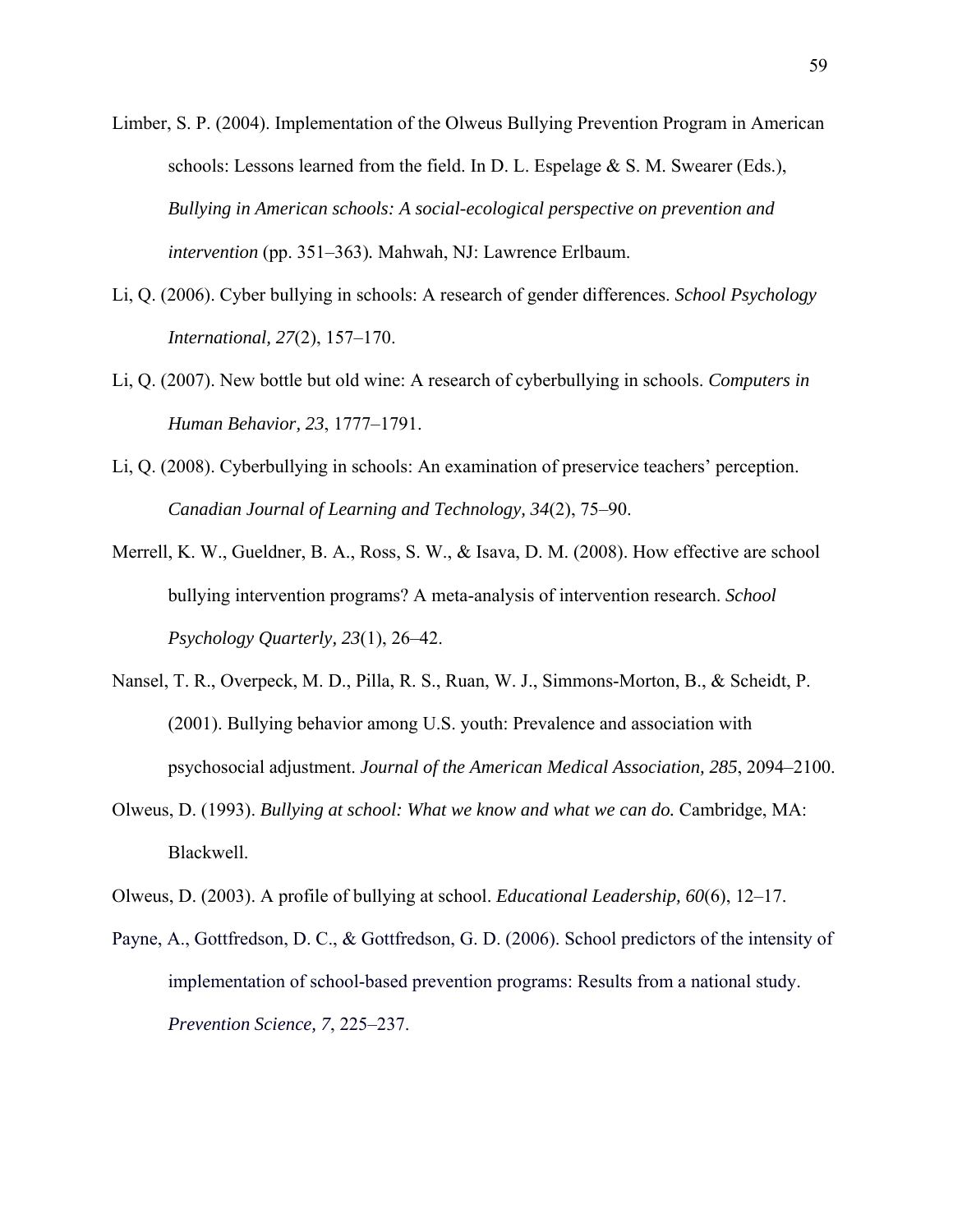- Raskauskas, J., & Stoltz, A.D. (2007). Involvement in traditional and electronic bullying among adolescents. *Developmental Psychology, 43*(3), 564–575.
- Rigby, K. (2003). Consequences of bullying in schools. *The Canadian Journal of Psychiatry/La Revue Canadienne de Psychiatrie*, *48*(9), 583–590.
- Sassu, K. A. (2006). *Teachers' perceptions of bullying: An investigation of reported characteristic behaviors and the likelihood of intervention in response to overtly and relationally aggressive behavior*. Retrieved from PsycINFO database.
- Slavin, R. E. (2006). Translating research into widespread practice: The case of success for all. In M. A. Constas & R. J. Sternberg (Eds.), *Translating theory and research into educational practice: Developments in content domains, large scale reform, and intellectual capacity* (pp. 113–127). Mahwah, NJ: Lawrence Erlbaum.
- Slonje, R., & Smith, P. K. (2008). Cyberbullying: Another main type of bullying? *Scandinavian Journal of Psychology*, *49*, 147–154.
- Smith, J. D., Schneider, B. H., Smith, P. K., & Ananiadou, K. (2004). The effectiveness of whole-school anti-bullying programs: A synthesis of evaluation research. *School Psychology Review, 33* (4), 547–560.
- Smith, P. K., & Brain, P. (2000). Bullying in schools: Lessons from two decades of research. *Aggressive Behavior, 26*, 1–9.
- Smith, P. K., Mahdavi, J., Carvalho, M., Fisher, S., Russell, S., & Tippett, N. (2008). Cyberbullying: Its nature and impact in secondary schools. *Journal of Child Psychology and Psychiatry, 49*(4), 376–385.
- Thompson, B. (2007). Effect sizes, confidence intervals, and confidence intervals for effect sizes. *Psychology in the Schools*, *44*(5), 423–432.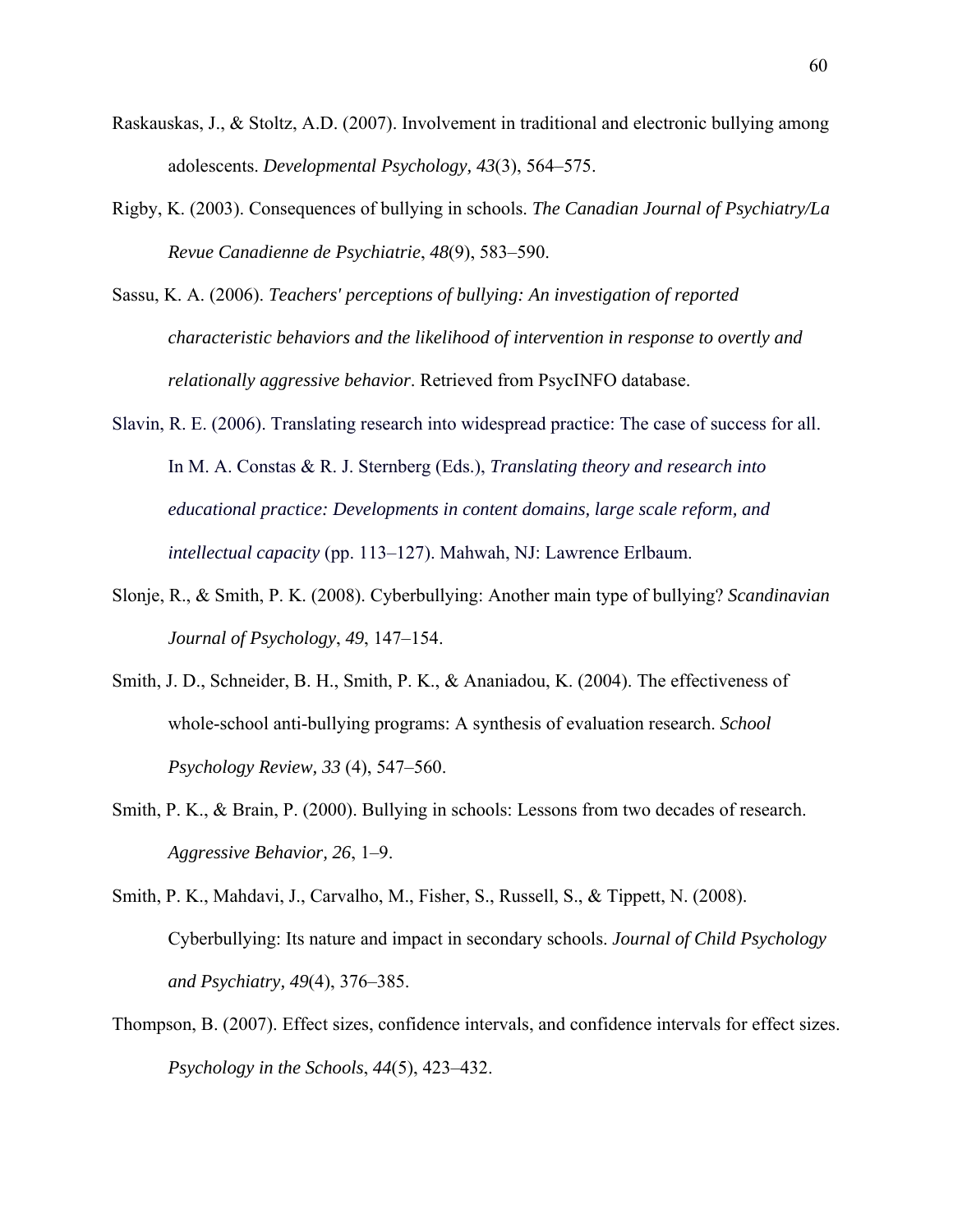Tinker v. Des Moines Independent Community School District. (1969). 393 U.S. 503.

United States Department of Education, National Center for Education Statistics. (2007, July).

*Public schools and instructional rooms with internet access, by selected school characteristics: Selected years, 1994 through 2005* (Table 413, Digest of Education Statistics, Fast Response Survey System). Retrieved from http://nces.ed.gov/programs/digest/d07/tables/dt07\_413.asp

- United States Department of Education, National Center for Education Statistics. (2009a). *Common core of data: Public school student membership, by race/ethnicity and state or jurisdiction: School year 2006–07.* Retrieved from http://nces.ed.gov/CCD/tables/2009305\_02.asp
- United States Department of Education, National Center for Education Statistics. (2009b). *Participation in education: Racial/ethnic enrollment in public schools.* Retrieved from http://nces.ed.gov/programs/coe/2009/section1/indicator07.asp

United States Department of Education, National Center for Education Statistics. (2009c). *Participation in education: Table A-8-3. Number and percentage of children ages 5–17 who spoke a language other than English at home and who spoke English with difficulty, by language spoken, region, and state: 2007.* Retrieved from http://nces.ed.gov/programs/coe/2009/section1/table-lsm-3.asp

United States Department of Education, National Center for Education Statistics. (2010). *Special analysis 2010: High poverty public schools*. Retrieved from http://nces.ed.gov/programs/coe/2010/analysis/index.asp